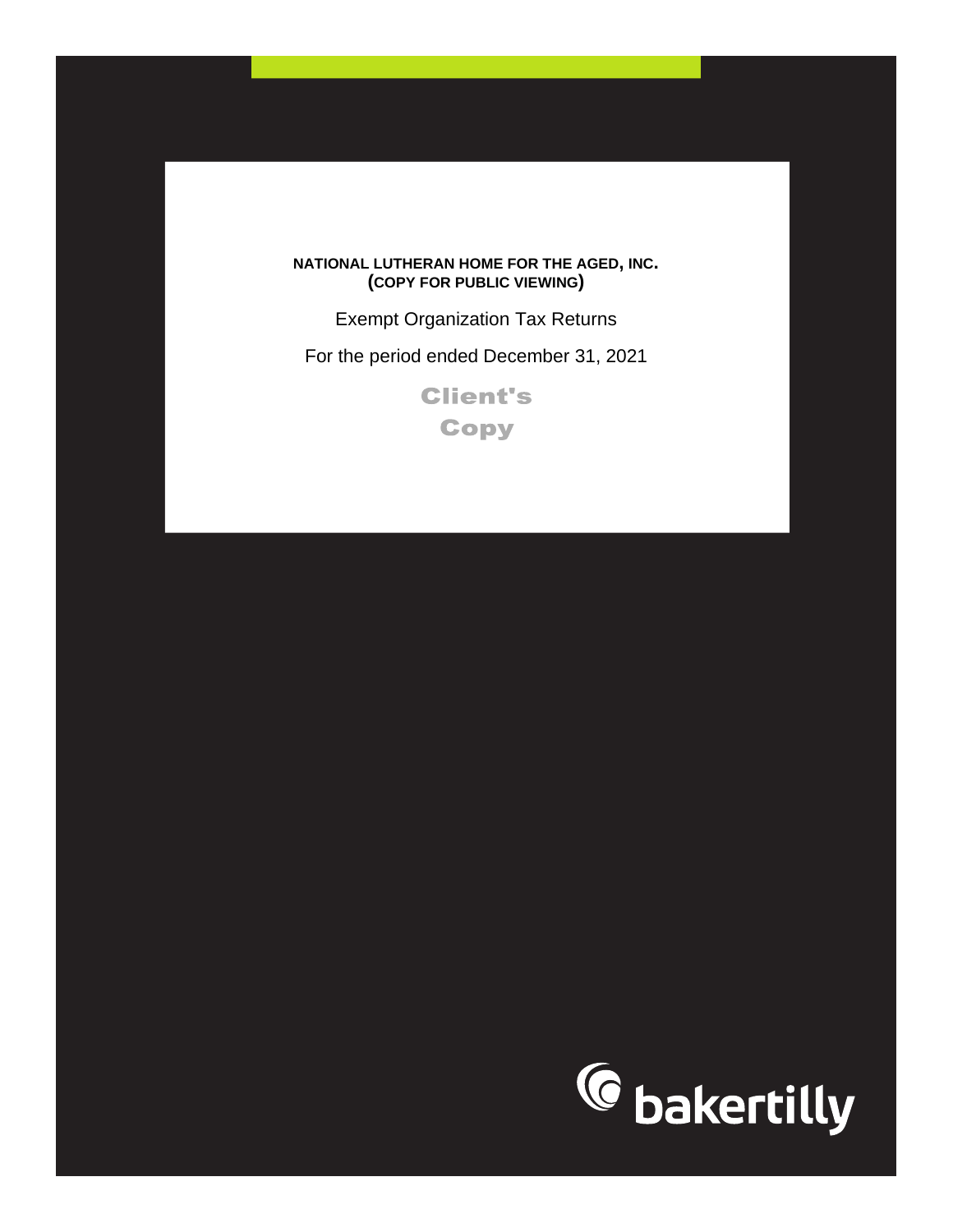| Form |
|------|
|------|

# **Return of Organization Exempt From Income Tax**

Under section 501(c), 527, or 4947(a)(1) of the Internal Revenue Code (except private foundations) **2021** 

**| Do not enter social security numbers on this form as it may be made public.**

**| Go to www.irs.gov/Form990 for instructions and the latest information. Inspection**



Department of the Treasury Internal Revenue Service

|                        |                                  | A For the 2021 calendar year, or tax year beginning                                                                                         | and ending |                                                     |                                                           |
|------------------------|----------------------------------|---------------------------------------------------------------------------------------------------------------------------------------------|------------|-----------------------------------------------------|-----------------------------------------------------------|
|                        | <b>B</b> Check if<br>applicable: | <b>C</b> Name of organization                                                                                                               |            | D Employer identification number                    |                                                           |
|                        | X Change                         | NATIONAL LUTHERAN HOME FOR THE AGED, INC                                                                                                    |            |                                                     |                                                           |
|                        | Name<br>change                   | Doing business as                                                                                                                           |            | **-***2476                                          |                                                           |
|                        | Initial<br>return                | Number and street (or P.O. box if mail is not delivered to street address)                                                                  | Room/suite | E Telephone number                                  |                                                           |
|                        | Final<br>return/                 | 5275 WESTVIEW DRIVE                                                                                                                         | 110        | $301 - 354 - 2710$                                  |                                                           |
|                        | termin-<br>ated                  | City or town, state or province, country, and ZIP or foreign postal code                                                                    |            | G Gross receipts \$                                 | 1,994,503.                                                |
|                        | Amended<br>return                | FREDERICK, MD<br>21703                                                                                                                      |            | H(a) Is this a group return                         |                                                           |
|                        | Applica-<br>tion                 | F Name and address of principal officer: CYNTHIA WALTERS                                                                                    |            | for subordinates?                                   | $\sqrt{}$ Yes $\sqrt{}$ X $\sqrt{}$ No                    |
|                        | pending                          | SAME AS C ABOVE                                                                                                                             |            | H(b) Are all subordinates included?   Yes           | ∣No                                                       |
|                        |                                  | Tax-exempt status: $\boxed{\mathbf{X}}$ 501(c)(3)<br>$501(c)$ (<br>$\sqrt{\bullet}$ (insert no.)<br>$4947(a)(1)$ or                         | 527        |                                                     | If "No," attach a list. See instructions                  |
|                        |                                  | J Website: WWW.NATIONALLUTHERAN.ORG                                                                                                         |            | $H(c)$ Group exemption number $\blacktriangleright$ |                                                           |
|                        |                                  | K Form of organization: X Corporation<br>Other $\blacktriangleright$<br>Trust<br>Association                                                |            |                                                     | L Year of formation: $2008$ M State of legal domicile: MD |
|                        | Part I                           | Summary                                                                                                                                     |            |                                                     |                                                           |
|                        | 1.                               | Briefly describe the organization's mission or most significant activities: TO SERVE AS A SUPPORTING                                        |            |                                                     |                                                           |
|                        |                                  | ORGANIZATION TO NATIONAL LUTHERAN COMMUNITIES & SERVICES.                                                                                   |            |                                                     |                                                           |
| Governance             | 2                                | Check this box $\blacktriangleright$ $\Box$ if the organization discontinued its operations or disposed of more than 25% of its net assets. |            |                                                     |                                                           |
|                        | з                                | Number of voting members of the governing body (Part VI, line 1a)                                                                           |            | 3                                                   | 13                                                        |
|                        | 4                                |                                                                                                                                             |            | $\overline{\mathbf{4}}$                             | $\overline{12}$                                           |
|                        | 5                                |                                                                                                                                             |            | $\overline{\mathbf{5}}$                             | $\mathbf 0$                                               |
|                        |                                  |                                                                                                                                             |            | $6\phantom{a}$                                      | 12                                                        |
| Activities &           |                                  |                                                                                                                                             |            | 7a                                                  | 0.                                                        |
|                        |                                  |                                                                                                                                             |            | 7b                                                  | 0.                                                        |
|                        |                                  |                                                                                                                                             |            | <b>Prior Year</b>                                   | <b>Current Year</b>                                       |
|                        | 8                                |                                                                                                                                             |            | 0.                                                  | 0.                                                        |
|                        | 9                                | Program service revenue (Part VIII, line 2g)                                                                                                |            | 0.                                                  | 0.                                                        |
| Revenue                | 10                               |                                                                                                                                             |            | 156, 444.                                           | 1,994,503.                                                |
|                        | 11                               | Other revenue (Part VIII, column (A), lines 5, 6d, 8c, 9c, 10c, and 11e)                                                                    |            | 0.                                                  | 0.                                                        |
|                        | 12                               | Total revenue - add lines 8 through 11 (must equal Part VIII, column (A), line 12)                                                          |            | 156, 444.                                           | 1,994,503.                                                |
|                        | 13                               | Grants and similar amounts paid (Part IX, column (A), lines 1-3)                                                                            |            | 0.                                                  | 0.                                                        |
|                        | 14                               | Benefits paid to or for members (Part IX, column (A), line 4)                                                                               |            | 0.                                                  | $0$ .                                                     |
|                        | 15                               | Salaries, other compensation, employee benefits (Part IX, column (A), lines 5-10)                                                           |            | 0.                                                  | 0.                                                        |
|                        |                                  |                                                                                                                                             |            | 0.                                                  | 0.                                                        |
| Expenses               |                                  | <b>b</b> Total fundraising expenses (Part IX, column (D), line 25) $\rightarrow$                                                            | 0.         |                                                     |                                                           |
|                        |                                  |                                                                                                                                             |            | 102,019.                                            | 273, 200.                                                 |
|                        |                                  | 18 Total expenses. Add lines 13-17 (must equal Part IX, column (A), line 25)                                                                |            | 102,019.                                            | 273, 200.                                                 |
|                        |                                  | 19 Revenue less expenses. Subtract line 18 from line 12                                                                                     |            | 54,425.                                             | 1,721,303.                                                |
|                        |                                  |                                                                                                                                             |            | <b>Beginning of Current Year</b>                    | <b>End of Year</b>                                        |
|                        | 20                               | Total assets (Part X, line 16)                                                                                                              |            | 87, 537, 138.                                       | $\overline{91, 975, 330}$ .                               |
| Assets or<br>dBalances | 21                               | Total liabilities (Part X, line 26)                                                                                                         |            | 6,592,767.                                          | 7, 239, 363.                                              |
| 혫                      | 22                               |                                                                                                                                             |            | 80, 944, 371.                                       | 84,735,967.                                               |
|                        | Part II                          | <b>Signature Block</b>                                                                                                                      |            |                                                     |                                                           |

true, correct, and complete. Declaration of preparer (other than officer) is based on all information of which preparer has any knowledge.

| Sign            | Signature of officer                                                            |                          |      | Date                       |
|-----------------|---------------------------------------------------------------------------------|--------------------------|------|----------------------------|
| Here            | RICHARD MAZZA, CHIEF FINANCIAL OFFICER                                          |                          |      |                            |
|                 | Type or print name and title                                                    |                          |      |                            |
|                 | Print/Type preparer's name                                                      | Preparer's signature     | Date | <b>PTIN</b><br>Check       |
| Paid            | PETRELL<br>UEFFREY<br>J.                                                        | PETRELL<br>UEFFREY<br>J. |      | P00138808<br>self-emploved |
| Preparer        | BAKER TILLY US, LLP<br>Firm's name                                              |                          |      | **-***9910<br>Firm's $EIN$ |
| Use Only        | Firm's address > 5700 CORPORATE, SUITE 650                                      |                          |      |                            |
|                 | PITTSBURGH, PA 15237                                                            |                          |      | Phone no. 412.635.6270     |
|                 | May the IRS discuss this return with the preparer shown above? See instructions |                          |      | X.<br>No<br>∣ Yes          |
| 132001 12-09-21 | LHA For Paperwork Reduction Act Notice, see the separate instructions.          |                          |      | Form 990 (2021)            |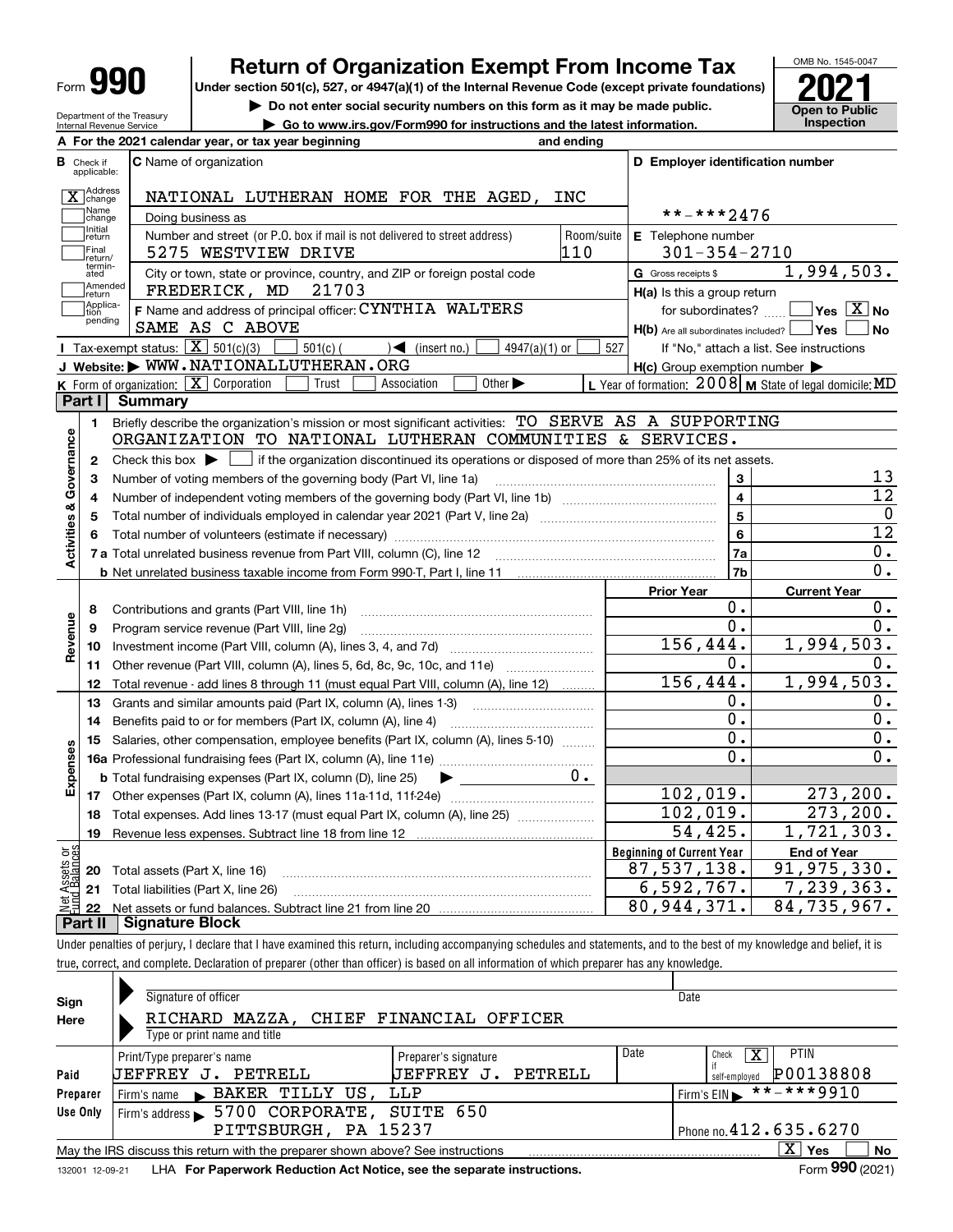|              | **-***2476<br>NATIONAL LUTHERAN HOME FOR THE AGED, INC<br>Page 2<br>Form 990 (2021)                                                                                      |
|--------------|--------------------------------------------------------------------------------------------------------------------------------------------------------------------------|
|              | <b>Statement of Program Service Accomplishments</b><br>Part III                                                                                                          |
|              | $\overline{\mathtt{x}}$                                                                                                                                                  |
| 1            | Briefly describe the organization's mission:                                                                                                                             |
|              | TO FULFILL ITS CHRISTIAN MINISTRY, NATIONAL LUTHERAN HOME FOR THE AGED                                                                                                   |
|              | IS ORGANIZED FOR THE PURPOSE OF SUPPORTING THE OBJECTIVES OF ITS                                                                                                         |
|              | PARENT ORGANIZATION, NATIONAL LUTHERAN, INC. AND RELATED ORGANIZATIONS                                                                                                   |
|              | THAT PROVIDE FOR THE HEALTHCARE, HOUSING, GENERAL CARE AND WELL-BEING                                                                                                    |
| $\mathbf{2}$ | Did the organization undertake any significant program services during the year which were not listed on the                                                             |
|              | $\overline{\ }$ Yes $\overline{\rm X}$ No                                                                                                                                |
|              | If "Yes." describe these new services on Schedule O.                                                                                                                     |
| 3            | $\sqrt{}$ Yes $\sqrt{}$ X $\sqrt{}$ No<br>Did the organization cease conducting, or make significant changes in how it conducts, any program services?                   |
|              | If "Yes," describe these changes on Schedule O.                                                                                                                          |
| 4            | Describe the organization's program service accomplishments for each of its three largest program services, as measured by expenses.                                     |
|              | Section 501(c)(3) and 501(c)(4) organizations are required to report the amount of grants and allocations to others, the total expenses, and                             |
|              | revenue, if any, for each program service reported.                                                                                                                      |
| 4a           | ) (Expenses \$<br>) (Revenue \$<br>(Code:<br>including grants of \$                                                                                                      |
|              | THE ORGANIZATION SERVES AS A SUPPORTING ORGANIZATION TO ITS AFFILIATES                                                                                                   |
|              | PROVIDING FINANCIAL SUPPORT TO ITS TWO CONTINUING CARE RETIREMENT                                                                                                        |
|              | COMMUNITIES AND ONE DUAL-CERTIFIED RESIDENTIAL CARE/ASSISTED LIVING                                                                                                      |
|              | FACILITY. THE FACILITIES PROVIDE SENIORS WITH HOUSING, MEDICAL                                                                                                           |
|              | ATTENTION, AND ANY SERVICES THAT PROMOTE GOOD EMOTIONAL AND PHYSICAL                                                                                                     |
|              | HEALTH IN A CHRISTIAN ENVIRONMENT.                                                                                                                                       |
|              |                                                                                                                                                                          |
|              |                                                                                                                                                                          |
|              |                                                                                                                                                                          |
|              |                                                                                                                                                                          |
|              |                                                                                                                                                                          |
|              |                                                                                                                                                                          |
|              |                                                                                                                                                                          |
| 4b           | including grants of \$<br>$\sqrt{2}$ (Revenue \$<br>$\begin{array}{ccc} \text{(Code:} & \text{ } \\ \end{array}$ $\begin{array}{ccc} \text{(Expenses $$)} & \end{array}$ |
|              |                                                                                                                                                                          |
|              |                                                                                                                                                                          |
|              |                                                                                                                                                                          |
|              |                                                                                                                                                                          |
|              |                                                                                                                                                                          |
|              |                                                                                                                                                                          |
|              |                                                                                                                                                                          |
|              |                                                                                                                                                                          |
|              |                                                                                                                                                                          |
|              |                                                                                                                                                                          |
|              |                                                                                                                                                                          |
|              |                                                                                                                                                                          |
| 4с           |                                                                                                                                                                          |
|              |                                                                                                                                                                          |
|              |                                                                                                                                                                          |
|              |                                                                                                                                                                          |
|              |                                                                                                                                                                          |
|              |                                                                                                                                                                          |
|              |                                                                                                                                                                          |
|              |                                                                                                                                                                          |
|              |                                                                                                                                                                          |
|              |                                                                                                                                                                          |
|              |                                                                                                                                                                          |
|              |                                                                                                                                                                          |
|              |                                                                                                                                                                          |
|              | 4d Other program services (Describe on Schedule O.)                                                                                                                      |
|              | (Expenses \$<br>) (Revenue \$<br>including grants of \$                                                                                                                  |
|              | <b>4e</b> Total program service expenses $\blacktriangleright$                                                                                                           |
|              | $000 \text{ m}$                                                                                                                                                          |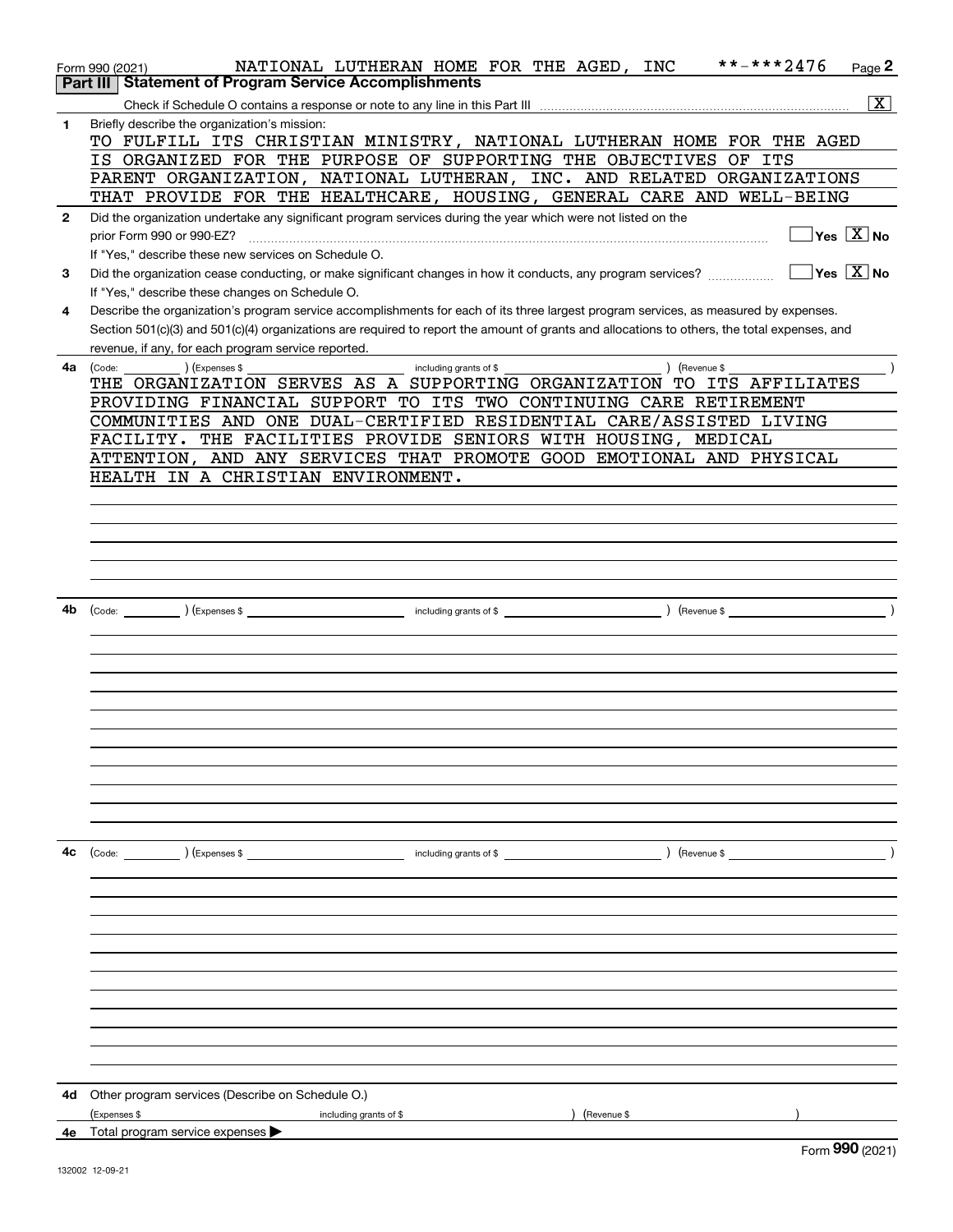| Form 990 (2021) |                                                  | NATIONAL LUTHERAN HOME FOR THE AGED, |  |  | <b>INC</b> | **-***2476 | $P_{\text{aqe}}$ 3 |
|-----------------|--------------------------------------------------|--------------------------------------|--|--|------------|------------|--------------------|
|                 | <b>Part IV   Checklist of Required Schedules</b> |                                      |  |  |            |            |                    |

|     |                                                                                                                                       |                 | <b>Yes</b> | No          |
|-----|---------------------------------------------------------------------------------------------------------------------------------------|-----------------|------------|-------------|
| 1   | Is the organization described in section $501(c)(3)$ or $4947(a)(1)$ (other than a private foundation)?                               |                 |            |             |
|     |                                                                                                                                       | 1.              | X          |             |
| 2   |                                                                                                                                       | $\mathbf 2$     |            | $\mathbf X$ |
| 3   | Did the organization engage in direct or indirect political campaign activities on behalf of or in opposition to candidates for       |                 |            |             |
|     |                                                                                                                                       | 3               |            | х           |
| 4   | Section 501(c)(3) organizations. Did the organization engage in lobbying activities, or have a section 501(h) election in effect      |                 |            |             |
|     |                                                                                                                                       | 4               |            | х           |
| 5   | Is the organization a section 501(c)(4), 501(c)(5), or 501(c)(6) organization that receives membership dues, assessments, or          |                 |            |             |
|     |                                                                                                                                       | 5               |            | x           |
| 6   | Did the organization maintain any donor advised funds or any similar funds or accounts for which donors have the right to             |                 |            |             |
|     | provide advice on the distribution or investment of amounts in such funds or accounts? If "Yes," complete Schedule D, Part I          | 6               |            | x           |
| 7   | Did the organization receive or hold a conservation easement, including easements to preserve open space,                             |                 |            |             |
|     |                                                                                                                                       | $\overline{7}$  |            | x           |
| 8   | Did the organization maintain collections of works of art, historical treasures, or other similar assets? If "Yes," complete          |                 |            |             |
|     |                                                                                                                                       | 8               |            | x           |
| 9   | Did the organization report an amount in Part X, line 21, for escrow or custodial account liability, serve as a custodian for         |                 |            |             |
|     | amounts not listed in Part X; or provide credit counseling, debt management, credit repair, or debt negotiation services?             |                 |            |             |
|     |                                                                                                                                       | 9               |            | X           |
| 10  | Did the organization, directly or through a related organization, hold assets in donor-restricted endowments                          |                 |            |             |
|     |                                                                                                                                       | 10              |            | x           |
| 11  | If the organization's answer to any of the following questions is "Yes," then complete Schedule D, Parts VI, VII, VIII, IX, or X,     |                 |            |             |
|     | as applicable.                                                                                                                        |                 |            |             |
|     | a Did the organization report an amount for land, buildings, and equipment in Part X, line 10? If "Yes," complete Schedule D,         |                 |            |             |
|     |                                                                                                                                       | 11a             |            | x           |
|     | <b>b</b> Did the organization report an amount for investments - other securities in Part X, line 12, that is 5% or more of its total |                 |            |             |
|     |                                                                                                                                       | 11 <sub>b</sub> |            | X           |
|     | c Did the organization report an amount for investments - program related in Part X, line 13, that is 5% or more of its total         |                 |            |             |
|     |                                                                                                                                       | 11c             |            | X           |
|     | d Did the organization report an amount for other assets in Part X, line 15, that is 5% or more of its total assets reported in       |                 |            |             |
|     |                                                                                                                                       | 11d             | х          |             |
|     |                                                                                                                                       | 11e             |            | X           |
| f   | Did the organization's separate or consolidated financial statements for the tax year include a footnote that addresses               |                 |            |             |
|     | the organization's liability for uncertain tax positions under FIN 48 (ASC 740)? If "Yes," complete Schedule D, Part X                | 11f             |            | x           |
|     | 12a Did the organization obtain separate, independent audited financial statements for the tax year? If "Yes," complete               |                 |            |             |
|     |                                                                                                                                       | 12a             |            | X           |
|     | <b>b</b> Was the organization included in consolidated, independent audited financial statements for the tax year?                    |                 |            |             |
|     | If "Yes," and if the organization answered "No" to line 12a, then completing Schedule D, Parts XI and XII is optional                 | 12b             | X          |             |
| 13  |                                                                                                                                       | 13              |            | х           |
| 14a | Did the organization maintain an office, employees, or agents outside of the United States?                                           | 14a             |            | $\mathbf X$ |
| b   | Did the organization have aggregate revenues or expenses of more than \$10,000 from grantmaking, fundraising, business,               |                 |            |             |
|     | investment, and program service activities outside the United States, or aggregate foreign investments valued at \$100,000            |                 |            |             |
|     |                                                                                                                                       | 14b             |            | x           |
| 15  | Did the organization report on Part IX, column (A), line 3, more than \$5,000 of grants or other assistance to or for any             |                 |            |             |
|     |                                                                                                                                       | 15              |            | x           |
| 16  | Did the organization report on Part IX, column (A), line 3, more than \$5,000 of aggregate grants or other assistance to              |                 |            |             |
|     |                                                                                                                                       | 16              |            | x           |
| 17  | Did the organization report a total of more than \$15,000 of expenses for professional fundraising services on Part IX,               |                 |            |             |
|     |                                                                                                                                       | 17              |            | x           |
| 18  | Did the organization report more than \$15,000 total of fundraising event gross income and contributions on Part VIII, lines          |                 |            |             |
|     |                                                                                                                                       | 18              |            | x           |
| 19  | Did the organization report more than \$15,000 of gross income from gaming activities on Part VIII, line 9a? If "Yes."                |                 |            |             |
|     |                                                                                                                                       | 19              |            | x<br>X      |
| 20a |                                                                                                                                       | 20a             |            |             |
| b   | If "Yes" to line 20a, did the organization attach a copy of its audited financial statements to this return?                          | 20 <sub>b</sub> |            |             |
| 21  | Did the organization report more than \$5,000 of grants or other assistance to any domestic organization or                           | 21              |            | х           |
|     |                                                                                                                                       |                 |            |             |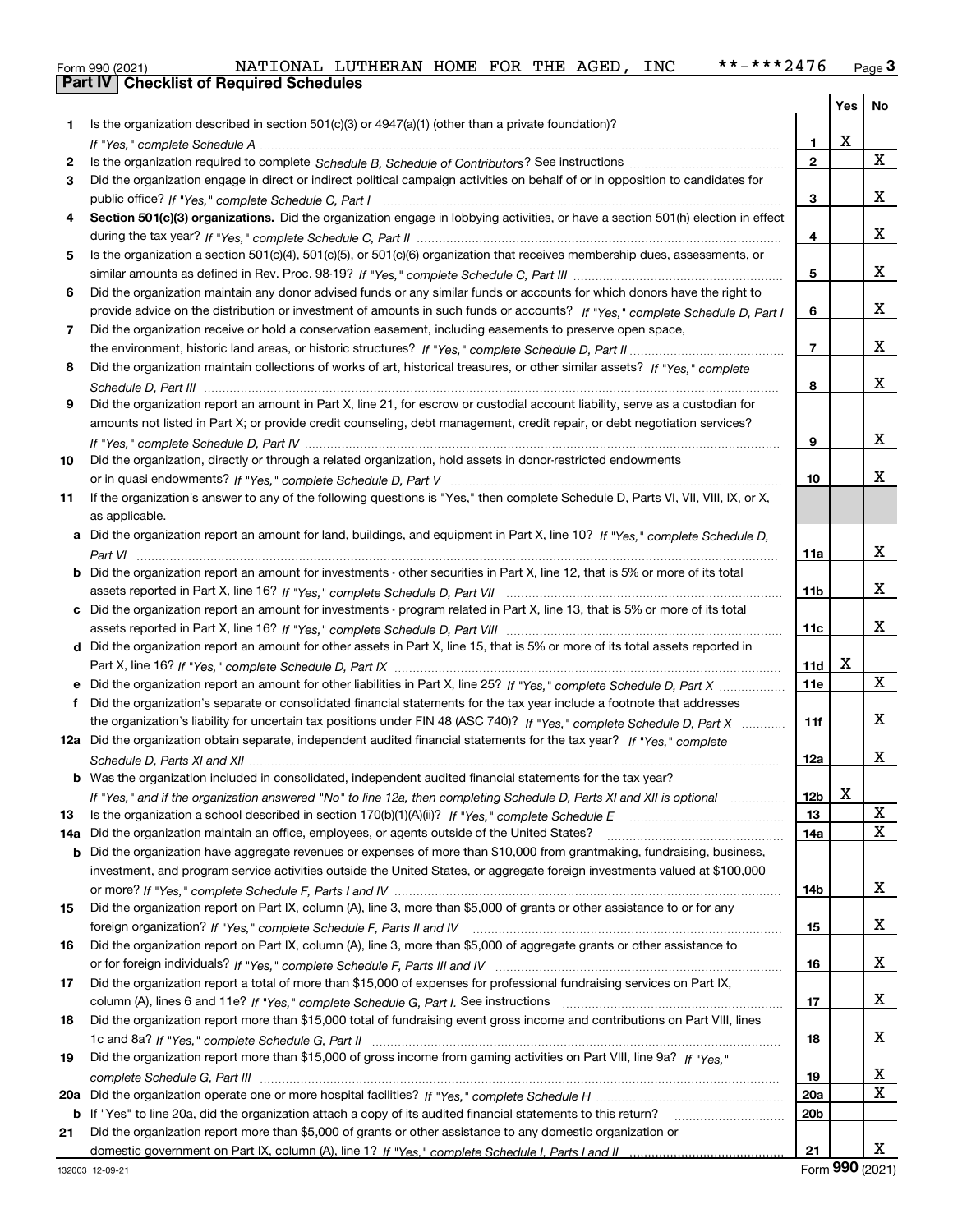| Form 990 (2021) |                                                            | NATIONAL LUTHERAN HOME FOR THE AGED, |  |  | INC | **-***2476 | Page 4 |
|-----------------|------------------------------------------------------------|--------------------------------------|--|--|-----|------------|--------|
|                 | <b>Part IV Checklist of Required Schedules</b> (continued) |                                      |  |  |     |            |        |

|    | Parl IV I<br>Criecklist of Required Scriedules (continued)                                                                                  |                 |     |    |
|----|---------------------------------------------------------------------------------------------------------------------------------------------|-----------------|-----|----|
|    |                                                                                                                                             |                 | Yes | No |
| 22 | Did the organization report more than \$5,000 of grants or other assistance to or for domestic individuals on                               |                 |     |    |
|    |                                                                                                                                             | 22              |     | X  |
| 23 | Did the organization answer "Yes" to Part VII, Section A, line 3, 4, or 5, about compensation of the organization's current                 |                 |     |    |
|    | and former officers, directors, trustees, key employees, and highest compensated employees? If "Yes," complete                              |                 |     |    |
|    |                                                                                                                                             | 23              | х   |    |
|    | 24a Did the organization have a tax-exempt bond issue with an outstanding principal amount of more than \$100,000 as of the                 |                 |     |    |
|    | last day of the year, that was issued after December 31, 2002? If "Yes," answer lines 24b through 24d and complete                          |                 |     |    |
|    |                                                                                                                                             | 24a             |     | x  |
|    | <b>b</b> Did the organization invest any proceeds of tax-exempt bonds beyond a temporary period exception?                                  | 24b             |     |    |
|    | c Did the organization maintain an escrow account other than a refunding escrow at any time during the year to defease                      |                 |     |    |
|    |                                                                                                                                             | 24c             |     |    |
|    |                                                                                                                                             | 24d             |     |    |
|    | 25a Section 501(c)(3), 501(c)(4), and 501(c)(29) organizations. Did the organization engage in an excess benefit                            |                 |     |    |
|    |                                                                                                                                             | 25a             |     | x  |
|    | b Is the organization aware that it engaged in an excess benefit transaction with a disqualified person in a prior year, and                |                 |     |    |
|    | that the transaction has not been reported on any of the organization's prior Forms 990 or 990-EZ? If "Yes," complete                       |                 |     |    |
|    |                                                                                                                                             | 25b             |     | х  |
| 26 | Schedule L, Part I<br>Did the organization report any amount on Part X, line 5 or 22, for receivables from or payables to any current       |                 |     |    |
|    |                                                                                                                                             |                 |     |    |
|    | or former officer, director, trustee, key employee, creator or founder, substantial contributor, or 35%                                     |                 |     | х  |
|    |                                                                                                                                             | 26              |     |    |
| 27 | Did the organization provide a grant or other assistance to any current or former officer, director, trustee, key employee,                 |                 |     |    |
|    | creator or founder, substantial contributor or employee thereof, a grant selection committee member, or to a 35% controlled                 |                 |     |    |
|    | entity (including an employee thereof) or family member of any of these persons? If "Yes," complete Schedule L, Part III                    | 27              |     | х  |
| 28 | Was the organization a party to a business transaction with one of the following parties (see the Schedule L, Part IV,                      |                 |     |    |
|    | instructions for applicable filing thresholds, conditions, and exceptions):                                                                 |                 |     |    |
|    | a A current or former officer, director, trustee, key employee, creator or founder, or substantial contributor? If                          |                 |     |    |
|    |                                                                                                                                             | 28a             |     | х  |
|    |                                                                                                                                             | 28 <sub>b</sub> |     | х  |
|    | c A 35% controlled entity of one or more individuals and/or organizations described in line 28a or 28b? If                                  |                 |     |    |
|    |                                                                                                                                             | 28c             |     | х  |
| 29 |                                                                                                                                             | 29              |     | х  |
| 30 | Did the organization receive contributions of art, historical treasures, or other similar assets, or qualified conservation                 |                 |     |    |
|    |                                                                                                                                             | 30              |     | х  |
| 31 | Did the organization liquidate, terminate, or dissolve and cease operations? If "Yes," complete Schedule N, Part I                          | 31              |     | X  |
| 32 | Did the organization sell, exchange, dispose of, or transfer more than 25% of its net assets? If "Yes," complete                            |                 |     |    |
|    |                                                                                                                                             | 32              |     | х  |
| 33 | Did the organization own 100% of an entity disregarded as separate from the organization under Regulations                                  |                 |     |    |
|    |                                                                                                                                             | 33              |     | x  |
| 34 | Was the organization related to any tax-exempt or taxable entity? If "Yes," complete Schedule R, Part II, III, or IV, and                   |                 |     |    |
|    |                                                                                                                                             | 34              | X   |    |
|    | 35a Did the organization have a controlled entity within the meaning of section 512(b)(13)?                                                 | <b>35a</b>      |     | х  |
|    | b If "Yes" to line 35a, did the organization receive any payment from or engage in any transaction with a controlled entity                 |                 |     |    |
|    |                                                                                                                                             | 35b             |     |    |
|    | Section 501(c)(3) organizations. Did the organization make any transfers to an exempt non-charitable related organization?                  |                 |     |    |
| 36 |                                                                                                                                             |                 |     | X  |
|    |                                                                                                                                             | 36              |     |    |
| 37 | Did the organization conduct more than 5% of its activities through an entity that is not a related organization                            |                 |     | х  |
|    |                                                                                                                                             | 37              |     |    |
| 38 | Did the organization complete Schedule O and provide explanations on Schedule O for Part VI, lines 11b and 19?                              |                 |     |    |
|    | Note: All Form 990 filers are required to complete Schedule O<br>Part V<br><b>Statements Regarding Other IRS Filings and Tax Compliance</b> | 38              | X   |    |
|    |                                                                                                                                             |                 |     |    |
|    | Check if Schedule O contains a response or note to any line in this Part V                                                                  |                 |     |    |
|    |                                                                                                                                             |                 | Yes | No |
|    | 1a                                                                                                                                          |                 |     |    |
|    | <b>b</b> Enter the number of Forms W-2G included on line 1a. Enter -0- if not applicable <i>manumumum</i><br>1b                             | 0               |     |    |
|    | c Did the organization comply with backup withholding rules for reportable payments to vendors and reportable gaming                        |                 |     |    |
|    | (gambling) winnings to prize winners?                                                                                                       | 1c              |     |    |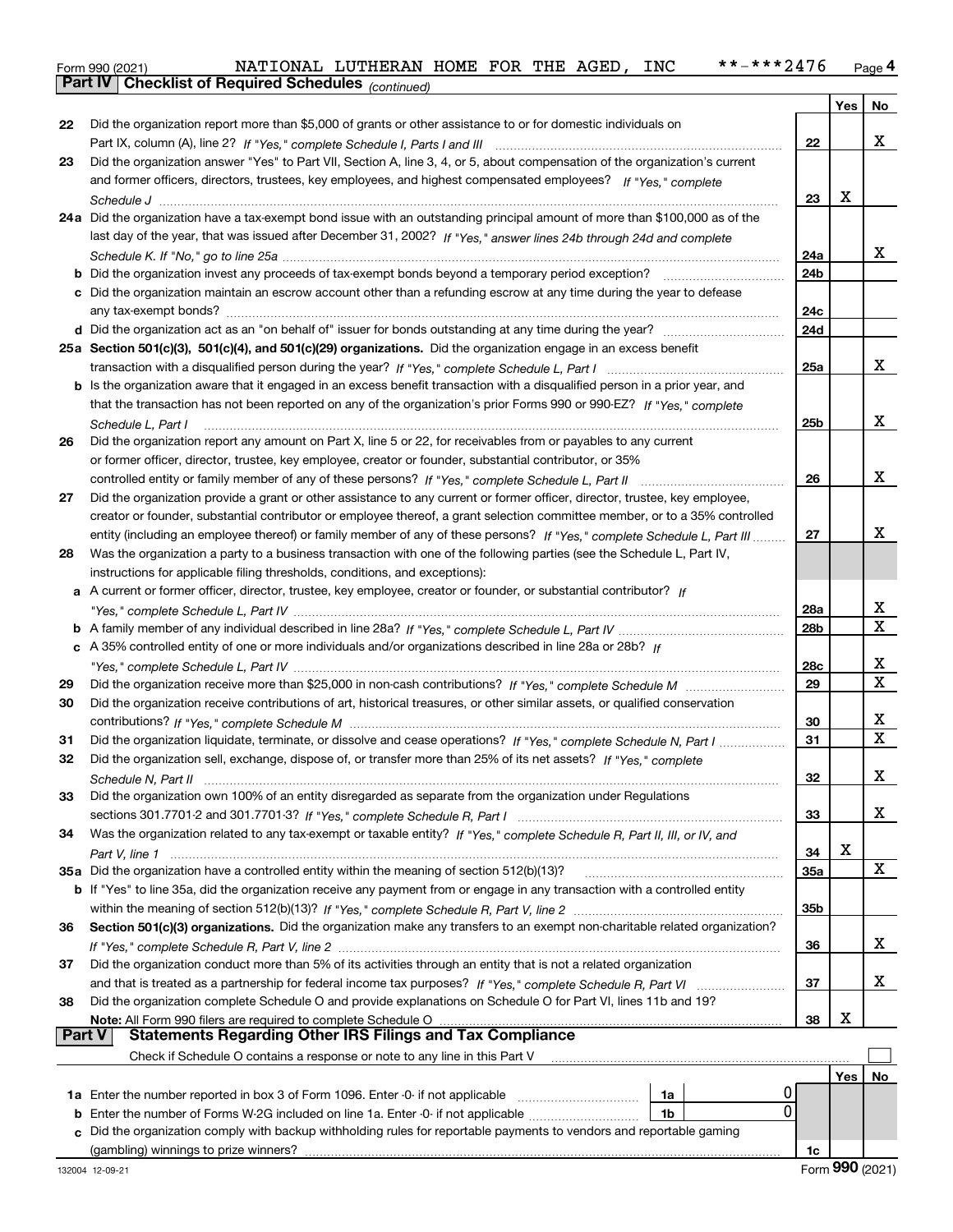|     | NATIONAL LUTHERAN HOME FOR THE AGED, INC<br>**-***2476<br>Form 990 (2021)                                                                                                                                                                        |                |                  | <u>Page</u> 5 |
|-----|--------------------------------------------------------------------------------------------------------------------------------------------------------------------------------------------------------------------------------------------------|----------------|------------------|---------------|
|     | Statements Regarding Other IRS Filings and Tax Compliance (continued)<br><b>Part V</b>                                                                                                                                                           |                |                  |               |
|     |                                                                                                                                                                                                                                                  |                | Yes <sub>1</sub> | No            |
|     | 2a Enter the number of employees reported on Form W-3, Transmittal of Wage and Tax Statements,                                                                                                                                                   |                |                  |               |
|     | 0 <br>filed for the calendar year ending with or within the year covered by this return<br>2a                                                                                                                                                    |                |                  |               |
|     |                                                                                                                                                                                                                                                  | 2b             |                  |               |
|     |                                                                                                                                                                                                                                                  |                |                  |               |
|     | 3a Did the organization have unrelated business gross income of \$1,000 or more during the year?                                                                                                                                                 | 3a             |                  | х             |
|     |                                                                                                                                                                                                                                                  | 3 <sub>b</sub> |                  |               |
|     | 4a At any time during the calendar year, did the organization have an interest in, or a signature or other authority over, a                                                                                                                     |                |                  |               |
|     | financial account in a foreign country (such as a bank account, securities account, or other financial account)?                                                                                                                                 | 4a             |                  | х             |
|     | <b>b</b> If "Yes," enter the name of the foreign country $\blacktriangleright$                                                                                                                                                                   |                |                  |               |
|     | See instructions for filing requirements for FinCEN Form 114, Report of Foreign Bank and Financial Accounts (FBAR).                                                                                                                              |                |                  |               |
|     |                                                                                                                                                                                                                                                  | 5a             |                  | х             |
|     |                                                                                                                                                                                                                                                  | 5 <sub>b</sub> |                  | Χ             |
|     |                                                                                                                                                                                                                                                  | 5c             |                  |               |
|     | 6a Does the organization have annual gross receipts that are normally greater than \$100,000, and did the organization solicit                                                                                                                   |                |                  |               |
|     |                                                                                                                                                                                                                                                  | 6a             |                  | x             |
|     | <b>b</b> If "Yes," did the organization include with every solicitation an express statement that such contributions or gifts                                                                                                                    |                |                  |               |
|     |                                                                                                                                                                                                                                                  | 6b             |                  |               |
| 7   | Organizations that may receive deductible contributions under section 170(c).                                                                                                                                                                    |                |                  |               |
| a   | Did the organization receive a payment in excess of \$75 made partly as a contribution and partly for goods and services provided to the payor?                                                                                                  | 7a             |                  | х             |
|     | <b>b</b> If "Yes," did the organization notify the donor of the value of the goods or services provided?                                                                                                                                         | 7b             |                  |               |
|     | c Did the organization sell, exchange, or otherwise dispose of tangible personal property for which it was required                                                                                                                              |                |                  | х             |
|     | 7d                                                                                                                                                                                                                                               | 7c             |                  |               |
|     | d If "Yes," indicate the number of Forms 8282 filed during the year [11] [11] No. 2010 [12] Henry Marian Marian Marian Marian Marian Marian Marian Marian Marian Marian Marian Marian Marian Marian Marian Marian Marian Maria                   | 7e             |                  |               |
| е   | Did the organization receive any funds, directly or indirectly, to pay premiums on a personal benefit contract?                                                                                                                                  | 7f             |                  |               |
| f   | Did the organization, during the year, pay premiums, directly or indirectly, on a personal benefit contract?<br>If the organization received a contribution of qualified intellectual property, did the organization file Form 8899 as required? | 7g             |                  |               |
| g   | h If the organization received a contribution of cars, boats, airplanes, or other vehicles, did the organization file a Form 1098-C?                                                                                                             | 7h             |                  |               |
| 8   | Sponsoring organizations maintaining donor advised funds. Did a donor advised fund maintained by the                                                                                                                                             |                |                  |               |
|     | sponsoring organization have excess business holdings at any time during the year?                                                                                                                                                               | 8              |                  |               |
| 9   | Sponsoring organizations maintaining donor advised funds.                                                                                                                                                                                        |                |                  |               |
| а   | Did the sponsoring organization make any taxable distributions under section 4966?                                                                                                                                                               | 9a             |                  |               |
|     | <b>b</b> Did the sponsoring organization make a distribution to a donor, donor advisor, or related person?                                                                                                                                       | 9b             |                  |               |
| 10  | Section 501(c)(7) organizations. Enter:                                                                                                                                                                                                          |                |                  |               |
| а   | 10a                                                                                                                                                                                                                                              |                |                  |               |
|     | 10b <br>Gross receipts, included on Form 990, Part VIII, line 12, for public use of club facilities                                                                                                                                              |                |                  |               |
| 11  | Section 501(c)(12) organizations. Enter:                                                                                                                                                                                                         |                |                  |               |
| а   | Gross income from members or shareholders<br>11a                                                                                                                                                                                                 |                |                  |               |
|     | b Gross income from other sources. (Do not net amounts due or paid to other sources against                                                                                                                                                      |                |                  |               |
|     | amounts due or received from them.)<br>11b                                                                                                                                                                                                       |                |                  |               |
|     | 12a Section 4947(a)(1) non-exempt charitable trusts. Is the organization filing Form 990 in lieu of Form 1041?                                                                                                                                   | 12a            |                  |               |
|     | <b>b</b> If "Yes," enter the amount of tax-exempt interest received or accrued during the year <i>manument</i><br>12b                                                                                                                            |                |                  |               |
| 13  | Section 501(c)(29) qualified nonprofit health insurance issuers.                                                                                                                                                                                 |                |                  |               |
|     | a Is the organization licensed to issue qualified health plans in more than one state?                                                                                                                                                           | 13а            |                  |               |
|     | Note: See the instructions for additional information the organization must report on Schedule O.                                                                                                                                                |                |                  |               |
|     | <b>b</b> Enter the amount of reserves the organization is required to maintain by the states in which the                                                                                                                                        |                |                  |               |
|     | 13b                                                                                                                                                                                                                                              |                |                  |               |
|     | 13 <sub>c</sub>                                                                                                                                                                                                                                  |                |                  |               |
| 14a | Did the organization receive any payments for indoor tanning services during the tax year?                                                                                                                                                       | 14a            |                  | x             |
|     | <b>b</b> If "Yes," has it filed a Form 720 to report these payments? If "No," provide an explanation on Schedule O                                                                                                                               | 14b            |                  |               |
| 15  | Is the organization subject to the section 4960 tax on payment(s) of more than \$1,000,000 in remuneration or                                                                                                                                    |                |                  |               |
|     |                                                                                                                                                                                                                                                  | 15             |                  | х             |
|     | If "Yes," see the instructions and file Form 4720, Schedule N.                                                                                                                                                                                   |                |                  |               |
| 16  | Is the organization an educational institution subject to the section 4968 excise tax on net investment income?                                                                                                                                  | 16             |                  | х             |
|     | If "Yes," complete Form 4720, Schedule O.                                                                                                                                                                                                        |                |                  |               |
| 17  | Section 501(c)(21) organizations. Did the trust, any disqualified person, or mine operator engage in any                                                                                                                                         |                |                  |               |
|     | activities that would result in the imposition of an excise tax under section 4951, 4952 or 4953?                                                                                                                                                | 17             |                  |               |
|     | If "Yes," complete Form 6069.                                                                                                                                                                                                                    |                |                  |               |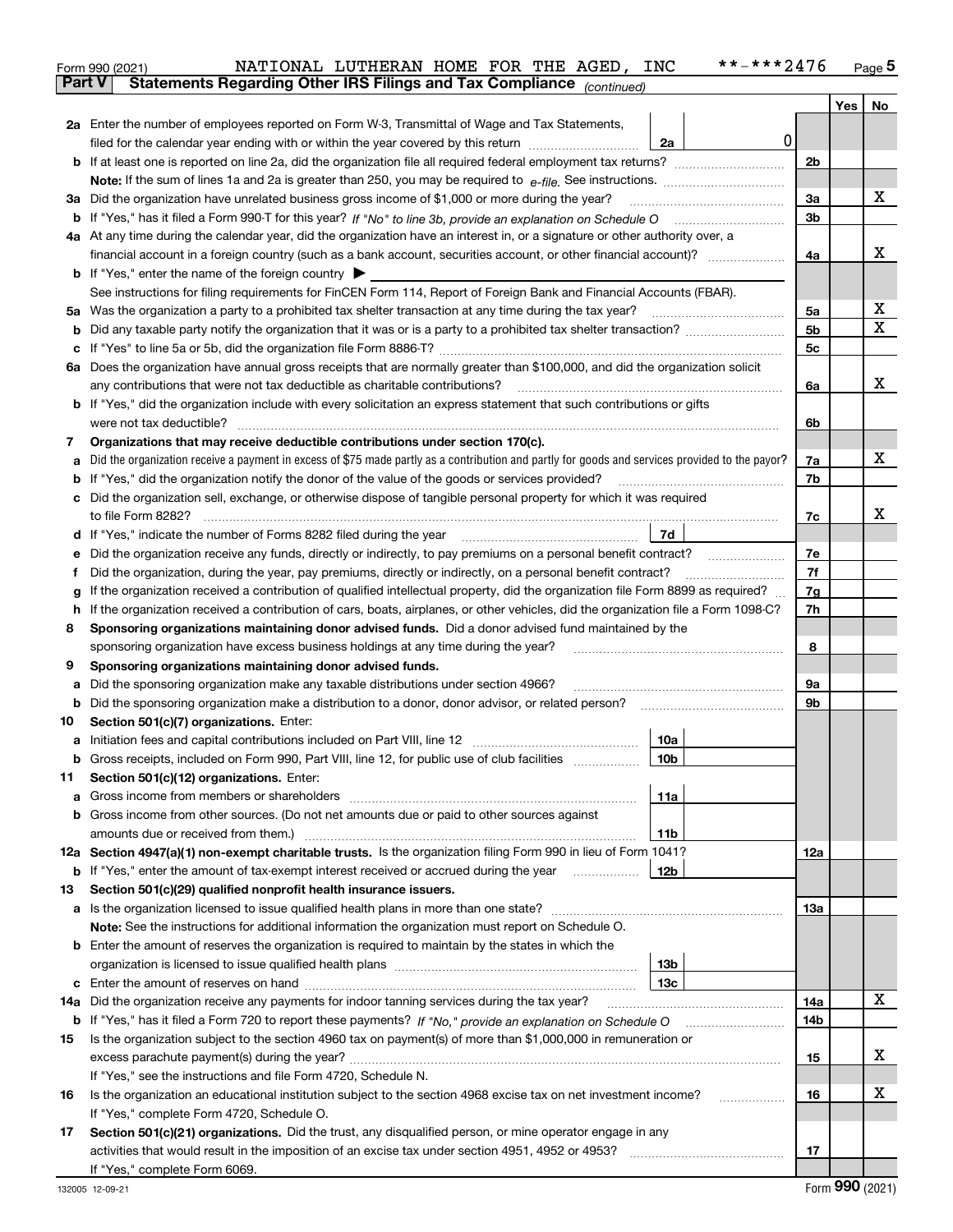|     | Check if Schedule O contains a response or note to any line in this Part VI                                                                                                                 |                 |             | $\overline{\mathbf{X}}$ |
|-----|---------------------------------------------------------------------------------------------------------------------------------------------------------------------------------------------|-----------------|-------------|-------------------------|
|     | <b>Section A. Governing Body and Management</b>                                                                                                                                             |                 |             |                         |
|     |                                                                                                                                                                                             |                 | Yes         | No                      |
|     | 13<br>1a<br><b>1a</b> Enter the number of voting members of the governing body at the end of the tax year<br>.                                                                              |                 |             |                         |
|     | If there are material differences in voting rights among members of the governing body, or if the governing                                                                                 |                 |             |                         |
|     | body delegated broad authority to an executive committee or similar committee, explain on Schedule O.                                                                                       |                 |             |                         |
| b   | 12<br>Enter the number of voting members included on line 1a, above, who are independent<br>1b                                                                                              |                 |             |                         |
| 2   | Did any officer, director, trustee, or key employee have a family relationship or a business relationship with any other                                                                    |                 |             |                         |
|     | officer, director, trustee, or key employee?                                                                                                                                                | $\mathbf{2}$    |             | х                       |
| 3   | Did the organization delegate control over management duties customarily performed by or under the direct supervision                                                                       |                 |             |                         |
|     | of officers, directors, trustees, or key employees to a management company or other person?                                                                                                 | 3               | х           |                         |
| 4   | Did the organization make any significant changes to its governing documents since the prior Form 990 was filed?                                                                            | 4               |             | X                       |
|     |                                                                                                                                                                                             | 5               |             | $\mathbf X$             |
| 5   |                                                                                                                                                                                             |                 | x           |                         |
| 6   | Did the organization have members or stockholders?                                                                                                                                          | 6               |             |                         |
| 7a  | Did the organization have members, stockholders, or other persons who had the power to elect or appoint one or                                                                              |                 |             |                         |
|     |                                                                                                                                                                                             | 7a              | х           |                         |
|     | b Are any governance decisions of the organization reserved to (or subject to approval by) members, stockholders, or                                                                        |                 |             |                         |
|     | persons other than the governing body?                                                                                                                                                      | 7b              |             | х                       |
| 8   | Did the organization contemporaneously document the meetings held or written actions undertaken during the year by the following:                                                           |                 |             |                         |
| a   |                                                                                                                                                                                             | 8а              | х           |                         |
|     | Each committee with authority to act on behalf of the governing body?<br>Fach committee with authority to act on behalf of the governing body?                                              | 8b              | X           |                         |
| 9   | Is there any officer, director, trustee, or key employee listed in Part VII, Section A, who cannot be reached at the                                                                        |                 |             |                         |
|     |                                                                                                                                                                                             | 9               |             | х                       |
|     | Section B. Policies (This Section B requests information about policies not required by the Internal Revenue Code.)                                                                         |                 |             |                         |
|     |                                                                                                                                                                                             |                 | Yes         | No                      |
|     |                                                                                                                                                                                             |                 |             |                         |
|     |                                                                                                                                                                                             | <b>10a</b>      |             | Х                       |
|     | <b>b</b> If "Yes," did the organization have written policies and procedures governing the activities of such chapters, affiliates,                                                         |                 |             |                         |
|     | and branches to ensure their operations are consistent with the organization's exempt purposes?                                                                                             | 10b             |             |                         |
|     | 11a Has the organization provided a complete copy of this Form 990 to all members of its governing body before filing the form?                                                             | 11a             | Х           |                         |
|     | <b>b</b> Describe on Schedule O the process, if any, used by the organization to review this Form 990.                                                                                      |                 |             |                         |
| 12a |                                                                                                                                                                                             | 12a             | х           |                         |
|     |                                                                                                                                                                                             | 12 <sub>b</sub> | $\mathbf X$ |                         |
|     |                                                                                                                                                                                             |                 |             |                         |
|     | c Did the organization regularly and consistently monitor and enforce compliance with the policy? If "Yes," describe                                                                        |                 |             |                         |
|     |                                                                                                                                                                                             | 12c             | х           |                         |
| 13  | Did the organization have a written whistleblower policy?                                                                                                                                   | 13              | $\mathbf X$ |                         |
| 14  | Did the organization have a written document retention and destruction policy? manufactured and the organization have a written document retention and destruction policy?                  | 14              | $\mathbf X$ |                         |
| 15  | Did the process for determining compensation of the following persons include a review and approval by independent                                                                          |                 |             |                         |
|     | persons, comparability data, and contemporaneous substantiation of the deliberation and decision?                                                                                           |                 |             |                         |
|     | a The organization's CEO, Executive Director, or top management official                                                                                                                    | 15a             |             | X                       |
|     | <b>b</b> Other officers or key employees of the organization                                                                                                                                | 15b             |             | X                       |
|     | If "Yes" to line 15a or 15b, describe the process on Schedule O. See instructions.                                                                                                          |                 |             |                         |
|     | 16a Did the organization invest in, contribute assets to, or participate in a joint venture or similar arrangement with a                                                                   |                 |             |                         |
|     | taxable entity during the year?                                                                                                                                                             | 16a             |             | х                       |
|     | <b>b</b> If "Yes," did the organization follow a written policy or procedure requiring the organization to evaluate its participation                                                       |                 |             |                         |
|     | in joint venture arrangements under applicable federal tax law, and take steps to safeguard the organization's                                                                              |                 |             |                         |
|     | exempt status with respect to such arrangements?                                                                                                                                            | 16b             |             |                         |
|     | <b>Section C. Disclosure</b>                                                                                                                                                                |                 |             |                         |
| 17  | List the states with which a copy of this Form 990 is required to be filed $\blacktriangleright \underline{MD}$                                                                             |                 |             |                         |
| 18  | Section 6104 requires an organization to make its Forms 1023 (1024 or 1024-A, if applicable), 990, and 990-T (section 501(c)(3)s only) available                                            |                 |             |                         |
|     | for public inspection. Indicate how you made these available. Check all that apply.<br>$X$ Own website<br>$ \mathbf{X} $ Upon request<br>Another's website<br>Other (explain on Schedule O) |                 |             |                         |

orm 990 (2021) \_\_\_\_\_\_\_\_\_\_\_\_\_\_\_\_NATIONAL\_LUTHERAN\_HOME\_FOR\_THE\_AGED*,*\_INC\_\_\_\_\_\*\*\_\*\*\*2476\_\_\_<sub>Page</sub> 6<br>Part VI | Governance, Management, and Disclosure. <sub>For each "Yes" response to lines 2 through 7b below, and for a "No" res</sub>

Form 990 (2021) NATIONAL LUTHERAN HOME FOR THE AGED, INC \*\*-\*\*\*2476 <sub>Page</sub>

*to line 8a, 8b, or 10b below, describe the circumstances, processes, or changes on Schedule O. See instructions.*

| 20 State the name, address, and telephone number of the person who possesses the organization's books and records |  |
|-------------------------------------------------------------------------------------------------------------------|--|
| RICHARD MAZZA, CFO - 301-354-2714                                                                                 |  |
| 5275 WESTVIEW DRIVE, FREDERICK, MD 21703                                                                          |  |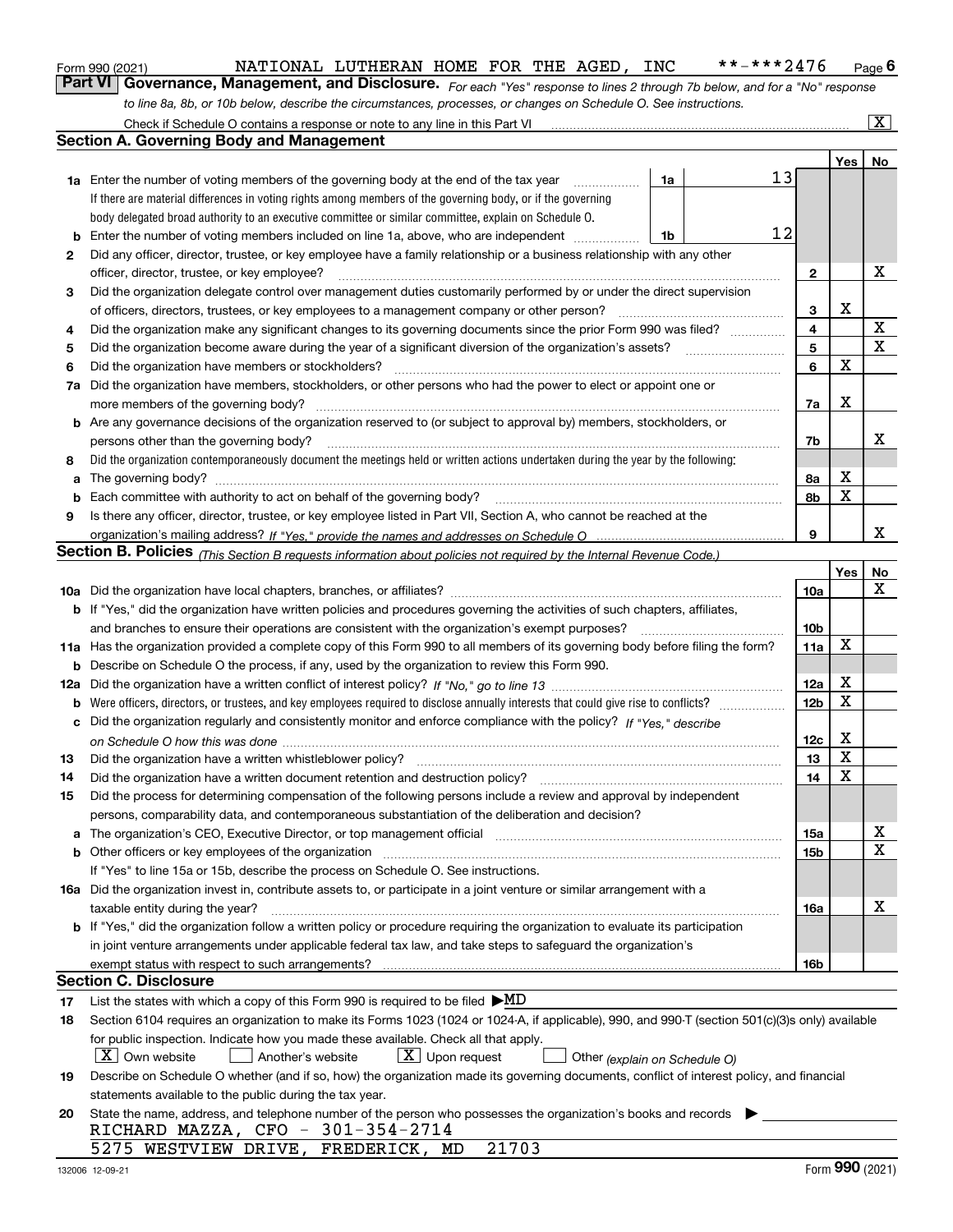## Form 990 (2021) NATIONAL LUTHERAN HOME FOR THE AGED, INC \*\*-\*\*\*2476 <sub>Page</sub>

**7Part VII Compensation of Officers, Directors, Trustees, Key Employees, Highest Compensated Employees, and Independent Contractors**

Check if Schedule O contains a response or note to any line in this Part VII

**Section A. Officers, Directors, Trustees, Key Employees, and Highest Compensated Employees**

**1a**  Complete this table for all persons required to be listed. Report compensation for the calendar year ending with or within the organization's tax year. **•** List all of the organization's current officers, directors, trustees (whether individuals or organizations), regardless of amount of compensation.

Enter -0- in columns (D), (E), and (F) if no compensation was paid.

 $\bullet$  List all of the organization's  $\sf current$  key employees, if any. See the instructions for definition of "key employee."

**•** List the organization's five current highest compensated employees (other than an officer, director, trustee, or key employee) who received reportable compensation (box 5 of Form W-2, Form 1099-MISC, and/or box 1 of Form 1099-NEC) of more than \$100,000 from the organization and any related organizations.

**•** List all of the organization's former officers, key employees, and highest compensated employees who received more than \$100,000 of reportable compensation from the organization and any related organizations.

**former directors or trustees**  ¥ List all of the organization's that received, in the capacity as a former director or trustee of the organization, more than \$10,000 of reportable compensation from the organization and any related organizations.

See the instructions for the order in which to list the persons above.

Check this box if neither the organization nor any related organization compensated any current officer, director, or trustee.  $\mathcal{L}^{\text{max}}$ 

| (A)                              | (B)            |                                |                                                                  | (C)         |              |                                 |        | (D)             | (E)             | (F)           |
|----------------------------------|----------------|--------------------------------|------------------------------------------------------------------|-------------|--------------|---------------------------------|--------|-----------------|-----------------|---------------|
| Name and title                   | Average        |                                | Position<br>(do not check more than one                          |             |              |                                 |        | Reportable      | Reportable      | Estimated     |
|                                  | hours per      |                                | box, unless person is both an<br>officer and a director/trustee) |             |              |                                 |        | compensation    | compensation    | amount of     |
|                                  | week           |                                |                                                                  |             |              |                                 |        | from            | from related    | other         |
|                                  | (list any      |                                |                                                                  |             |              |                                 |        | the             | organizations   | compensation  |
|                                  | hours for      |                                |                                                                  |             |              |                                 |        | organization    | (W-2/1099-MISC/ | from the      |
|                                  | related        |                                |                                                                  |             |              |                                 |        | (W-2/1099-MISC/ | 1099-NEC)       | organization  |
|                                  | organizations  |                                |                                                                  |             |              |                                 |        | 1099-NEC)       |                 | and related   |
|                                  | below<br>line) | Individual trustee or director | Institutional trustee                                            | Officer     | Key employee | Highest compensated<br>employee | Former |                 |                 | organizations |
| LAWRENCE R. BRADSHAW<br>(1)      | 10.00          |                                |                                                                  |             |              |                                 |        |                 |                 |               |
| PRESIDENT/CEO                    | 30.00          | $\mathbf X$                    |                                                                  | $\mathbf X$ |              |                                 |        | $\mathbf 0$ .   | 520,311.        | 23,008.       |
| CYNTHIA WALTERS<br>(2)           | 10.00          |                                |                                                                  |             |              |                                 |        |                 |                 |               |
| PRESIDENT/CEO                    | 30.00          | $\mathbf X$                    |                                                                  | X           |              |                                 |        | 0.              | 405,222.        | 29,473.       |
| RICHARD MAZZA<br>(3)             | 10.00          |                                |                                                                  |             |              |                                 |        |                 |                 |               |
| CHIEF FINANCIAL OFFICER          | 30.00          |                                |                                                                  | X           |              |                                 |        | $\mathbf 0$ .   | 296,602.        | 36,046.       |
| REGINA FIGUEROA<br>(4)           | 7.50           |                                |                                                                  |             |              |                                 |        |                 |                 |               |
| CHIEF OPERATING OFFICER          | 32.50          |                                |                                                                  | X           |              |                                 |        | $0$ .           | 125,499.        | 8,713.        |
| DONNA DUSS<br>(5)                | 1.00           |                                |                                                                  |             |              |                                 |        |                 |                 |               |
| <b>CHAIR</b>                     |                | $\mathbf X$                    |                                                                  | X           |              |                                 |        | $\mathbf 0$ .   | $\mathbf 0$ .   | $0_{.}$       |
| LISA BEHR<br>(6)                 | 1.00           |                                |                                                                  |             |              |                                 |        |                 |                 |               |
| IMMEDIATE PAST CHAIR             |                | $\mathbf X$                    |                                                                  | X           |              |                                 |        | $\mathbf 0$ .   | $\mathbf 0$ .   | $\mathbf 0$ . |
| REV. JOHN WERTZ, JR.<br>(7)      | 1.00           |                                |                                                                  |             |              |                                 |        |                 |                 |               |
| VICE CHAIR                       |                | $\mathbf X$                    |                                                                  | X           |              |                                 |        | $\mathbf{0}$ .  | $\mathbf 0$ .   | $\mathbf 0$ . |
| CORNELL P. ABOD<br>(8)           | 1.00           |                                |                                                                  |             |              |                                 |        |                 |                 |               |
| TREASURER/SECRETARY              |                | $\mathbf X$                    |                                                                  | X           |              |                                 |        | $\mathbf 0$ .   | $\mathbf 0$ .   | $\mathbf 0$ . |
| REV. JOSEPH P. LETTRICH<br>(9)   | 1.00           |                                |                                                                  |             |              |                                 |        |                 |                 |               |
| <b>BOARD MEMBER</b>              |                | $\mathbf x$                    |                                                                  |             |              |                                 |        | $\mathbf 0$ .   | $\mathbf 0$ .   | $\mathbf 0$ . |
| (10) REV. ANNE DWIGGINS          | 1.00           |                                |                                                                  |             |              |                                 |        |                 |                 |               |
| <b>BOARD MEMBER</b>              |                | $\mathbf X$                    |                                                                  |             |              |                                 |        | $\mathbf 0$ .   | $\mathbf 0$ .   | $0_{.}$       |
| (11) SUSAN DAILEY                | 1.00           |                                |                                                                  |             |              |                                 |        |                 |                 |               |
| <b>BOARD MEMBER</b>              |                | $\mathbf x$                    |                                                                  |             |              |                                 |        | $\mathbf 0$ .   | $\mathbf 0$ .   | $0_{.}$       |
| (12) TOM WHITEFORD               | 1.00           |                                |                                                                  |             |              |                                 |        |                 |                 |               |
| <b>BOARD MEMBER</b>              |                | $\mathbf X$                    |                                                                  |             |              |                                 |        | $\mathbf 0$ .   | $\mathbf 0$ .   | $\mathbf 0$ . |
| (13) DR. TOMMIE L. ROBINSON, JR. | 1.00           |                                |                                                                  |             |              |                                 |        |                 |                 |               |
| <b>BOARD MEMBER</b>              |                | $\mathbf X$                    |                                                                  |             |              |                                 |        | $\mathbf 0$ .   | $\mathbf 0$ .   | $\mathbf 0$ . |
| (14) PASTOR LISA LEBER           | 1.00           |                                |                                                                  |             |              |                                 |        |                 |                 |               |
| <b>BOARD MEMBER</b>              |                | $\mathbf X$                    |                                                                  |             |              |                                 |        | $\mathbf 0$ .   | $\mathbf 0$ .   | $\mathbf 0$ . |
| (15) JOHN E. HANDLEY             | 1.00           |                                |                                                                  |             |              |                                 |        |                 |                 |               |
| <b>BOARD MEMBER</b>              |                | $\mathbf x$                    |                                                                  |             |              |                                 |        | $\mathbf 0$ .   | $\mathbf 0$ .   | $\mathbf 0$ . |
| (16) DR. RACHEL CARLSON          | 1.00           |                                |                                                                  |             |              |                                 |        |                 |                 |               |
| BOARD MEMBER                     |                | $\mathbf x$                    |                                                                  |             |              |                                 |        | $\mathbf 0$ .   | 0.              | $0$ .         |
|                                  |                |                                |                                                                  |             |              |                                 |        |                 |                 |               |
|                                  |                |                                |                                                                  |             |              |                                 |        |                 |                 |               |

 $\mathcal{L}^{\text{max}}$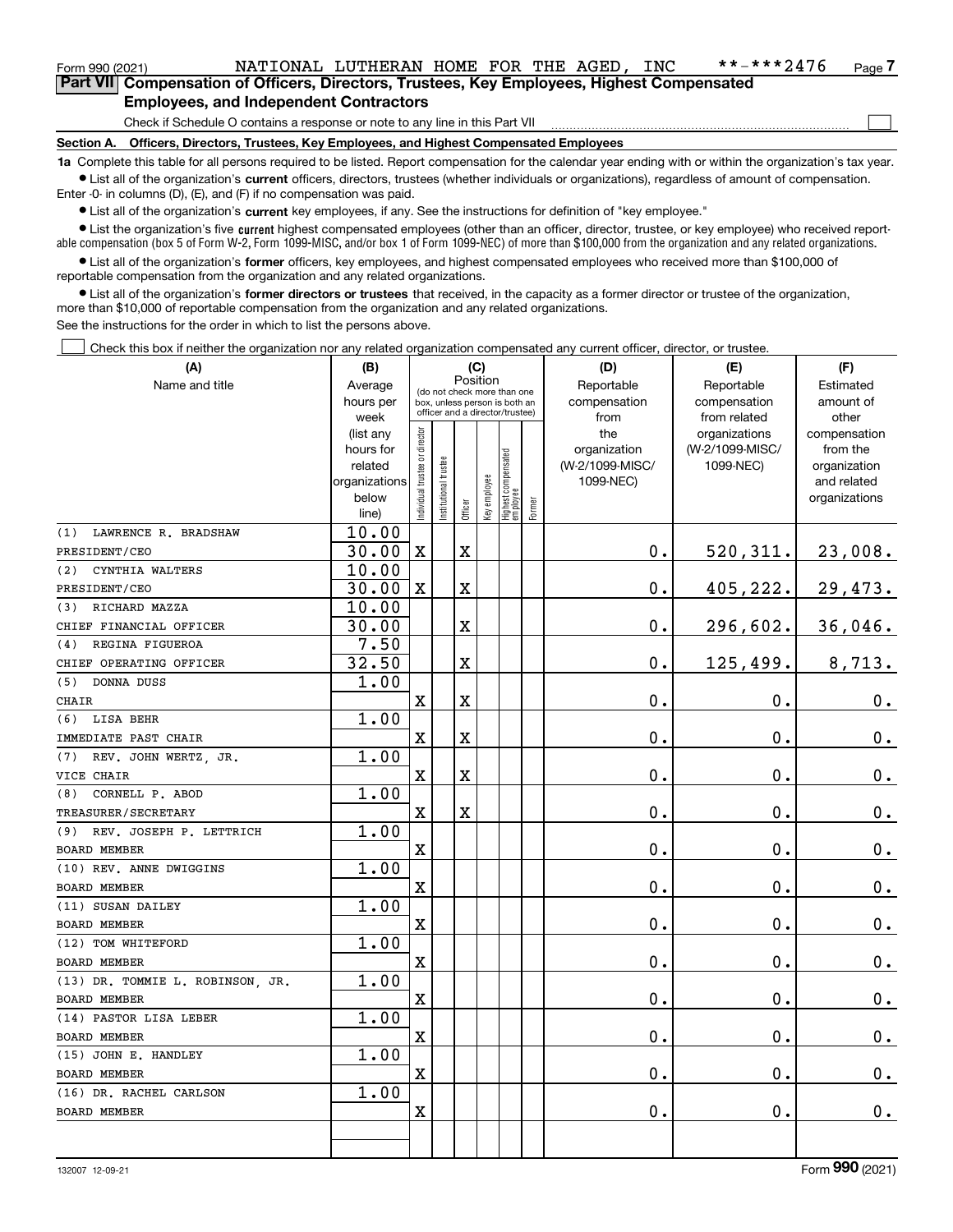|                 | NATIONAL LUTHERAN HOME FOR THE AGED, INC<br>Form 990 (2021)                                                                                                                                                                                                                      |                                                                      |                                |                       |                 |              |                                                                                                 |        |                                                     |                           | **-***2476                                        |    |                     |                                                                          | Page 8 |
|-----------------|----------------------------------------------------------------------------------------------------------------------------------------------------------------------------------------------------------------------------------------------------------------------------------|----------------------------------------------------------------------|--------------------------------|-----------------------|-----------------|--------------|-------------------------------------------------------------------------------------------------|--------|-----------------------------------------------------|---------------------------|---------------------------------------------------|----|---------------------|--------------------------------------------------------------------------|--------|
| <b>Part VII</b> | Section A. Officers, Directors, Trustees, Key Employees, and Highest Compensated Employees (continued)                                                                                                                                                                           |                                                                      |                                |                       |                 |              |                                                                                                 |        |                                                     |                           |                                                   |    |                     |                                                                          |        |
|                 | (A)<br>Name and title                                                                                                                                                                                                                                                            | (B)<br>Average<br>hours per<br>week                                  |                                |                       | (C)<br>Position |              | (do not check more than one<br>box, unless person is both an<br>officer and a director/trustee) |        | (D)<br>Reportable<br>compensation<br>from           |                           | (E)<br>Reportable<br>compensation<br>from related |    |                     | (F)<br>Estimated<br>amount of<br>other                                   |        |
|                 |                                                                                                                                                                                                                                                                                  | (list any<br>hours for<br>related<br>organizations<br>below<br>line) | Individual trustee or director | Institutional trustee | Officer         | Key employee | Highest compensated<br>  employee                                                               | Former | the<br>organization<br>(W-2/1099-MISC/<br>1099-NEC) |                           | organizations<br>(W-2/1099-MISC/<br>1099-NEC)     |    |                     | compensation<br>from the<br>organization<br>and related<br>organizations |        |
|                 |                                                                                                                                                                                                                                                                                  |                                                                      |                                |                       |                 |              |                                                                                                 |        |                                                     |                           |                                                   |    |                     |                                                                          |        |
|                 |                                                                                                                                                                                                                                                                                  |                                                                      |                                |                       |                 |              |                                                                                                 |        |                                                     |                           |                                                   |    |                     |                                                                          |        |
|                 |                                                                                                                                                                                                                                                                                  |                                                                      |                                |                       |                 |              |                                                                                                 |        |                                                     |                           |                                                   |    |                     |                                                                          |        |
|                 |                                                                                                                                                                                                                                                                                  |                                                                      |                                |                       |                 |              |                                                                                                 |        |                                                     |                           |                                                   |    |                     |                                                                          |        |
|                 |                                                                                                                                                                                                                                                                                  |                                                                      |                                |                       |                 |              |                                                                                                 |        |                                                     |                           |                                                   |    |                     |                                                                          |        |
|                 |                                                                                                                                                                                                                                                                                  |                                                                      |                                |                       |                 |              |                                                                                                 |        |                                                     |                           |                                                   |    |                     |                                                                          |        |
|                 |                                                                                                                                                                                                                                                                                  |                                                                      |                                |                       |                 |              |                                                                                                 |        |                                                     |                           |                                                   |    |                     |                                                                          |        |
|                 |                                                                                                                                                                                                                                                                                  |                                                                      |                                |                       |                 |              |                                                                                                 |        |                                                     | $0$ .<br>$\overline{0}$ . | 1,347,634.                                        | 0. |                     | 97, 240.                                                                 | 0.     |
|                 | c Total from continuation sheets to Part VII, Section A manufactured by                                                                                                                                                                                                          |                                                                      |                                |                       |                 |              |                                                                                                 |        |                                                     | $0$ .                     | 1,347,634.                                        |    |                     | 97,240.                                                                  |        |
| 2               | Total number of individuals (including but not limited to those listed above) who received more than \$100,000 of reportable<br>compensation from the organization $\blacktriangleright$                                                                                         |                                                                      |                                |                       |                 |              |                                                                                                 |        |                                                     |                           |                                                   |    |                     |                                                                          | 0      |
| 3               | Did the organization list any former officer, director, trustee, key employee, or highest compensated employee on                                                                                                                                                                |                                                                      |                                |                       |                 |              |                                                                                                 |        |                                                     |                           |                                                   |    |                     | Yes                                                                      | No     |
|                 | line 1a? If "Yes," complete Schedule J for such individual manufactured contained and the line 1a? If "Yes," complete Schedule J for such individual<br>For any individual listed on line 1a, is the sum of reportable compensation and other compensation from the organization |                                                                      |                                |                       |                 |              |                                                                                                 |        |                                                     |                           |                                                   |    | 3                   |                                                                          | х      |
| 5               | Did any person listed on line 1a receive or accrue compensation from any unrelated organization or individual for services                                                                                                                                                       |                                                                      |                                |                       |                 |              |                                                                                                 |        |                                                     |                           |                                                   |    | 4                   | X                                                                        | x      |
|                 | <b>Section B. Independent Contractors</b>                                                                                                                                                                                                                                        |                                                                      |                                |                       |                 |              |                                                                                                 |        |                                                     |                           |                                                   |    | 5                   |                                                                          |        |
| 1.              | Complete this table for your five highest compensated independent contractors that received more than \$100,000 of compensation from<br>the organization. Report compensation for the calendar year ending with or within the organization's tax year.                           |                                                                      |                                |                       |                 |              |                                                                                                 |        |                                                     |                           |                                                   |    |                     |                                                                          |        |
|                 | (A)<br>Name and business address                                                                                                                                                                                                                                                 |                                                                      | <b>NONE</b>                    |                       |                 |              |                                                                                                 |        | Description of services                             | (B)                       |                                                   |    | (C)<br>Compensation |                                                                          |        |
|                 |                                                                                                                                                                                                                                                                                  |                                                                      |                                |                       |                 |              |                                                                                                 |        |                                                     |                           |                                                   |    |                     |                                                                          |        |
|                 |                                                                                                                                                                                                                                                                                  |                                                                      |                                |                       |                 |              |                                                                                                 |        |                                                     |                           |                                                   |    |                     |                                                                          |        |
|                 |                                                                                                                                                                                                                                                                                  |                                                                      |                                |                       |                 |              |                                                                                                 |        |                                                     |                           |                                                   |    |                     |                                                                          |        |
|                 |                                                                                                                                                                                                                                                                                  |                                                                      |                                |                       |                 |              |                                                                                                 |        |                                                     |                           |                                                   |    |                     |                                                                          |        |
| 2               | Total number of independent contractors (including but not limited to those listed above) who received more than<br>\$100,000 of compensation from the organization                                                                                                              |                                                                      |                                |                       |                 | 0            |                                                                                                 |        |                                                     |                           |                                                   |    |                     |                                                                          |        |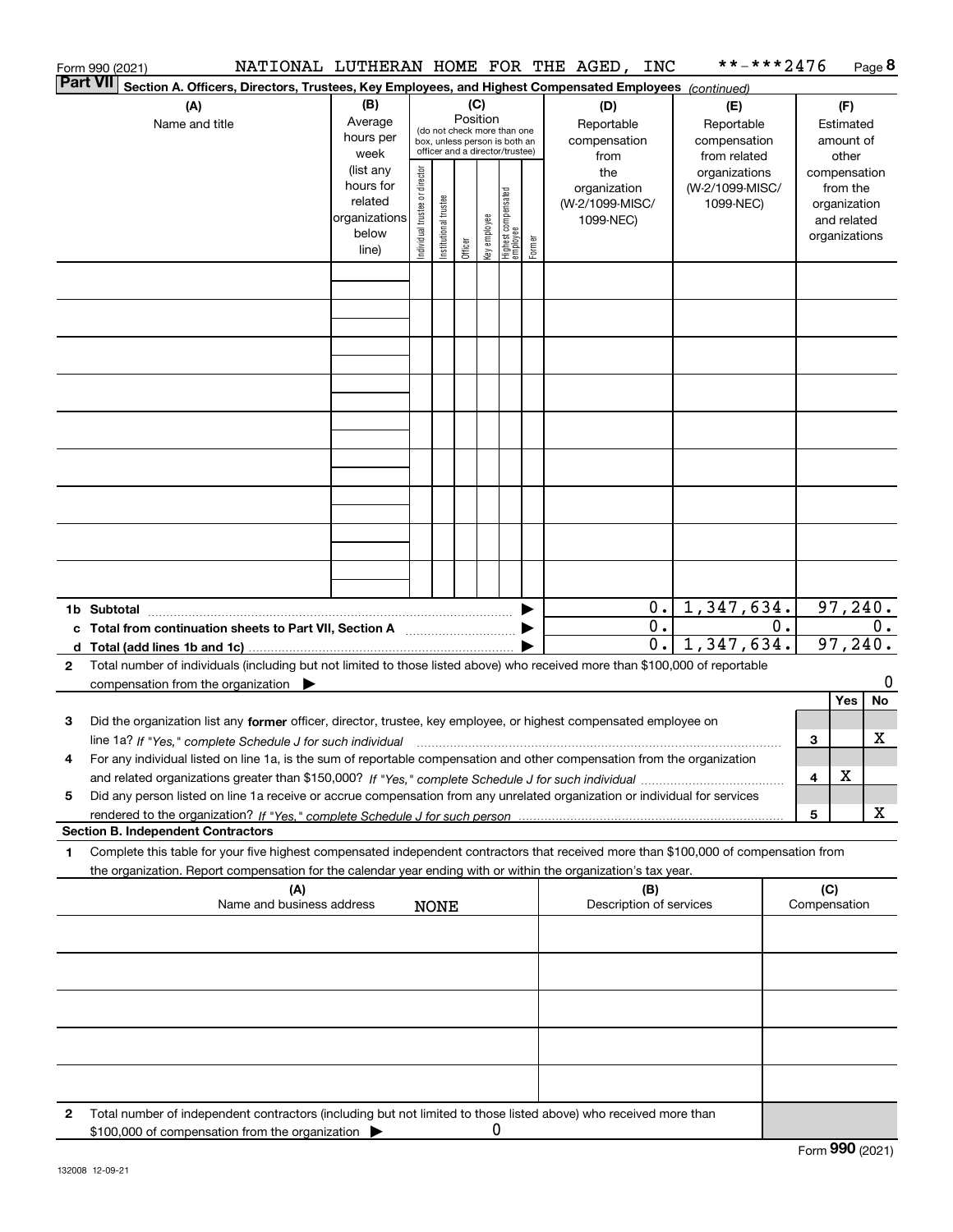|                                                           |      |    | Form 990 (2021)                                                                                                        |      |                |                 | NATIONAL LUTHERAN HOME FOR THE AGED, INC |                      |                                                                                                          | **-***2476                    | Page 9                                                          |
|-----------------------------------------------------------|------|----|------------------------------------------------------------------------------------------------------------------------|------|----------------|-----------------|------------------------------------------|----------------------|----------------------------------------------------------------------------------------------------------|-------------------------------|-----------------------------------------------------------------|
| <b>Part VIII</b>                                          |      |    | <b>Statement of Revenue</b>                                                                                            |      |                |                 |                                          |                      |                                                                                                          |                               |                                                                 |
|                                                           |      |    | Check if Schedule O contains a response or note to any line in this Part VIII                                          |      |                |                 |                                          |                      | $\begin{array}{c c c c c c} \hline \text{ } & \text{(B)} & \text{ } & \text{(C)} & \text{ } \end{array}$ |                               |                                                                 |
|                                                           |      |    |                                                                                                                        |      |                |                 |                                          | (A)<br>Total revenue | Related or exempt<br>function revenue                                                                    | Unrelated<br>business revenue | (D)<br>Revenue excluded<br>from tax under<br>sections 512 - 514 |
|                                                           |      |    | 1 a Federated campaigns                                                                                                |      | 1a             |                 |                                          |                      |                                                                                                          |                               |                                                                 |
|                                                           |      |    | <b>b</b> Membership dues                                                                                               |      | 1b             |                 |                                          |                      |                                                                                                          |                               |                                                                 |
| Contributions, Gifts, Grants<br>and Other Similar Amounts |      |    | c Fundraising events                                                                                                   |      | 1c             |                 |                                          |                      |                                                                                                          |                               |                                                                 |
|                                                           |      |    | d Related organizations                                                                                                |      | 1 <sub>d</sub> |                 |                                          |                      |                                                                                                          |                               |                                                                 |
|                                                           |      |    | e Government grants (contributions)                                                                                    |      | 1e             |                 |                                          |                      |                                                                                                          |                               |                                                                 |
|                                                           |      |    | f All other contributions, gifts, grants, and                                                                          |      |                |                 |                                          |                      |                                                                                                          |                               |                                                                 |
|                                                           |      |    | similar amounts not included above                                                                                     |      | 1f             |                 |                                          |                      |                                                                                                          |                               |                                                                 |
|                                                           |      |    | g Noncash contributions included in lines 1a-1f                                                                        |      | 1g             |                 |                                          |                      |                                                                                                          |                               |                                                                 |
|                                                           |      |    |                                                                                                                        |      |                |                 |                                          |                      |                                                                                                          |                               |                                                                 |
|                                                           |      |    |                                                                                                                        |      |                |                 | <b>Business Code</b>                     |                      |                                                                                                          |                               |                                                                 |
|                                                           |      | 2a | the control of the control of the control of the control of the control of the control of                              |      |                |                 |                                          |                      |                                                                                                          |                               |                                                                 |
|                                                           |      | b  | <u> 1989 - Johann Stein, marwolaethau a bhann an t-Albann an t-Albann an t-Albann an t-Albann an t-Albann an t-Alb</u> |      |                |                 |                                          |                      |                                                                                                          |                               |                                                                 |
| Program Service<br>Revenue                                |      | с  | <u> 1989 - Johann Barn, amerikansk politiker (d. 1989)</u>                                                             |      |                |                 |                                          |                      |                                                                                                          |                               |                                                                 |
|                                                           |      | d  | <u> 1989 - Johann Stein, mars an de Brasilia (b. 1989)</u>                                                             |      |                |                 |                                          |                      |                                                                                                          |                               |                                                                 |
|                                                           |      | е  |                                                                                                                        |      |                |                 |                                          |                      |                                                                                                          |                               |                                                                 |
|                                                           |      |    | f All other program service revenue                                                                                    |      |                |                 | ▶                                        |                      |                                                                                                          |                               |                                                                 |
|                                                           | 3    | a  | Investment income (including dividends, interest, and                                                                  |      |                |                 |                                          |                      |                                                                                                          |                               |                                                                 |
|                                                           |      |    |                                                                                                                        |      |                |                 | ▶                                        | 913,262.             |                                                                                                          |                               | 913,262.                                                        |
|                                                           | 4    |    | Income from investment of tax-exempt bond proceeds                                                                     |      |                |                 |                                          |                      |                                                                                                          |                               |                                                                 |
|                                                           | 5    |    |                                                                                                                        |      |                |                 |                                          |                      |                                                                                                          |                               |                                                                 |
|                                                           |      |    |                                                                                                                        |      | (i) Real       |                 | (ii) Personal                            |                      |                                                                                                          |                               |                                                                 |
|                                                           |      |    | 6 a Gross rents                                                                                                        | l 6a |                |                 |                                          |                      |                                                                                                          |                               |                                                                 |
|                                                           |      |    | <b>b</b> Less: rental expenses                                                                                         | 6b   |                |                 |                                          |                      |                                                                                                          |                               |                                                                 |
|                                                           |      |    | c Rental income or (loss)                                                                                              | 6с   |                |                 |                                          |                      |                                                                                                          |                               |                                                                 |
|                                                           |      |    | d Net rental income or (loss)                                                                                          |      |                |                 |                                          |                      |                                                                                                          |                               |                                                                 |
|                                                           |      |    | 7 a Gross amount from sales of                                                                                         |      | (i) Securities |                 | (ii) Other                               |                      |                                                                                                          |                               |                                                                 |
|                                                           |      |    | assets other than inventory                                                                                            | 7a l | 1,081,241.     |                 |                                          |                      |                                                                                                          |                               |                                                                 |
|                                                           |      |    | <b>b</b> Less: cost or other basis                                                                                     |      |                |                 |                                          |                      |                                                                                                          |                               |                                                                 |
|                                                           |      |    | and sales expenses                                                                                                     | 7b   |                | 0.              |                                          |                      |                                                                                                          |                               |                                                                 |
| evenue                                                    |      |    | c Gain or (loss)                                                                                                       | 7c   | 1,081,241.     |                 |                                          |                      |                                                                                                          |                               |                                                                 |
| œ                                                         |      |    |                                                                                                                        |      |                |                 |                                          | 1,081,241.           |                                                                                                          |                               | 1081241                                                         |
| Other                                                     |      |    | 8 a Gross income from fundraising events (not                                                                          |      |                |                 |                                          |                      |                                                                                                          |                               |                                                                 |
|                                                           |      |    | including \$                                                                                                           |      |                |                 |                                          |                      |                                                                                                          |                               |                                                                 |
|                                                           |      |    | contributions reported on line 1c). See                                                                                |      |                |                 |                                          |                      |                                                                                                          |                               |                                                                 |
|                                                           |      |    |                                                                                                                        |      |                | 8a<br>8b        |                                          |                      |                                                                                                          |                               |                                                                 |
|                                                           |      |    | <b>b</b> Less: direct expenses                                                                                         |      |                |                 |                                          |                      |                                                                                                          |                               |                                                                 |
|                                                           |      |    | c Net income or (loss) from fundraising events<br>9 a Gross income from gaming activities. See                         |      |                |                 |                                          |                      |                                                                                                          |                               |                                                                 |
|                                                           |      |    |                                                                                                                        |      |                | 9а              |                                          |                      |                                                                                                          |                               |                                                                 |
|                                                           |      |    | <b>b</b> Less: direct expenses <b>manually</b>                                                                         |      |                | 9 <sub>b</sub>  |                                          |                      |                                                                                                          |                               |                                                                 |
|                                                           |      |    | c Net income or (loss) from gaming activities                                                                          |      |                |                 | .                                        |                      |                                                                                                          |                               |                                                                 |
|                                                           |      |    | 10 a Gross sales of inventory, less returns                                                                            |      |                |                 |                                          |                      |                                                                                                          |                               |                                                                 |
|                                                           |      |    |                                                                                                                        |      |                | 10a             |                                          |                      |                                                                                                          |                               |                                                                 |
|                                                           |      |    | <b>b</b> Less: cost of goods sold                                                                                      |      |                | 10 <sub>b</sub> |                                          |                      |                                                                                                          |                               |                                                                 |
|                                                           |      |    | c Net income or (loss) from sales of inventory                                                                         |      |                |                 |                                          |                      |                                                                                                          |                               |                                                                 |
|                                                           |      |    |                                                                                                                        |      |                |                 | <b>Business Code</b>                     |                      |                                                                                                          |                               |                                                                 |
|                                                           | 11 a |    | <u> 1989 - Johann Stein, marwolaethau a bhann an t-Amhair Aonaichte ann an t-Amhair Aonaichte ann an t-Amhair Aon</u>  |      |                |                 |                                          |                      |                                                                                                          |                               |                                                                 |
|                                                           |      | b  | <u> 1989 - Johann Barn, mars and de Branch Barn, mars and de Branch Barn, mars and de Branch Barn, mars and de Br</u>  |      |                |                 |                                          |                      |                                                                                                          |                               |                                                                 |
|                                                           |      | c  | the control of the control of the control of the control of the control of                                             |      |                |                 |                                          |                      |                                                                                                          |                               |                                                                 |
| Miscellaneous<br>Revenue                                  |      |    |                                                                                                                        |      |                |                 |                                          |                      |                                                                                                          |                               |                                                                 |
|                                                           |      |    |                                                                                                                        |      |                |                 | $\blacktriangleright$                    |                      |                                                                                                          |                               |                                                                 |
|                                                           | 12   |    |                                                                                                                        |      |                |                 | $\blacktriangleright$                    | 1,994,503.           | 0.                                                                                                       | 0.                            | 1994503.                                                        |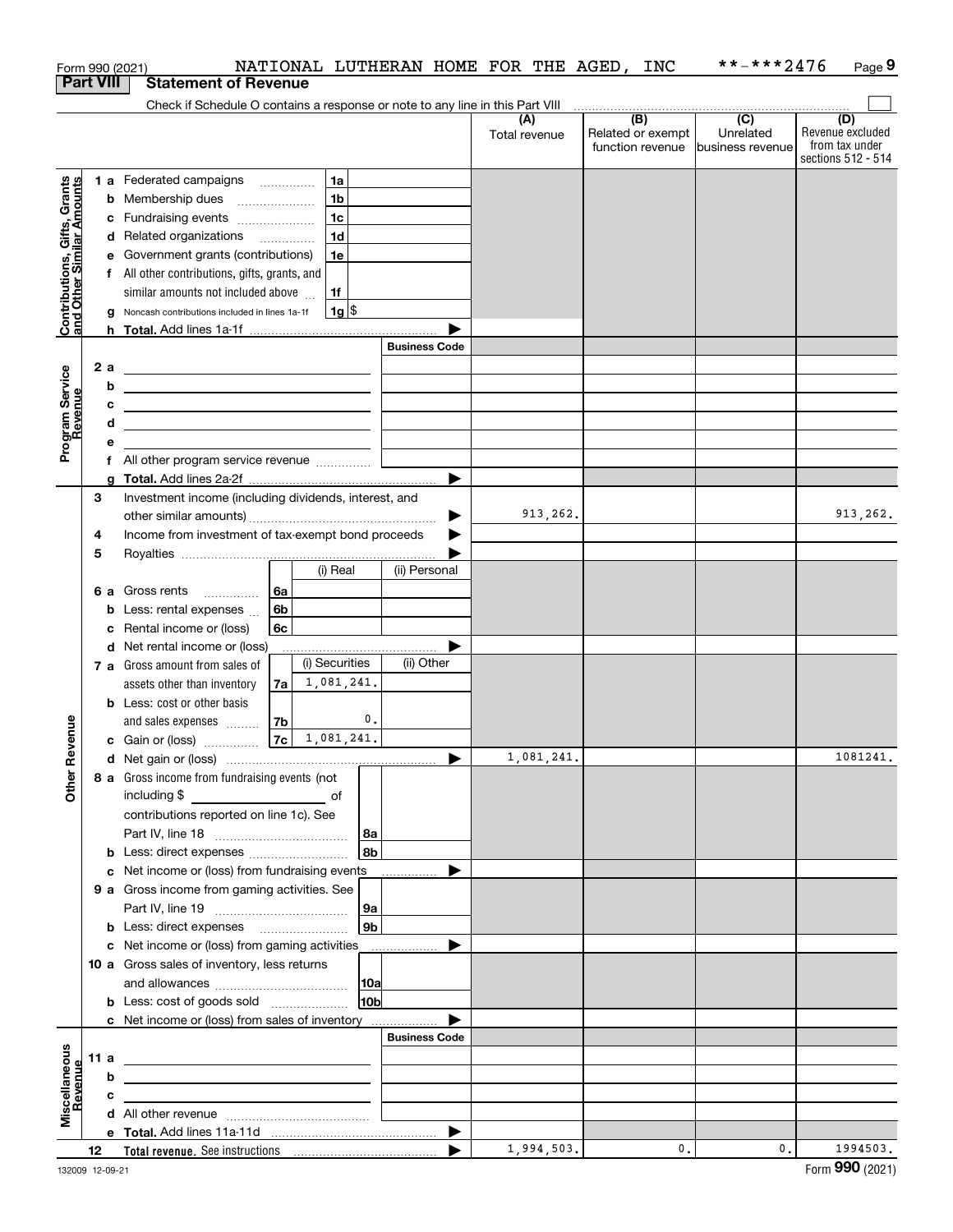|         | Form 990 (2021)                                                                                                                                                                                              | NATIONAL LUTHERAN HOME FOR THE AGED, INC |                 |                  | **-***2476<br>$Page$ 10 |
|---------|--------------------------------------------------------------------------------------------------------------------------------------------------------------------------------------------------------------|------------------------------------------|-----------------|------------------|-------------------------|
|         | <b>Part IX   Statement of Functional Expenses</b>                                                                                                                                                            |                                          |                 |                  |                         |
|         | Section 501(c)(3) and 501(c)(4) organizations must complete all columns. All other organizations must complete column (A).                                                                                   |                                          |                 |                  |                         |
|         |                                                                                                                                                                                                              | (A)                                      | (B)             | (C)              | (D)                     |
|         | Do not include amounts reported on lines 6b,<br>7b, 8b, 9b, and 10b of Part VIII.                                                                                                                            | Total expenses                           | Program service | Management and   | Fundraising             |
| 1       | Grants and other assistance to domestic organizations                                                                                                                                                        |                                          | expenses        | general expenses | expenses                |
|         | and domestic governments. See Part IV, line 21                                                                                                                                                               |                                          |                 |                  |                         |
| 2       | Grants and other assistance to domestic                                                                                                                                                                      |                                          |                 |                  |                         |
|         | individuals. See Part IV, line 22                                                                                                                                                                            |                                          |                 |                  |                         |
| 3       | Grants and other assistance to foreign                                                                                                                                                                       |                                          |                 |                  |                         |
|         | organizations, foreign governments, and foreign                                                                                                                                                              |                                          |                 |                  |                         |
|         | individuals. See Part IV, lines 15 and 16                                                                                                                                                                    |                                          |                 |                  |                         |
| 4       | Benefits paid to or for members                                                                                                                                                                              |                                          |                 |                  |                         |
| 5       | Compensation of current officers, directors,                                                                                                                                                                 |                                          |                 |                  |                         |
|         | trustees, and key employees                                                                                                                                                                                  |                                          |                 |                  |                         |
| 6       | Compensation not included above to disqualified                                                                                                                                                              |                                          |                 |                  |                         |
|         | persons (as defined under section 4958(f)(1)) and                                                                                                                                                            |                                          |                 |                  |                         |
|         | persons described in section 4958(c)(3)(B)                                                                                                                                                                   |                                          |                 |                  |                         |
| 7       |                                                                                                                                                                                                              |                                          |                 |                  |                         |
| 8       | Pension plan accruals and contributions (include                                                                                                                                                             |                                          |                 |                  |                         |
|         | section 401(k) and 403(b) employer contributions)                                                                                                                                                            |                                          |                 |                  |                         |
| 9<br>10 |                                                                                                                                                                                                              |                                          |                 |                  |                         |
| 11      | Fees for services (nonemployees):                                                                                                                                                                            |                                          |                 |                  |                         |
| a       |                                                                                                                                                                                                              |                                          |                 |                  |                         |
|         |                                                                                                                                                                                                              |                                          |                 |                  |                         |
|         |                                                                                                                                                                                                              |                                          |                 |                  |                         |
|         |                                                                                                                                                                                                              |                                          |                 |                  |                         |
|         | Professional fundraising services. See Part IV, line 17                                                                                                                                                      |                                          |                 |                  |                         |
|         | Investment management fees                                                                                                                                                                                   | 273, 200.                                |                 | 273, 200.        |                         |
| g       | Other. (If line 11g amount exceeds 10% of line 25,                                                                                                                                                           |                                          |                 |                  |                         |
|         | column (A), amount, list line 11g expenses on Sch O.)                                                                                                                                                        |                                          |                 |                  |                         |
| 12      |                                                                                                                                                                                                              |                                          |                 |                  |                         |
| 13      |                                                                                                                                                                                                              |                                          |                 |                  |                         |
| 14      |                                                                                                                                                                                                              |                                          |                 |                  |                         |
| 15      |                                                                                                                                                                                                              |                                          |                 |                  |                         |
| 16      |                                                                                                                                                                                                              |                                          |                 |                  |                         |
| 17      | Travel                                                                                                                                                                                                       |                                          |                 |                  |                         |
| 18      | Payments of travel or entertainment expenses                                                                                                                                                                 |                                          |                 |                  |                         |
| 19      | for any federal, state, or local public officials<br>Conferences, conventions, and meetings                                                                                                                  |                                          |                 |                  |                         |
| 20      | Interest                                                                                                                                                                                                     |                                          |                 |                  |                         |
| 21      |                                                                                                                                                                                                              |                                          |                 |                  |                         |
| 22      | Depreciation, depletion, and amortization                                                                                                                                                                    |                                          |                 |                  |                         |
| 23      | Insurance                                                                                                                                                                                                    |                                          |                 |                  |                         |
| 24      | Other expenses. Itemize expenses not covered<br>above. (List miscellaneous expenses on line 24e. If<br>line 24e amount exceeds 10% of line 25, column (A),<br>amount, list line 24e expenses on Schedule O.) |                                          |                 |                  |                         |
| а       |                                                                                                                                                                                                              |                                          |                 |                  |                         |
| b       |                                                                                                                                                                                                              |                                          |                 |                  |                         |
| с       |                                                                                                                                                                                                              |                                          |                 |                  |                         |
| d       | All other expenses                                                                                                                                                                                           |                                          |                 |                  |                         |
| е<br>25 | <b>Total functional expenses.</b> Add lines 1 through 24e                                                                                                                                                    | 273,200.                                 | 0.              | 273, 200.        | 0.                      |
| 26      | Joint costs. Complete this line only if the organization                                                                                                                                                     |                                          |                 |                  |                         |
|         | reported in column (B) joint costs from a combined<br>educational campaign and fundraising solicitation.<br>Check here $\blacktriangleright$<br>if following SOP 98-2 (ASC 958-720)                          |                                          |                 |                  |                         |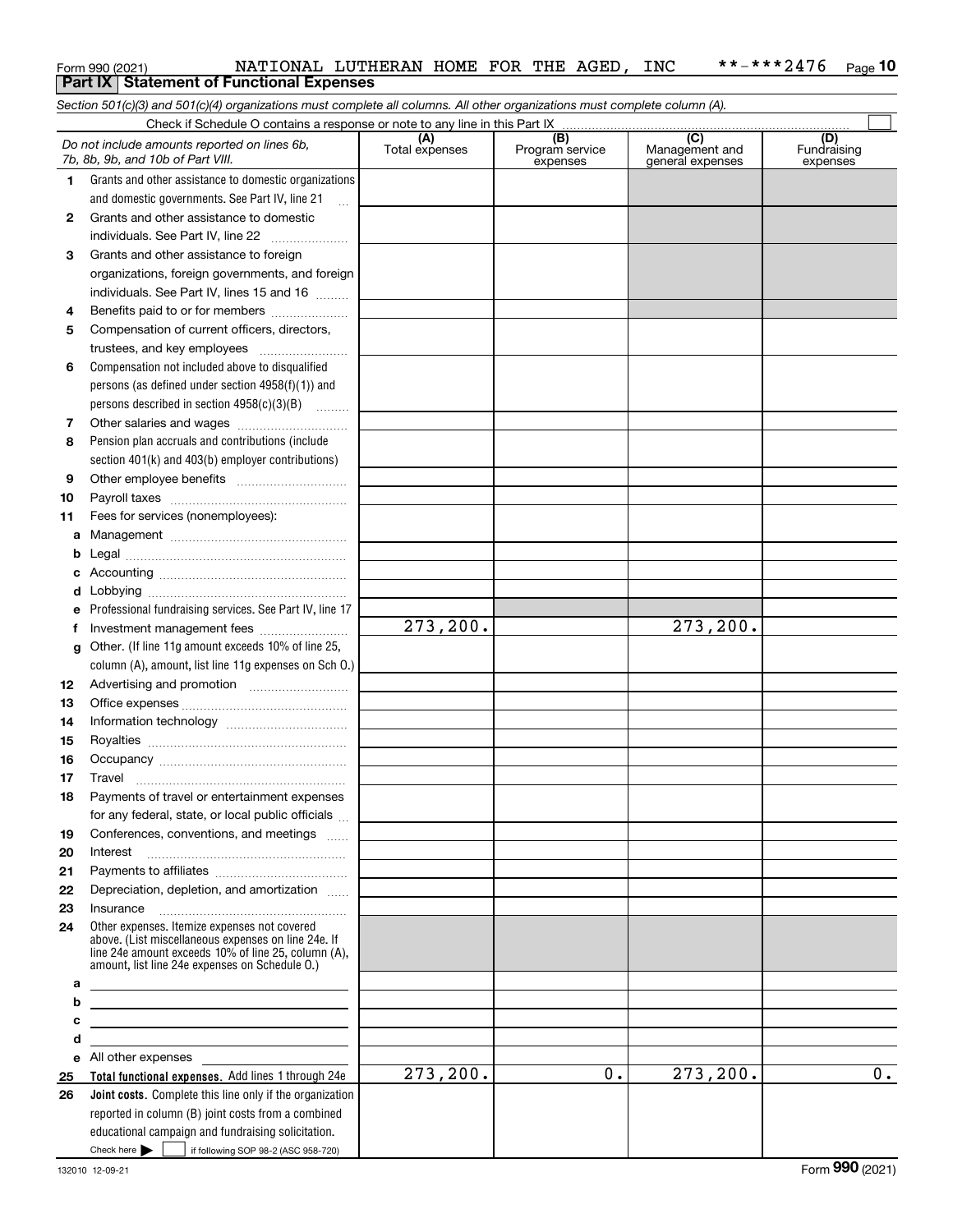**Net Assets or Fund Balances**

Net Assets or Fund Balances

|                      | Form 990 (2021) | NATIONAL LUTHERAN HOME FOR THE AGED, INC                                                                                                                                                                                       |                          |                 | **-***2476<br>Page 11       |
|----------------------|-----------------|--------------------------------------------------------------------------------------------------------------------------------------------------------------------------------------------------------------------------------|--------------------------|-----------------|-----------------------------|
| <b>Part X</b>        |                 | <b>Balance Sheet</b>                                                                                                                                                                                                           |                          |                 |                             |
|                      |                 |                                                                                                                                                                                                                                |                          |                 |                             |
|                      |                 |                                                                                                                                                                                                                                | (A)<br>Beginning of year |                 | (B)<br>End of year          |
|                      | 1.              |                                                                                                                                                                                                                                |                          | 1               |                             |
|                      | 2               |                                                                                                                                                                                                                                |                          | 2               |                             |
|                      | 3               |                                                                                                                                                                                                                                |                          | 3               |                             |
|                      | 4               |                                                                                                                                                                                                                                |                          | 4               |                             |
|                      | 5               | Loans and other receivables from any current or former officer, director,                                                                                                                                                      |                          |                 |                             |
|                      |                 | trustee, key employee, creator or founder, substantial contributor, or 35%                                                                                                                                                     |                          |                 |                             |
|                      |                 | controlled entity or family member of any of these persons                                                                                                                                                                     |                          | 5               |                             |
|                      | 6               | Loans and other receivables from other disqualified persons (as defined                                                                                                                                                        |                          |                 |                             |
|                      |                 | under section $4958(f)(1)$ , and persons described in section $4958(c)(3)(B)$<br>1.1.1.1.1                                                                                                                                     |                          | 6               |                             |
|                      | 7               |                                                                                                                                                                                                                                |                          | $\overline{7}$  |                             |
| Assets               | 8               |                                                                                                                                                                                                                                |                          | 8               |                             |
|                      | 9               | Prepaid expenses and deferred charges                                                                                                                                                                                          |                          | 9               |                             |
|                      |                 | <b>10a</b> Land, buildings, and equipment: cost or other                                                                                                                                                                       |                          |                 |                             |
|                      |                 | basis. Complete Part VI of Schedule D<br>10a                                                                                                                                                                                   |                          |                 |                             |
|                      |                 | 10 <sub>b</sub><br><b>b</b> Less: accumulated depreciation                                                                                                                                                                     |                          | 10 <sub>c</sub> |                             |
|                      | 11              |                                                                                                                                                                                                                                | 24, 335, 296.            | 11              | $\overline{23}$ , 289, 059. |
|                      | 12              |                                                                                                                                                                                                                                | 1,817,370.               | 12              | 1,858,181.                  |
|                      | 13              | Investments - program-related. See Part IV, line 11                                                                                                                                                                            |                          | 13              |                             |
|                      | 14              |                                                                                                                                                                                                                                |                          | 14              |                             |
|                      | 15              |                                                                                                                                                                                                                                | 61, 384, 472.            | 15              | 66,828,090.                 |
|                      | 16              |                                                                                                                                                                                                                                | 87,537,138.              | 16              | 91,975,330.                 |
|                      | 17              |                                                                                                                                                                                                                                | 12,033.                  | 17              | $\overline{45}$ ,000.       |
|                      | 18              |                                                                                                                                                                                                                                |                          | 18              |                             |
|                      | 19              | Deferred revenue manual contracts and contracts are all the manual contracts and contracts are contracted and contracts are contracted and contract are contracted and contract are contracted and contract are contracted and |                          | 19              |                             |
|                      | 20              |                                                                                                                                                                                                                                |                          | 20              |                             |
|                      | 21              | Escrow or custodial account liability. Complete Part IV of Schedule D                                                                                                                                                          |                          | 21              |                             |
|                      | 22              | Loans and other payables to any current or former officer, director,                                                                                                                                                           |                          |                 |                             |
| Liabilities          |                 | trustee, key employee, creator or founder, substantial contributor, or 35%<br>controlled entity or family member of any of these persons                                                                                       |                          | 22              |                             |
|                      | 23              | Secured mortgages and notes payable to unrelated third parties                                                                                                                                                                 | 6,580,734.               | 23              | 7,194,363.                  |
|                      | 24              | .                                                                                                                                                                                                                              |                          | 24              |                             |
|                      | 25              | Other liabilities (including federal income tax, payables to related third                                                                                                                                                     |                          |                 |                             |
|                      |                 | parties, and other liabilities not included on lines 17-24). Complete Part X                                                                                                                                                   |                          |                 |                             |
|                      |                 | of Schedule D                                                                                                                                                                                                                  |                          | 25              |                             |
|                      | 26              | Total liabilities. Add lines 17 through 25                                                                                                                                                                                     | 6,592,767.               | 26              | 7,239,363.                  |
|                      |                 | Organizations that follow FASB ASC 958, check here $\blacktriangleright \boxed{X}$                                                                                                                                             |                          |                 |                             |
|                      |                 | and complete lines 27, 28, 32, and 33.                                                                                                                                                                                         |                          |                 |                             |
|                      | 27              | Net assets without donor restrictions                                                                                                                                                                                          | 80,944,371.              | 27              | 84,735,967.                 |
|                      | 28              |                                                                                                                                                                                                                                |                          | 28              |                             |
| <b>Fund Balances</b> |                 | Organizations that do not follow FASB ASC 958, check here $\blacktriangleright$                                                                                                                                                |                          |                 |                             |
|                      |                 | and complete lines 29 through 33.                                                                                                                                                                                              |                          |                 |                             |

Capital stock or trust principal, or current funds ~~~~~~~~~~~~~~~ Paid-in or capital surplus, or land, building, or equipment fund www.commun.com Retained earnings, endowment, accumulated income, or other funds we have all the Total net assets or fund balances ~~~~~~~~~~~~~~~~~~~~~~

Total liabilities and net assets/fund balances

**2930313233**80,944,371. 32 84,735,967. 87,537,138. 91,975,330.

Form (2021) **990**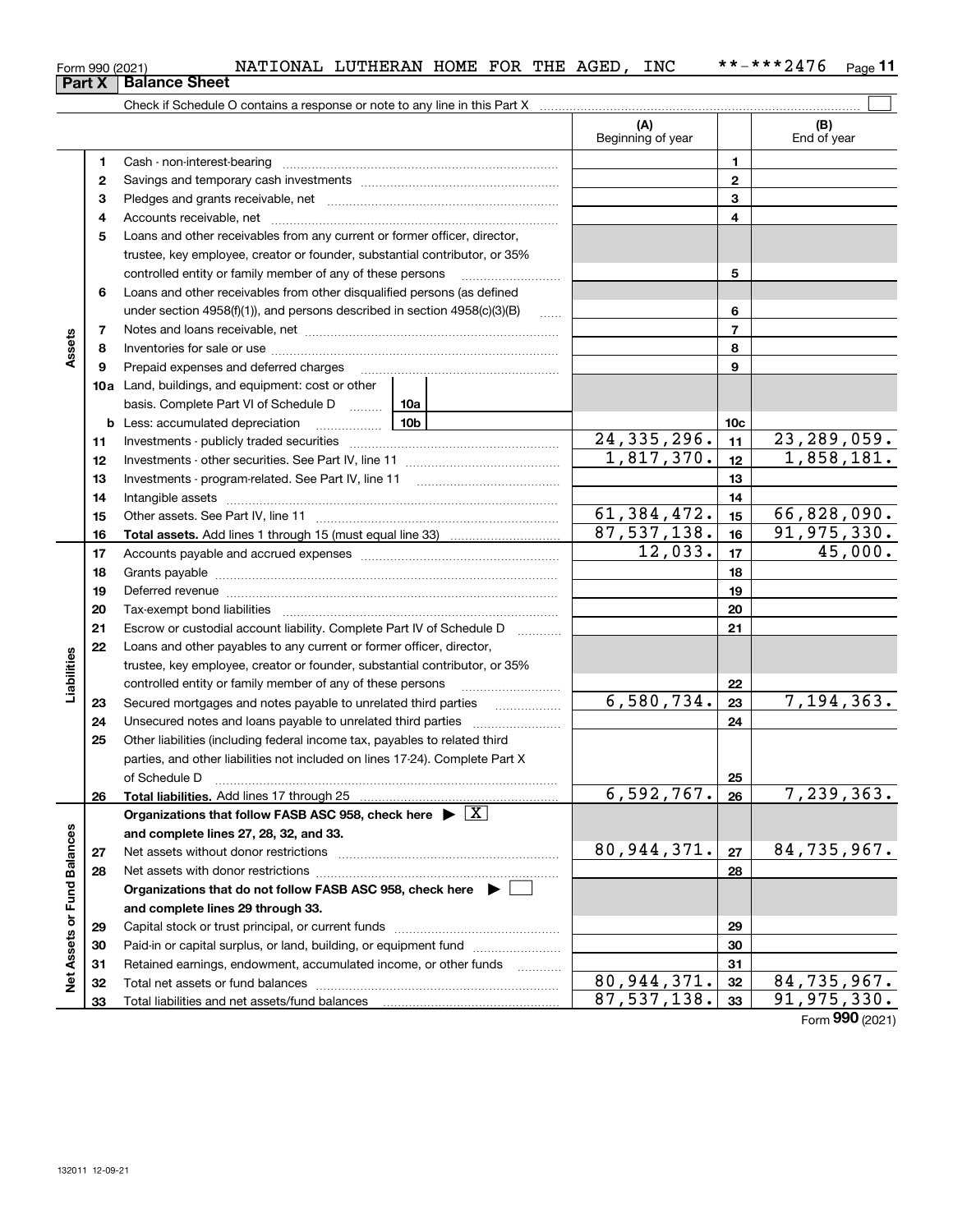|    | NATIONAL LUTHERAN HOME FOR THE AGED, INC<br>Form 990 (2021)                                                                     |                | **-***2476     |           | Page $12$ |  |  |
|----|---------------------------------------------------------------------------------------------------------------------------------|----------------|----------------|-----------|-----------|--|--|
|    | Part XI<br><b>Reconciliation of Net Assets</b>                                                                                  |                |                |           |           |  |  |
|    |                                                                                                                                 |                |                |           |           |  |  |
|    |                                                                                                                                 |                |                |           |           |  |  |
| 1  | Total revenue (must equal Part VIII, column (A), line 12)                                                                       | 1              | 1,994,503.     |           |           |  |  |
| 2  | Total expenses (must equal Part IX, column (A), line 25)                                                                        | $\mathbf{2}$   |                | 273, 200. |           |  |  |
| З  | Revenue less expenses. Subtract line 2 from line 1                                                                              | 3              | 1,721,303.     |           |           |  |  |
| 4  | 80,944,371.<br>$\overline{4}$                                                                                                   |                |                |           |           |  |  |
| 5  | 2,070,293.<br>5<br>Net unrealized gains (losses) on investments                                                                 |                |                |           |           |  |  |
| 6  |                                                                                                                                 | 6              |                |           |           |  |  |
| 7  |                                                                                                                                 | $\overline{7}$ |                |           |           |  |  |
| 8  | Prior period adjustments                                                                                                        | 8              |                |           |           |  |  |
| 9  | Other changes in net assets or fund balances (explain on Schedule O)                                                            | 9              |                |           | 0.        |  |  |
| 10 | Net assets or fund balances at end of year. Combine lines 3 through 9 (must equal Part X, line 32,                              |                |                |           |           |  |  |
|    |                                                                                                                                 | 10             | 84,735,967.    |           |           |  |  |
|    | Part XII Financial Statements and Reporting                                                                                     |                |                |           |           |  |  |
|    |                                                                                                                                 |                |                |           |           |  |  |
|    |                                                                                                                                 |                |                | Yes       | No        |  |  |
| 1. | $\boxed{\mathbf{X}}$ Accrual<br>Accounting method used to prepare the Form 990: <u>I</u> Cash<br>Other                          |                |                |           |           |  |  |
|    | If the organization changed its method of accounting from a prior year or checked "Other," explain on Schedule O.               |                |                |           |           |  |  |
|    | 2a Were the organization's financial statements compiled or reviewed by an independent accountant?                              |                | 2a             |           | x         |  |  |
|    | If "Yes," check a box below to indicate whether the financial statements for the year were compiled or reviewed on a            |                |                |           |           |  |  |
|    | separate basis, consolidated basis, or both:                                                                                    |                |                |           |           |  |  |
|    | Separate basis<br><b>Consolidated basis</b><br>Both consolidated and separate basis                                             |                |                |           |           |  |  |
|    | <b>b</b> Were the organization's financial statements audited by an independent accountant?                                     |                | 2 <sub>b</sub> | х         |           |  |  |
|    | If "Yes," check a box below to indicate whether the financial statements for the year were audited on a separate basis,         |                |                |           |           |  |  |
|    | consolidated basis, or both:                                                                                                    |                |                |           |           |  |  |
|    | $\boxed{\textbf{X}}$ Consolidated basis<br>Separate basis<br>Both consolidated and separate basis                               |                |                |           |           |  |  |
| c  | If "Yes" to line 2a or 2b, does the organization have a committee that assumes responsibility for oversight of the audit,       |                |                |           |           |  |  |
|    |                                                                                                                                 |                | 2c             | x         |           |  |  |
|    | If the organization changed either its oversight process or selection process during the tax year, explain on Schedule O.       |                |                |           |           |  |  |
|    | 3a As a result of a federal award, was the organization required to undergo an audit or audits as set forth in the Single Audit |                |                |           |           |  |  |
|    |                                                                                                                                 |                | За             |           | x         |  |  |
|    | b If "Yes," did the organization undergo the required audit or audits? If the organization did not undergo the required audit   |                |                |           |           |  |  |
|    | or audits, explain why on Schedule O and describe any steps taken to undergo such audits                                        |                | 3b             |           |           |  |  |

Form (2021) **990**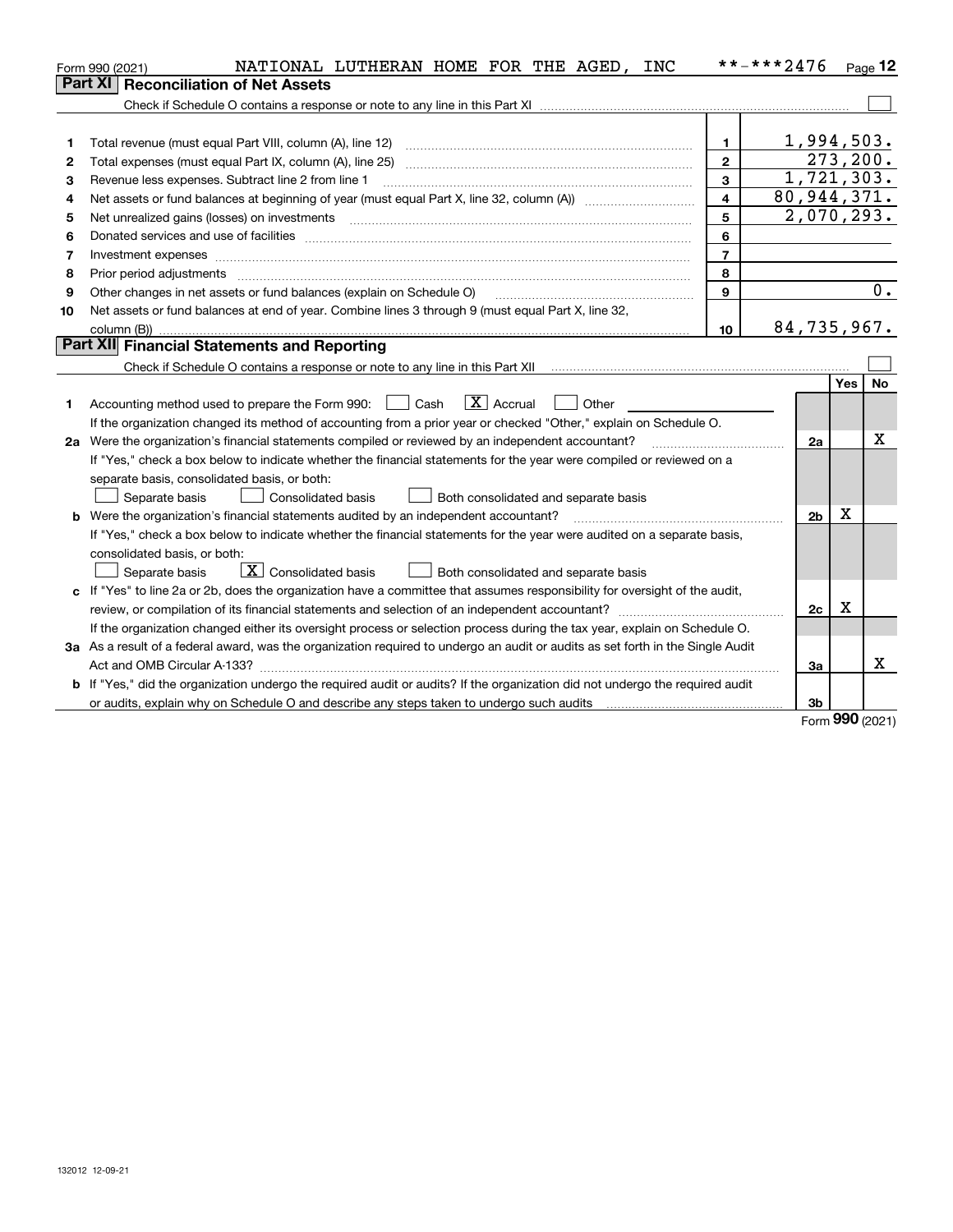|                           | <b>SCHEDULE A</b>                                                                                                                                                                    |      |                                                                                    | <b>Public Charity Status and Public Support</b>                                                                                              |                                                                |    |                            |    | OMB No. 1545-0047                     |
|---------------------------|--------------------------------------------------------------------------------------------------------------------------------------------------------------------------------------|------|------------------------------------------------------------------------------------|----------------------------------------------------------------------------------------------------------------------------------------------|----------------------------------------------------------------|----|----------------------------|----|---------------------------------------|
| (Form 990)                |                                                                                                                                                                                      |      |                                                                                    |                                                                                                                                              |                                                                |    |                            |    |                                       |
|                           |                                                                                                                                                                                      |      |                                                                                    | Complete if the organization is a section 501(c)(3) organization or a section<br>4947(a)(1) nonexempt charitable trust.                      |                                                                |    |                            |    |                                       |
|                           | Department of the Treasury                                                                                                                                                           |      |                                                                                    | Attach to Form 990 or Form 990-EZ.                                                                                                           |                                                                |    |                            |    | <b>Open to Public</b>                 |
| Internal Revenue Service  |                                                                                                                                                                                      |      |                                                                                    | $\blacktriangleright$ Go to www.irs.gov/Form990 for instructions and the latest information.                                                 |                                                                |    |                            |    | <b>Inspection</b>                     |
|                           | Name of the organization                                                                                                                                                             |      |                                                                                    |                                                                                                                                              |                                                                |    |                            |    | <b>Employer identification number</b> |
|                           |                                                                                                                                                                                      |      |                                                                                    | NATIONAL LUTHERAN HOME FOR THE AGED,                                                                                                         |                                                                |    | INC                        |    | **-***2476                            |
| Part I                    |                                                                                                                                                                                      |      |                                                                                    | Reason for Public Charity Status. (All organizations must complete this part.) See instructions.                                             |                                                                |    |                            |    |                                       |
|                           |                                                                                                                                                                                      |      |                                                                                    | The organization is not a private foundation because it is: (For lines 1 through 12, check only one box.)                                    |                                                                |    |                            |    |                                       |
| 1                         |                                                                                                                                                                                      |      |                                                                                    | A church, convention of churches, or association of churches described in section 170(b)(1)(A)(i).                                           |                                                                |    |                            |    |                                       |
| 2                         |                                                                                                                                                                                      |      |                                                                                    | A school described in section 170(b)(1)(A)(ii). (Attach Schedule E (Form 990).)                                                              |                                                                |    |                            |    |                                       |
| 3                         |                                                                                                                                                                                      |      |                                                                                    | A hospital or a cooperative hospital service organization described in section 170(b)(1)(A)(iii).                                            |                                                                |    |                            |    |                                       |
|                           |                                                                                                                                                                                      |      |                                                                                    | A medical research organization operated in conjunction with a hospital described in section 170(b)(1)(A)(iii). Enter the hospital's name,   |                                                                |    |                            |    |                                       |
|                           | city, and state:                                                                                                                                                                     |      |                                                                                    |                                                                                                                                              |                                                                |    |                            |    |                                       |
| 5                         |                                                                                                                                                                                      |      |                                                                                    | An organization operated for the benefit of a college or university owned or operated by a governmental unit described in                    |                                                                |    |                            |    |                                       |
|                           |                                                                                                                                                                                      |      | section 170(b)(1)(A)(iv). (Complete Part II.)                                      |                                                                                                                                              |                                                                |    |                            |    |                                       |
| 6                         |                                                                                                                                                                                      |      |                                                                                    | A federal, state, or local government or governmental unit described in section 170(b)(1)(A)(v).                                             |                                                                |    |                            |    |                                       |
| 7                         |                                                                                                                                                                                      |      |                                                                                    | An organization that normally receives a substantial part of its support from a governmental unit or from the general public described in    |                                                                |    |                            |    |                                       |
| 8                         |                                                                                                                                                                                      |      | section 170(b)(1)(A)(vi). (Complete Part II.)                                      | A community trust described in section 170(b)(1)(A)(vi). (Complete Part II.)                                                                 |                                                                |    |                            |    |                                       |
| 9                         |                                                                                                                                                                                      |      |                                                                                    | An agricultural research organization described in section 170(b)(1)(A)(ix) operated in conjunction with a land-grant college                |                                                                |    |                            |    |                                       |
|                           |                                                                                                                                                                                      |      |                                                                                    | or university or a non-land-grant college of agriculture (see instructions). Enter the name, city, and state of the college or               |                                                                |    |                            |    |                                       |
|                           | university:                                                                                                                                                                          |      |                                                                                    |                                                                                                                                              |                                                                |    |                            |    |                                       |
| 10                        |                                                                                                                                                                                      |      |                                                                                    | An organization that normally receives (1) more than 33 1/3% of its support from contributions, membership fees, and gross receipts from     |                                                                |    |                            |    |                                       |
|                           |                                                                                                                                                                                      |      |                                                                                    | activities related to its exempt functions, subject to certain exceptions; and (2) no more than 33 1/3% of its support from gross investment |                                                                |    |                            |    |                                       |
|                           |                                                                                                                                                                                      |      |                                                                                    |                                                                                                                                              |                                                                |    |                            |    |                                       |
|                           | income and unrelated business taxable income (less section 511 tax) from businesses acquired by the organization after June 30, 1975.<br>See section 509(a)(2). (Complete Part III.) |      |                                                                                    |                                                                                                                                              |                                                                |    |                            |    |                                       |
| 11                        | An organization organized and operated exclusively to test for public safety. See section 509(a)(4).                                                                                 |      |                                                                                    |                                                                                                                                              |                                                                |    |                            |    |                                       |
| $\lfloor x \rfloor$<br>12 | An organization organized and operated exclusively for the benefit of, to perform the functions of, or to carry out the purposes of one or                                           |      |                                                                                    |                                                                                                                                              |                                                                |    |                            |    |                                       |
|                           |                                                                                                                                                                                      |      |                                                                                    | more publicly supported organizations described in section 509(a)(1) or section 509(a)(2). See section 509(a)(3). Check the box on           |                                                                |    |                            |    |                                       |
|                           |                                                                                                                                                                                      |      |                                                                                    | lines 12a through 12d that describes the type of supporting organization and complete lines 12e, 12f, and 12g.                               |                                                                |    |                            |    |                                       |
| a                         |                                                                                                                                                                                      |      |                                                                                    | X Type I. A supporting organization operated, supervised, or controlled by its supported organization(s), typically by giving                |                                                                |    |                            |    |                                       |
|                           |                                                                                                                                                                                      |      |                                                                                    | the supported organization(s) the power to regularly appoint or elect a majority of the directors or trustees of the supporting              |                                                                |    |                            |    |                                       |
|                           |                                                                                                                                                                                      |      | organization. You must complete Part IV, Sections A and B.                         |                                                                                                                                              |                                                                |    |                            |    |                                       |
| b                         |                                                                                                                                                                                      |      |                                                                                    | Type II. A supporting organization supervised or controlled in connection with its supported organization(s), by having                      |                                                                |    |                            |    |                                       |
|                           |                                                                                                                                                                                      |      |                                                                                    | control or management of the supporting organization vested in the same persons that control or manage the supported                         |                                                                |    |                            |    |                                       |
|                           |                                                                                                                                                                                      |      | organization(s). You must complete Part IV, Sections A and C.                      |                                                                                                                                              |                                                                |    |                            |    |                                       |
| с                         |                                                                                                                                                                                      |      |                                                                                    | Type III functionally integrated. A supporting organization operated in connection with, and functionally integrated with,                   |                                                                |    |                            |    |                                       |
|                           |                                                                                                                                                                                      |      |                                                                                    | its supported organization(s) (see instructions). You must complete Part IV, Sections A, D, and E.                                           |                                                                |    |                            |    |                                       |
| d                         |                                                                                                                                                                                      |      |                                                                                    | Type III non-functionally integrated. A supporting organization operated in connection with its supported organization(s)                    |                                                                |    |                            |    |                                       |
|                           |                                                                                                                                                                                      |      |                                                                                    | that is not functionally integrated. The organization generally must satisfy a distribution requirement and an attentiveness                 |                                                                |    |                            |    |                                       |
|                           |                                                                                                                                                                                      |      |                                                                                    | requirement (see instructions). You must complete Part IV, Sections A and D, and Part V.                                                     |                                                                |    |                            |    |                                       |
| е                         |                                                                                                                                                                                      |      |                                                                                    | Check this box if the organization received a written determination from the IRS that it is a Type I, Type II, Type III                      |                                                                |    |                            |    |                                       |
|                           |                                                                                                                                                                                      |      |                                                                                    | functionally integrated, or Type III non-functionally integrated supporting organization.                                                    |                                                                |    |                            |    |                                       |
|                           | f Enter the number of supported organizations                                                                                                                                        |      |                                                                                    |                                                                                                                                              |                                                                |    |                            |    | 6                                     |
|                           | (i) Name of supported                                                                                                                                                                |      | Provide the following information about the supported organization(s).<br>(ii) EIN | (iii) Type of organization                                                                                                                   |                                                                |    | (v) Amount of monetary     |    | (vi) Amount of other                  |
|                           | organization                                                                                                                                                                         |      |                                                                                    | (described on lines 1-10                                                                                                                     | (iv) Is the organization listed<br>in your governing document? |    | support (see instructions) |    | support (see instructions)            |
|                           | THE VILLAGE AT                                                                                                                                                                       |      |                                                                                    | above (see instructions))                                                                                                                    | Yes                                                            | No |                            |    |                                       |
|                           |                                                                                                                                                                                      | INC. | $*$ * – * * * 5374                                                                 | 10                                                                                                                                           |                                                                |    |                            | О. |                                       |
|                           | ORCHARD RIDGE,<br>THE VILLAGE AT                                                                                                                                                     |      |                                                                                    |                                                                                                                                              |                                                                | х  |                            |    |                                       |
| <b>ROCKVILLE</b>          |                                                                                                                                                                                      |      | **-***6624                                                                         | 10                                                                                                                                           |                                                                | x  |                            | 0. |                                       |
|                           | THE LEGACY AT NORTH                                                                                                                                                                  |      |                                                                                    |                                                                                                                                              |                                                                |    |                            |    |                                       |
| <b>AUGUSTA</b>            |                                                                                                                                                                                      |      | **-***7307                                                                         | 10                                                                                                                                           |                                                                | x  |                            | 0. |                                       |
|                           | THE VILLAGE AT                                                                                                                                                                       |      |                                                                                    |                                                                                                                                              |                                                                |    |                            |    |                                       |
|                           | PROVIDENCE POINT,                                                                                                                                                                    |      | $I$ * * - * * * 4593                                                               | 10                                                                                                                                           |                                                                | X  |                            | О. |                                       |
|                           |                                                                                                                                                                                      |      |                                                                                    |                                                                                                                                              |                                                                |    |                            |    |                                       |

\*\*-\*\*\*4315

**Total**

INC.

NATIONAL LUTHERAN,

 $\overline{0}$ .

0.  $\overline{0}$  .

X

10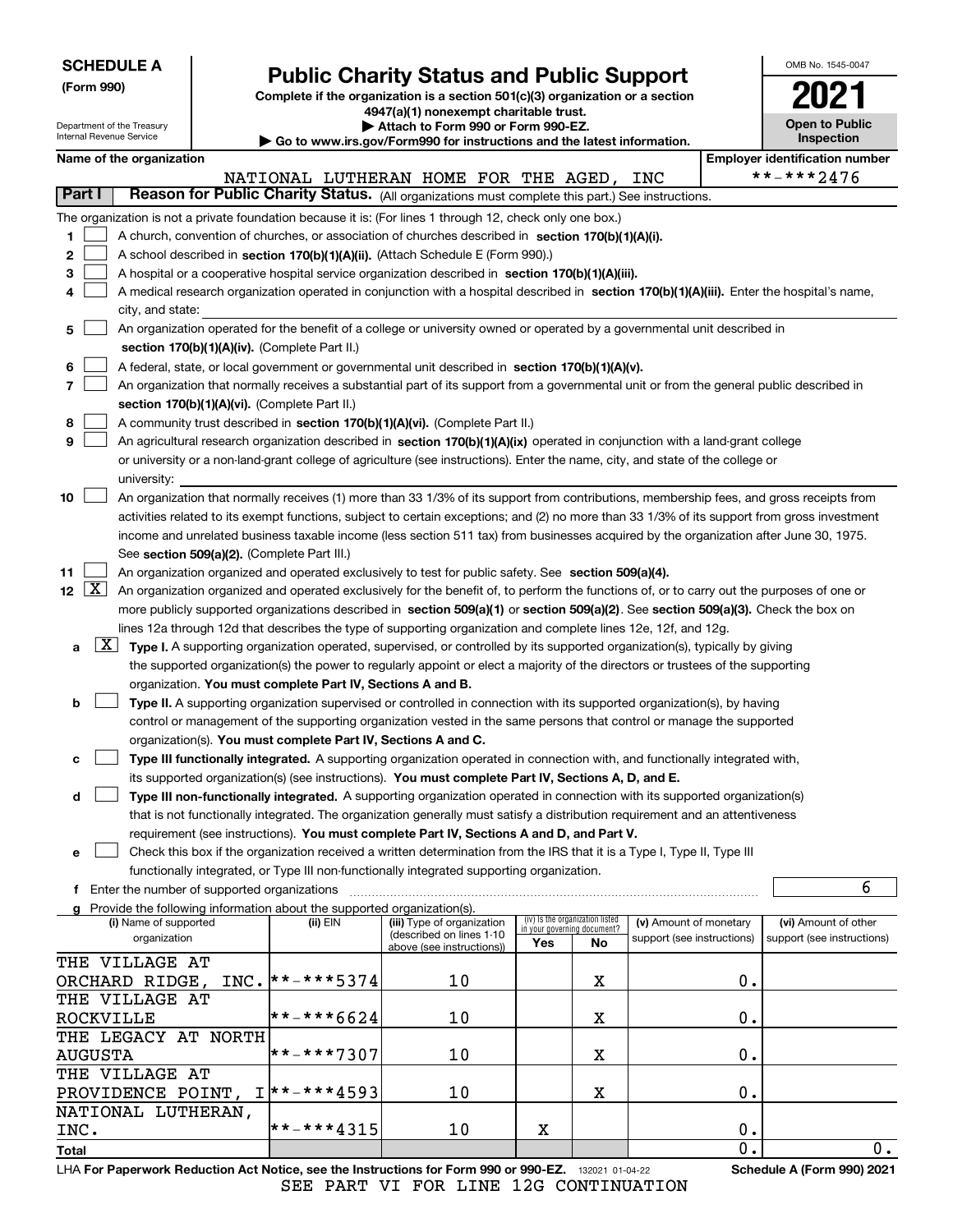### Schedule A (Form 990) 2021 NATIONAL LUTHERAN HOME FOR THE AGED,INC \*\*-\*\*\*2476 <sub>Page 2</sub> **Part II Support Schedule for Organizations Described in Sections 170(b)(1)(A)(iv) and 170(b)(1)(A)(vi)**

(Complete only if you checked the box on line 5, 7, or 8 of Part I or if the organization failed to qualify under Part III. If the organization fails to qualify under the tests listed below, please complete Part III.)

|    | <b>Section A. Public Support</b>                                                                                                                                                                                               |            |          |            |            |          |           |
|----|--------------------------------------------------------------------------------------------------------------------------------------------------------------------------------------------------------------------------------|------------|----------|------------|------------|----------|-----------|
|    | Calendar year (or fiscal year beginning in) $\blacktriangleright$                                                                                                                                                              | (a) 2017   | (b) 2018 | $(c)$ 2019 | $(d)$ 2020 | (e) 2021 | (f) Total |
|    | 1 Gifts, grants, contributions, and                                                                                                                                                                                            |            |          |            |            |          |           |
|    | membership fees received. (Do not                                                                                                                                                                                              |            |          |            |            |          |           |
|    | include any "unusual grants.")                                                                                                                                                                                                 |            |          |            |            |          |           |
|    | 2 Tax revenues levied for the organ-                                                                                                                                                                                           |            |          |            |            |          |           |
|    | ization's benefit and either paid to                                                                                                                                                                                           |            |          |            |            |          |           |
|    | or expended on its behalf                                                                                                                                                                                                      |            |          |            |            |          |           |
|    | 3 The value of services or facilities                                                                                                                                                                                          |            |          |            |            |          |           |
|    | furnished by a governmental unit to                                                                                                                                                                                            |            |          |            |            |          |           |
|    | the organization without charge                                                                                                                                                                                                |            |          |            |            |          |           |
|    | 4 Total. Add lines 1 through 3                                                                                                                                                                                                 |            |          |            |            |          |           |
| 5. | The portion of total contributions                                                                                                                                                                                             |            |          |            |            |          |           |
|    | by each person (other than a                                                                                                                                                                                                   |            |          |            |            |          |           |
|    | governmental unit or publicly                                                                                                                                                                                                  |            |          |            |            |          |           |
|    | supported organization) included                                                                                                                                                                                               |            |          |            |            |          |           |
|    | on line 1 that exceeds 2% of the                                                                                                                                                                                               |            |          |            |            |          |           |
|    | amount shown on line 11,                                                                                                                                                                                                       |            |          |            |            |          |           |
|    | column (f)                                                                                                                                                                                                                     |            |          |            |            |          |           |
|    | 6 Public support. Subtract line 5 from line 4.                                                                                                                                                                                 |            |          |            |            |          |           |
|    | <b>Section B. Total Support</b>                                                                                                                                                                                                |            |          |            |            |          |           |
|    | Calendar year (or fiscal year beginning in) $\blacktriangleright$                                                                                                                                                              | (a) $2017$ | (b) 2018 | $(c)$ 2019 | $(d)$ 2020 | (e) 2021 | (f) Total |
|    | 7 Amounts from line 4                                                                                                                                                                                                          |            |          |            |            |          |           |
| 8  | Gross income from interest,                                                                                                                                                                                                    |            |          |            |            |          |           |
|    | dividends, payments received on                                                                                                                                                                                                |            |          |            |            |          |           |
|    | securities loans, rents, royalties,                                                                                                                                                                                            |            |          |            |            |          |           |
|    | and income from similar sources                                                                                                                                                                                                |            |          |            |            |          |           |
| 9. | Net income from unrelated business                                                                                                                                                                                             |            |          |            |            |          |           |
|    | activities, whether or not the                                                                                                                                                                                                 |            |          |            |            |          |           |
|    | business is regularly carried on                                                                                                                                                                                               |            |          |            |            |          |           |
|    | <b>10</b> Other income. Do not include gain                                                                                                                                                                                    |            |          |            |            |          |           |
|    | or loss from the sale of capital                                                                                                                                                                                               |            |          |            |            |          |           |
|    | assets (Explain in Part VI.)                                                                                                                                                                                                   |            |          |            |            |          |           |
|    | 11 Total support. Add lines 7 through 10                                                                                                                                                                                       |            |          |            |            |          |           |
|    | <b>12</b> Gross receipts from related activities, etc. (see instructions)                                                                                                                                                      |            |          |            |            | 12       |           |
|    | 13 First 5 years. If the Form 990 is for the organization's first, second, third, fourth, or fifth tax year as a section 501(c)(3)                                                                                             |            |          |            |            |          |           |
|    | organization, check this box and stop here manufactured and the content of the state of the content of the content of the content of the content of the content of the content of the content of the content of the content of |            |          |            |            |          |           |
|    | <b>Section C. Computation of Public Support Percentage</b>                                                                                                                                                                     |            |          |            |            |          |           |
|    | 14 Public support percentage for 2021 (line 6, column (f), divided by line 11, column (f) <i>marroummaname</i>                                                                                                                 |            |          |            |            | 14       | %         |
|    |                                                                                                                                                                                                                                |            |          |            |            | 15       | %         |
|    | 16a 33 1/3% support test - 2021. If the organization did not check the box on line 13, and line 14 is 33 1/3% or more, check this box and                                                                                      |            |          |            |            |          |           |
|    | stop here. The organization qualifies as a publicly supported organization                                                                                                                                                     |            |          |            |            |          | ▔▁▏       |
|    | b 33 1/3% support test - 2020. If the organization did not check a box on line 13 or 16a, and line 15 is 33 1/3% or more, check this box                                                                                       |            |          |            |            |          |           |
|    | and stop here. The organization qualifies as a publicly supported organization                                                                                                                                                 |            |          |            |            |          |           |
|    | 17a 10% -facts-and-circumstances test - 2021. If the organization did not check a box on line 13, 16a, or 16b, and line 14 is 10% or more,                                                                                     |            |          |            |            |          |           |
|    | and if the organization meets the facts and circumstances test, check this box and stop here. Explain in Part VI how the organization                                                                                          |            |          |            |            |          |           |
|    | meets the facts-and-circumstances test. The organization qualifies as a publicly supported organization                                                                                                                        |            |          |            |            |          |           |
|    | <b>b 10% -facts-and-circumstances test - 2020.</b> If the organization did not check a box on line 13, 16a, 16b, or 17a, and line 15 is 10% or                                                                                 |            |          |            |            |          |           |
|    | more, and if the organization meets the facts-and-circumstances test, check this box and stop here. Explain in Part VI how the                                                                                                 |            |          |            |            |          |           |
|    | organization meets the facts-and-circumstances test. The organization qualifies as a publicly supported organization                                                                                                           |            |          |            |            |          |           |
|    | 18 Private foundation. If the organization did not check a box on line 13, 16a, 16b, 17a, or 17b, check this box and see instructions                                                                                          |            |          |            |            |          |           |

**Schedule A (Form 990) 2021**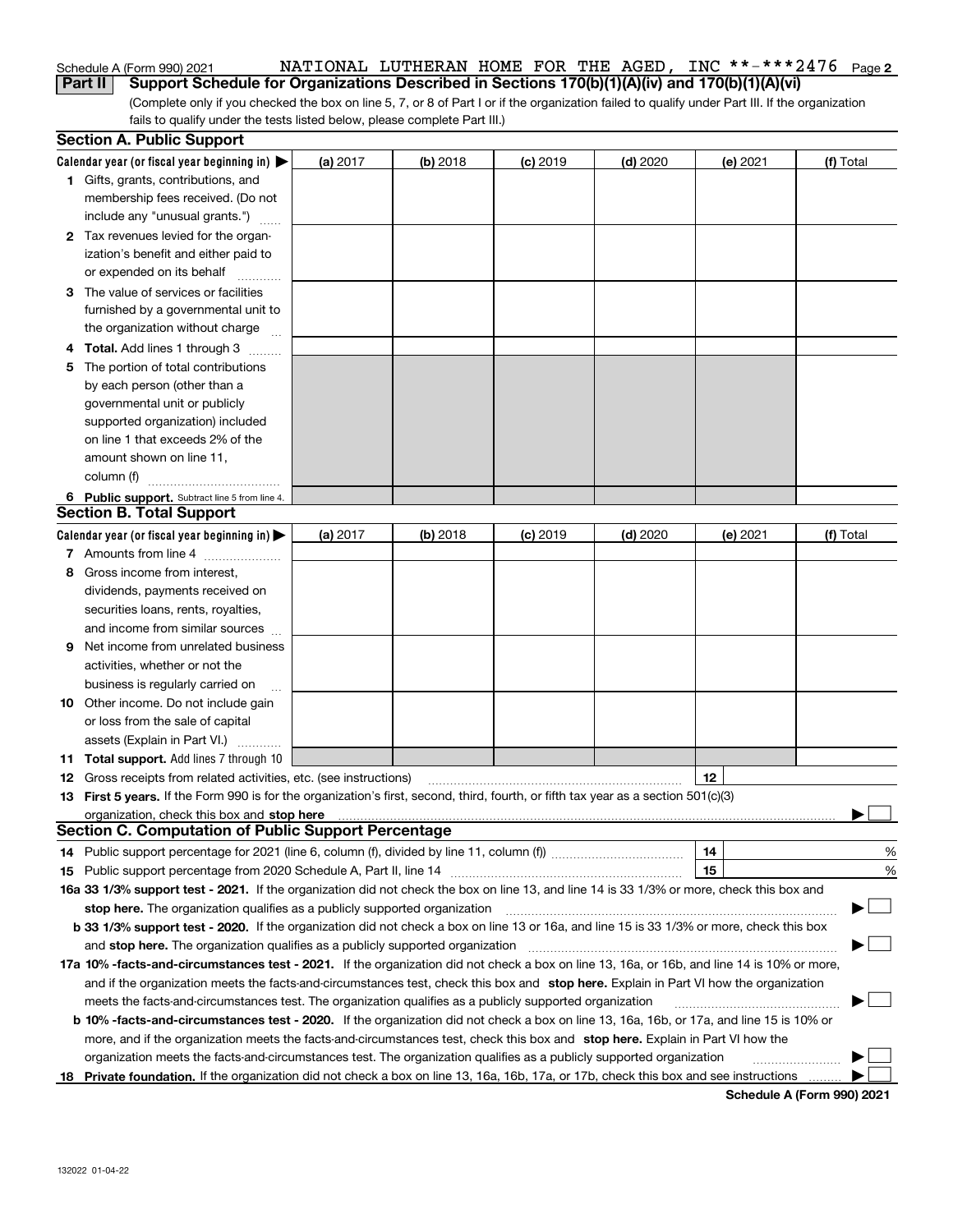#### **3**Schedule A (Form 990) 2021 NATIONAL LUTHERAN HOME FOR THE AGED, INC \* \* - \* \* \* 2 4 7 6 <sub>Page</sub> **Part III** | Support Schedule for Organizations Described in Section 509(a)(2)

(Complete only if you checked the box on line 10 of Part I or if the organization failed to qualify under Part II. If the organization fails to qualify under the tests listed below, please complete Part II.)

| <b>Section A. Public Support</b>                                                                                                                                              |          |          |                 |            |                 |           |
|-------------------------------------------------------------------------------------------------------------------------------------------------------------------------------|----------|----------|-----------------|------------|-----------------|-----------|
| Calendar year (or fiscal year beginning in)                                                                                                                                   | (a) 2017 | (b) 2018 | <b>(c)</b> 2019 | $(d)$ 2020 | <b>(e)</b> 2021 | (f) Total |
| 1 Gifts, grants, contributions, and                                                                                                                                           |          |          |                 |            |                 |           |
| membership fees received. (Do not                                                                                                                                             |          |          |                 |            |                 |           |
| include any "unusual grants.")                                                                                                                                                |          |          |                 |            |                 |           |
| 2 Gross receipts from admissions,                                                                                                                                             |          |          |                 |            |                 |           |
| merchandise sold or services per-                                                                                                                                             |          |          |                 |            |                 |           |
| formed, or facilities furnished in                                                                                                                                            |          |          |                 |            |                 |           |
| any activity that is related to the<br>organization's tax-exempt purpose                                                                                                      |          |          |                 |            |                 |           |
| 3 Gross receipts from activities that                                                                                                                                         |          |          |                 |            |                 |           |
| are not an unrelated trade or bus-                                                                                                                                            |          |          |                 |            |                 |           |
| iness under section 513                                                                                                                                                       |          |          |                 |            |                 |           |
| 4 Tax revenues levied for the organ-                                                                                                                                          |          |          |                 |            |                 |           |
| ization's benefit and either paid to                                                                                                                                          |          |          |                 |            |                 |           |
| or expended on its behalf                                                                                                                                                     |          |          |                 |            |                 |           |
|                                                                                                                                                                               |          |          |                 |            |                 |           |
| 5 The value of services or facilities                                                                                                                                         |          |          |                 |            |                 |           |
| furnished by a governmental unit to                                                                                                                                           |          |          |                 |            |                 |           |
| the organization without charge                                                                                                                                               |          |          |                 |            |                 |           |
| <b>6 Total.</b> Add lines 1 through 5                                                                                                                                         |          |          |                 |            |                 |           |
| 7a Amounts included on lines 1, 2, and                                                                                                                                        |          |          |                 |            |                 |           |
| 3 received from disqualified persons                                                                                                                                          |          |          |                 |            |                 |           |
| <b>b</b> Amounts included on lines 2 and 3 received<br>from other than disqualified persons that                                                                              |          |          |                 |            |                 |           |
| exceed the greater of \$5,000 or 1% of the                                                                                                                                    |          |          |                 |            |                 |           |
| amount on line 13 for the year                                                                                                                                                |          |          |                 |            |                 |           |
| c Add lines 7a and 7b                                                                                                                                                         |          |          |                 |            |                 |           |
| 8 Public support. (Subtract line 7c from line 6.)                                                                                                                             |          |          |                 |            |                 |           |
| <b>Section B. Total Support</b>                                                                                                                                               |          |          |                 |            |                 |           |
| Calendar year (or fiscal year beginning in)                                                                                                                                   | (a) 2017 | (b) 2018 | $(c)$ 2019      | $(d)$ 2020 | (e) 2021        | (f) Total |
| 9 Amounts from line 6                                                                                                                                                         |          |          |                 |            |                 |           |
| 10a Gross income from interest,                                                                                                                                               |          |          |                 |            |                 |           |
| dividends, payments received on<br>securities loans, rents, royalties,                                                                                                        |          |          |                 |            |                 |           |
| and income from similar sources                                                                                                                                               |          |          |                 |            |                 |           |
| <b>b</b> Unrelated business taxable income                                                                                                                                    |          |          |                 |            |                 |           |
| (less section 511 taxes) from businesses                                                                                                                                      |          |          |                 |            |                 |           |
| acquired after June 30, 1975                                                                                                                                                  |          |          |                 |            |                 |           |
| c Add lines 10a and 10b                                                                                                                                                       |          |          |                 |            |                 |           |
| <b>11</b> Net income from unrelated business                                                                                                                                  |          |          |                 |            |                 |           |
| activities not included on line 10b,                                                                                                                                          |          |          |                 |            |                 |           |
| whether or not the business is<br>regularly carried on                                                                                                                        |          |          |                 |            |                 |           |
| 12 Other income. Do not include gain                                                                                                                                          |          |          |                 |            |                 |           |
| or loss from the sale of capital                                                                                                                                              |          |          |                 |            |                 |           |
| assets (Explain in Part VI.)<br>13 Total support. (Add lines 9, 10c, 11, and 12.)                                                                                             |          |          |                 |            |                 |           |
| 14 First 5 years. If the Form 990 is for the organization's first, second, third, fourth, or fifth tax year as a section 501(c)(3) organization,                              |          |          |                 |            |                 |           |
|                                                                                                                                                                               |          |          |                 |            |                 |           |
| check this box and stop here measurements are constructed to the state of the state of the state of the state o<br><b>Section C. Computation of Public Support Percentage</b> |          |          |                 |            |                 |           |
| 15 Public support percentage for 2021 (line 8, column (f), divided by line 13, column (f))                                                                                    |          |          |                 |            | 15              | %         |
|                                                                                                                                                                               |          |          |                 |            | 16              | %         |
| 16 Public support percentage from 2020 Schedule A, Part III, line 15<br><b>Section D. Computation of Investment Income Percentage</b>                                         |          |          |                 |            |                 |           |
|                                                                                                                                                                               |          |          |                 |            |                 |           |
| 17 Investment income percentage for 2021 (line 10c, column (f), divided by line 13, column (f))                                                                               |          |          |                 |            | 17<br>18        | %         |
| 18 Investment income percentage from 2020 Schedule A, Part III, line 17                                                                                                       |          |          |                 |            |                 | %         |
| 19a 33 1/3% support tests - 2021. If the organization did not check the box on line 14, and line 15 is more than 33 1/3%, and line 17 is not                                  |          |          |                 |            |                 | $\sim$    |
| more than 33 1/3%, check this box and stop here. The organization qualifies as a publicly supported organization                                                              |          |          |                 |            |                 | ▶         |
| <b>b 33 1/3% support tests - 2020.</b> If the organization did not check a box on line 14 or line 19a, and line 16 is more than 33 1/3%, and                                  |          |          |                 |            |                 |           |
| line 18 is not more than 33 1/3%, check this box and stop here. The organization qualifies as a publicly supported organization                                               |          |          |                 |            |                 |           |
|                                                                                                                                                                               |          |          |                 |            |                 |           |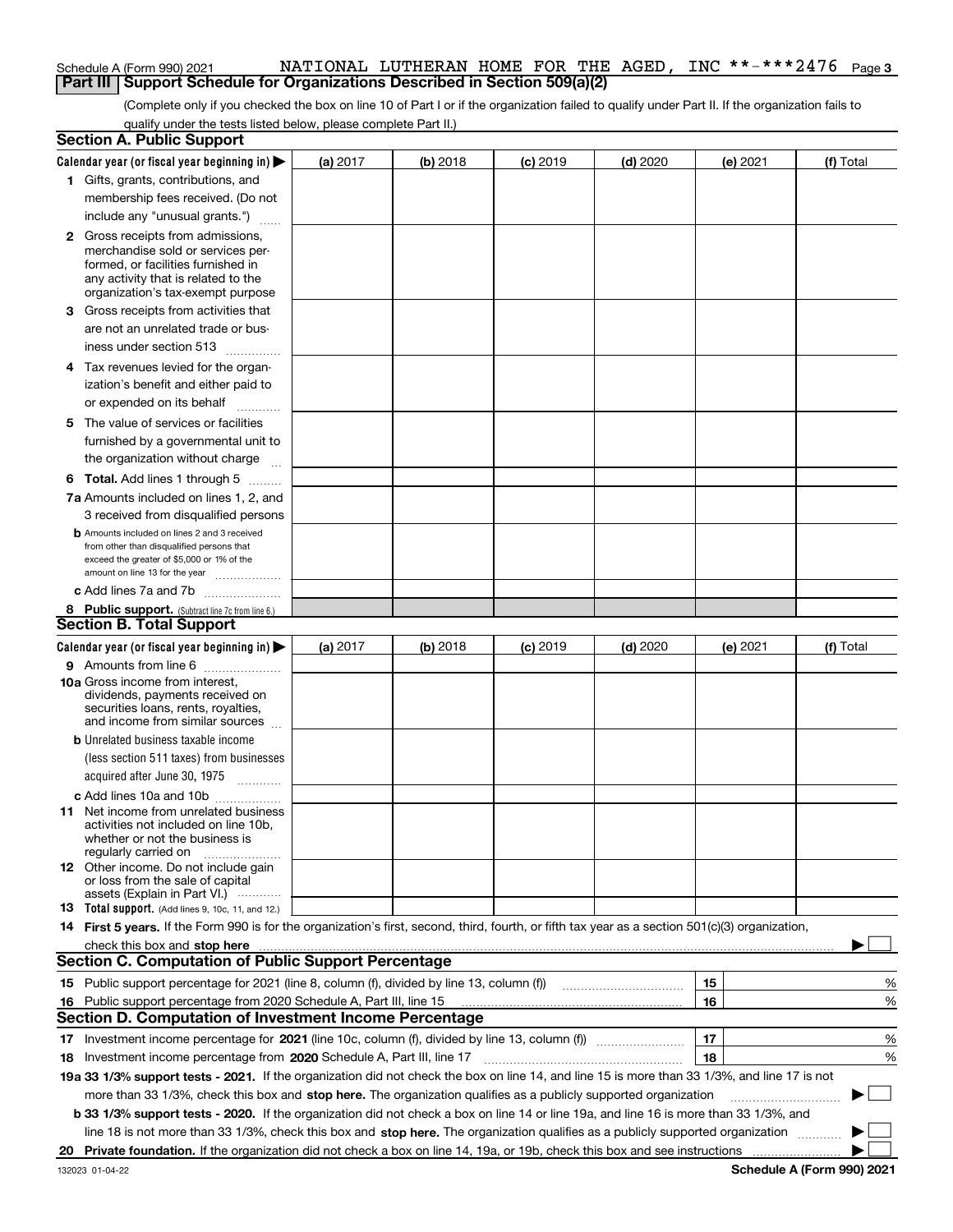# **Part IV** | Supporting Organizations

(Complete only if you checked a box in line 12 on Part I. If you checked box 12a, Part I, complete Sections A and B. If you checked box 12b, Part I, complete Sections A and C. If you checked box 12c, Part I, complete Sections A, D, and E. If you checked box 12d, Part I, complete Sections A and D, and complete Part V.)

# **Section A. All Supporting Organizations**

- **1** Are all of the organization's supported organizations listed by name in the organization's governing documents? If "No," describe in **Part VI** how the supported organizations are designated. If designated by *class or purpose, describe the designation. If historic and continuing relationship, explain.*
- **2** Did the organization have any supported organization that does not have an IRS determination of status under section 509(a)(1) or (2)? If "Yes," explain in Part VI how the organization determined that the supported *organization was described in section 509(a)(1) or (2).*
- **3a** Did the organization have a supported organization described in section 501(c)(4), (5), or (6)? If "Yes," answer *lines 3b and 3c below.*
- **b** Did the organization confirm that each supported organization qualified under section 501(c)(4), (5), or (6) and satisfied the public support tests under section 509(a)(2)? If "Yes," describe in **Part VI** when and how the *organization made the determination.*
- **c**Did the organization ensure that all support to such organizations was used exclusively for section 170(c)(2)(B) purposes? If "Yes," explain in **Part VI** what controls the organization put in place to ensure such use.
- **4a***If* Was any supported organization not organized in the United States ("foreign supported organization")? *"Yes," and if you checked box 12a or 12b in Part I, answer lines 4b and 4c below.*
- **b** Did the organization have ultimate control and discretion in deciding whether to make grants to the foreign supported organization? If "Yes," describe in **Part VI** how the organization had such control and discretion *despite being controlled or supervised by or in connection with its supported organizations.*
- **c** Did the organization support any foreign supported organization that does not have an IRS determination under sections 501(c)(3) and 509(a)(1) or (2)? If "Yes," explain in **Part VI** what controls the organization used *to ensure that all support to the foreign supported organization was used exclusively for section 170(c)(2)(B) purposes.*
- **5a***If "Yes,"* Did the organization add, substitute, or remove any supported organizations during the tax year? answer lines 5b and 5c below (if applicable). Also, provide detail in **Part VI,** including (i) the names and EIN *numbers of the supported organizations added, substituted, or removed; (ii) the reasons for each such action; (iii) the authority under the organization's organizing document authorizing such action; and (iv) how the action was accomplished (such as by amendment to the organizing document).*
- **b** Type I or Type II only. Was any added or substituted supported organization part of a class already designated in the organization's organizing document?
- **cSubstitutions only.**  Was the substitution the result of an event beyond the organization's control?
- **6** Did the organization provide support (whether in the form of grants or the provision of services or facilities) to **Part VI.** *If "Yes," provide detail in* support or benefit one or more of the filing organization's supported organizations? anyone other than (i) its supported organizations, (ii) individuals that are part of the charitable class benefited by one or more of its supported organizations, or (iii) other supporting organizations that also
- **7**regard to a substantial contributor? If "Yes," complete Part I of Schedule L (Form 990). Did the organization provide a grant, loan, compensation, or other similar payment to a substantial contributor (as defined in section 4958(c)(3)(C)), a family member of a substantial contributor, or a 35% controlled entity with
- **8** Did the organization make a loan to a disqualified person (as defined in section 4958) not described on line 7? *If "Yes," complete Part I of Schedule L (Form 990).*
- **9a** Was the organization controlled directly or indirectly at any time during the tax year by one or more in section 509(a)(1) or (2))? If "Yes," *provide detail in* <code>Part VI.</code> disqualified persons, as defined in section 4946 (other than foundation managers and organizations described
- **b**the supporting organization had an interest? If "Yes," provide detail in P**art VI**. Did one or more disqualified persons (as defined on line 9a) hold a controlling interest in any entity in which
- **c**Did a disqualified person (as defined on line 9a) have an ownership interest in, or derive any personal benefit from, assets in which the supporting organization also had an interest? If "Yes," provide detail in P**art VI.**
- **10a** Was the organization subject to the excess business holdings rules of section 4943 because of section supporting organizations)? If "Yes," answer line 10b below. 4943(f) (regarding certain Type II supporting organizations, and all Type III non-functionally integrated
- **b** Did the organization have any excess business holdings in the tax year? (Use Schedule C, Form 4720, to *determine whether the organization had excess business holdings.)*

|                        | Yes | <b>No</b> |
|------------------------|-----|-----------|
|                        |     |           |
|                        |     |           |
| 1                      |     | X         |
|                        |     |           |
|                        |     |           |
|                        |     |           |
| $\overline{2}$         |     | X         |
|                        |     |           |
| <u>3a</u>              |     | X         |
|                        |     |           |
|                        |     |           |
| 3 <sub>b</sub>         |     |           |
|                        |     |           |
| $\overline{\text{3c}}$ |     |           |
|                        |     |           |
| 4a                     |     | X         |
|                        |     |           |
|                        |     |           |
| 4 <sub>b</sub>         |     |           |
|                        |     |           |
|                        |     |           |
|                        |     |           |
|                        |     |           |
| 4 <sub>c</sub>         |     |           |
|                        |     |           |
|                        |     |           |
|                        |     |           |
|                        |     |           |
| <u>5a</u>              |     | X         |
|                        |     |           |
| <u>5b</u>              |     |           |
| <u>5c</u>              |     |           |
|                        |     |           |
|                        |     |           |
|                        |     |           |
|                        |     |           |
|                        |     |           |
| 6                      |     | X         |
|                        |     |           |
|                        |     |           |
| $\overline{1}$         |     | X         |
|                        |     |           |
| 8                      |     | X         |
|                        |     |           |
|                        |     |           |
| <u>9a</u>              |     | X         |
|                        |     |           |
|                        |     | X         |
| <u>9b</u>              |     |           |
|                        |     |           |
| 9 <sub>c</sub>         |     | X         |
|                        |     |           |
|                        |     |           |
| <u>10a</u>             |     | X         |
|                        |     |           |
| 10 <sub>b</sub>        |     |           |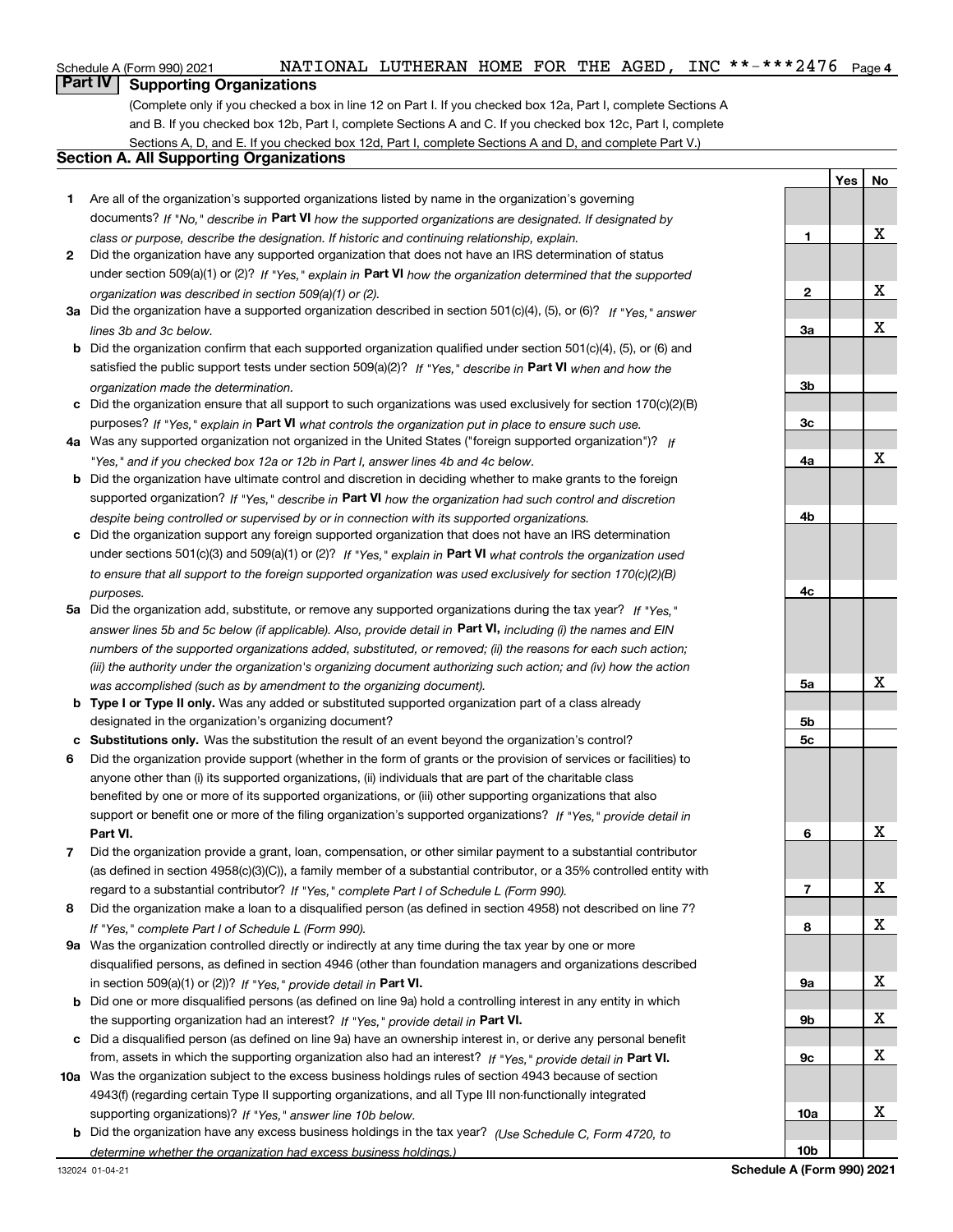#### INC \*\*-\*\*\*2476 Page 5 Schedule A (Form 990) 2021 NATIONAL LUTHERAN HOME FOR THE AGED, INC \* \* - \* \* \* 2 4 7 6 <sub>Page</sub> **Part IV Supporting Organizations** *(continued)*

|    |                                                                                                                      |                 | Yes | No     |
|----|----------------------------------------------------------------------------------------------------------------------|-----------------|-----|--------|
| 11 | Has the organization accepted a gift or contribution from any of the following persons?                              |                 |     |        |
|    | a A person who directly or indirectly controls, either alone or together with persons described on lines 11b and     |                 |     |        |
|    | 11c below, the governing body of a supported organization?                                                           | 11a             |     | v      |
|    | <b>b</b> A family member of a person described on line 11a above?                                                    | 11 <sub>b</sub> |     | v<br>▵ |
|    | c A 35% controlled entity of a person described on line 11a or 11b above? If "Yes" to line 11a, 11b, or 11c, provide |                 |     |        |
|    | detail in Part VI.                                                                                                   | 11c             |     | v      |
|    | <b>Section B. Type I Supporting Organizations</b>                                                                    |                 |     |        |
|    |                                                                                                                      |                 | Yes | No     |
|    |                                                                                                                      |                 |     |        |

|   | Did the governing body, members of the governing body, officers acting in their official capacity, or membership of one or<br>more supported organizations have the power to regularly appoint or elect at least a majority of the organization's officers,<br>directors, or trustees at all times during the tax year? If "No," describe in Part VI how the supported organization(s)<br>effectively operated, supervised, or controlled the organization's activities. If the organization had more than one supported<br>organization, describe how the powers to appoint and/or remove officers, directors, or trustees were allocated among the<br>supported organizations and what conditions or restrictions, if any, applied to such powers during the tax year. |  |
|---|--------------------------------------------------------------------------------------------------------------------------------------------------------------------------------------------------------------------------------------------------------------------------------------------------------------------------------------------------------------------------------------------------------------------------------------------------------------------------------------------------------------------------------------------------------------------------------------------------------------------------------------------------------------------------------------------------------------------------------------------------------------------------|--|
| 2 | Did the organization operate for the benefit of any supported organization other than the supported                                                                                                                                                                                                                                                                                                                                                                                                                                                                                                                                                                                                                                                                      |  |
|   | organization(s) that operated, supervised, or controlled the supporting organization? If "Yes," explain in                                                                                                                                                                                                                                                                                                                                                                                                                                                                                                                                                                                                                                                               |  |

**Part VI**  *how providing such benefit carried out the purposes of the supported organization(s) that operated,*

| supervised, or controlled the supporting organization. |  |
|--------------------------------------------------------|--|
| <b>Section C. Type II Supporting Organizations</b>     |  |

**1**or trustees of each of the organization's supported organization(s)? If "No," describe in **Part VI** how control **1***or management of the supporting organization was vested in the same persons that controlled or managed the supported organization(s).* Were a majority of the organization's directors or trustees during the tax year also a majority of the directors

| Section D. All Type III Supporting Organizations |  |
|--------------------------------------------------|--|
|                                                  |  |

|                |                                                                                                                        |   | Yes l | No |
|----------------|------------------------------------------------------------------------------------------------------------------------|---|-------|----|
|                | Did the organization provide to each of its supported organizations, by the last day of the fifth month of the         |   |       |    |
|                | organization's tax year, (i) a written notice describing the type and amount of support provided during the prior tax  |   |       |    |
|                | year, (ii) a copy of the Form 990 that was most recently filed as of the date of notification, and (iii) copies of the |   |       |    |
|                | organization's governing documents in effect on the date of notification, to the extent not previously provided?       |   |       |    |
| $\overline{2}$ | Were any of the organization's officers, directors, or trustees either (i) appointed or elected by the supported       |   |       |    |
|                | organization(s) or (ii) serving on the governing body of a supported organization? If "No," explain in Part VI how     |   |       |    |
|                | the organization maintained a close and continuous working relationship with the supported organization(s).            | 2 |       |    |
| 3              | By reason of the relationship described on line 2, above, did the organization's supported organizations have a        |   |       |    |
|                | significant voice in the organization's investment policies and in directing the use of the organization's             |   |       |    |
|                | income or assets at all times during the tax year? If "Yes," describe in Part VI the role the organization's           |   |       |    |
|                | supported organizations played in this regard.                                                                         | з |       |    |

# *supported organizations played in this regard.* **Section E. Type III Functionally Integrated Supporting Organizations**

- **1**Check the box next to the method that the organization used to satisfy the Integral Part Test during the year (see instructions).
- **alinupy** The organization satisfied the Activities Test. Complete line 2 below.
- **b**The organization is the parent of each of its supported organizations. *Complete* line 3 *below.*  $\mathcal{L}^{\text{max}}$

|  |  | c $\Box$ The organization supported a governmental entity. Describe in Part VI how you supported a governmental entity (see instructions). |  |  |  |  |  |  |
|--|--|--------------------------------------------------------------------------------------------------------------------------------------------|--|--|--|--|--|--|
|--|--|--------------------------------------------------------------------------------------------------------------------------------------------|--|--|--|--|--|--|

- **2Answer lines 2a and 2b below. Yes No** Activities Test.
- **a** Did substantially all of the organization's activities during the tax year directly further the exempt purposes of the supported organization(s) to which the organization was responsive? If "Yes," then in **Part VI identify those supported organizations and explain**  *how these activities directly furthered their exempt purposes, how the organization was responsive to those supported organizations, and how the organization determined that these activities constituted substantially all of its activities.*
- **b** Did the activities described on line 2a, above, constitute activities that, but for the organization's involvement, **Part VI**  *the reasons for the organization's position that its supported organization(s) would have engaged in* one or more of the organization's supported organization(s) would have been engaged in? If "Yes," e*xplain in these activities but for the organization's involvement.*
- **3** Parent of Supported Organizations. Answer lines 3a and 3b below.
- **a** Did the organization have the power to regularly appoint or elect a majority of the officers, directors, or trustees of each of the supported organizations? If "Yes" or "No" provide details in P**art VI.**
- **b** Did the organization exercise a substantial degree of direction over the policies, programs, and activities of each of its supported organizations? If "Yes," describe in Part VI the role played by the organization in this regard.

**2a 2b3a3b**

**2**

**YesNo**

X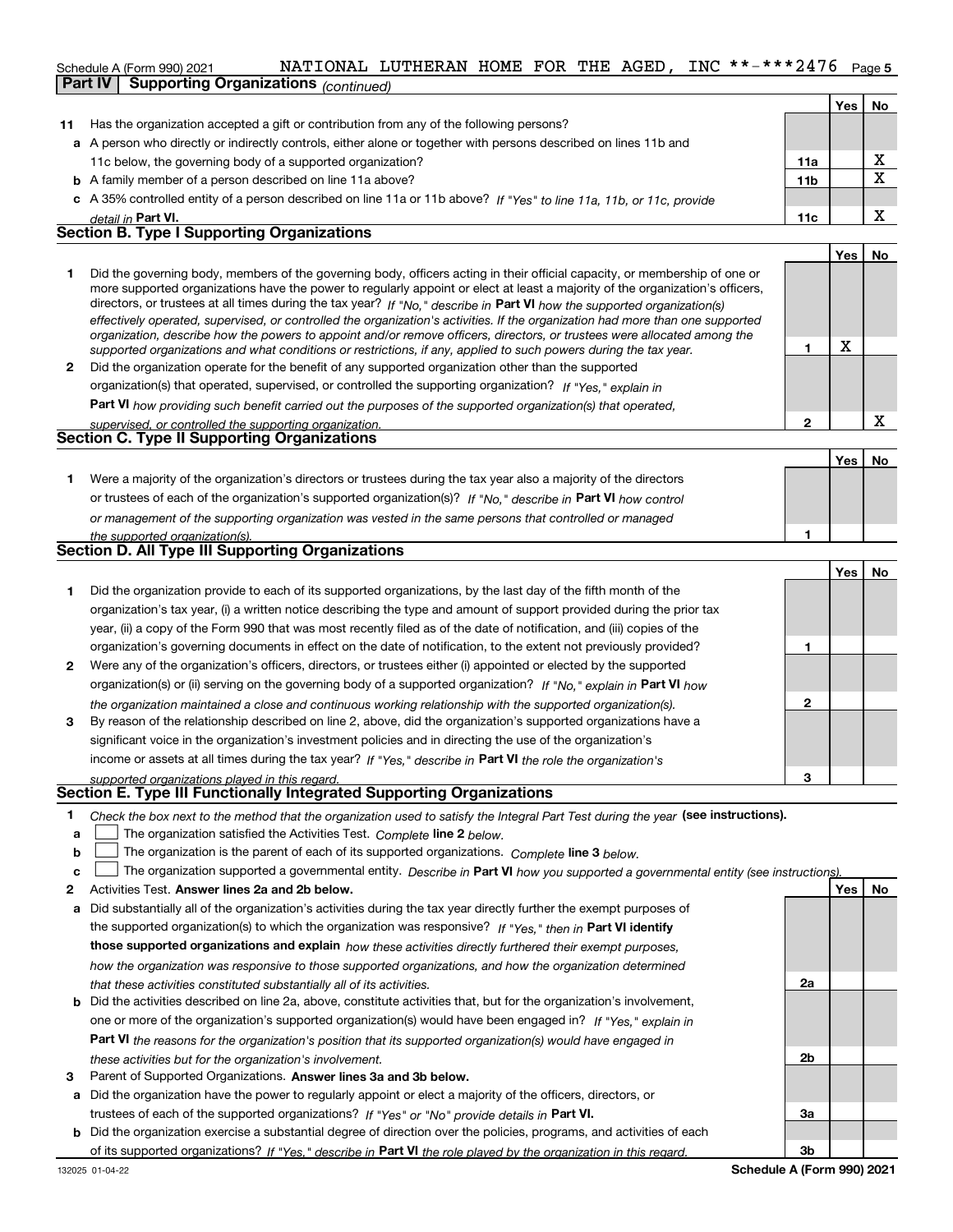|              | NATIONAL LUTHERAN HOME FOR THE AGED, INC **-***2476 Page 6<br>Schedule A (Form 990) 2021<br>Type III Non-Functionally Integrated 509(a)(3) Supporting Organizations<br><b>Part V</b> |                |                |                                |
|--------------|--------------------------------------------------------------------------------------------------------------------------------------------------------------------------------------|----------------|----------------|--------------------------------|
| 1            | Check here if the organization satisfied the Integral Part Test as a qualifying trust on Nov. 20, 1970 (explain in Part VI). See instructions.                                       |                |                |                                |
|              | All other Type III non-functionally integrated supporting organizations must complete Sections A through E.                                                                          |                |                |                                |
|              | Section A - Adjusted Net Income                                                                                                                                                      |                | (A) Prior Year | (B) Current Year<br>(optional) |
| 1.           | Net short-term capital gain                                                                                                                                                          | 1              |                |                                |
| $\mathbf{2}$ | Recoveries of prior-year distributions                                                                                                                                               | $\mathbf{2}$   |                |                                |
| 3            | Other gross income (see instructions)                                                                                                                                                | 3              |                |                                |
| 4            | Add lines 1 through 3.                                                                                                                                                               | 4              |                |                                |
| 5            | Depreciation and depletion                                                                                                                                                           | 5              |                |                                |
| 6            | Portion of operating expenses paid or incurred for production or                                                                                                                     |                |                |                                |
|              | collection of gross income or for management, conservation, or                                                                                                                       |                |                |                                |
|              | maintenance of property held for production of income (see instructions)                                                                                                             | 6              |                |                                |
| 7            | Other expenses (see instructions)                                                                                                                                                    | $\overline{7}$ |                |                                |
| 8            | Adjusted Net Income (subtract lines 5, 6, and 7 from line 4)                                                                                                                         | 8              |                |                                |
|              | <b>Section B - Minimum Asset Amount</b>                                                                                                                                              |                | (A) Prior Year | (B) Current Year<br>(optional) |
| 1            | Aggregate fair market value of all non-exempt-use assets (see                                                                                                                        |                |                |                                |
|              | instructions for short tax year or assets held for part of year):                                                                                                                    |                |                |                                |
|              | <b>a</b> Average monthly value of securities                                                                                                                                         | 1a             |                |                                |
|              | <b>b</b> Average monthly cash balances                                                                                                                                               | 1 <sub>b</sub> |                |                                |
|              | c Fair market value of other non-exempt-use assets                                                                                                                                   | 1 <sub>c</sub> |                |                                |
|              | <b>d</b> Total (add lines 1a, 1b, and 1c)                                                                                                                                            | 1d             |                |                                |
|              | e Discount claimed for blockage or other factors                                                                                                                                     |                |                |                                |
|              | (explain in detail in Part VI):                                                                                                                                                      |                |                |                                |
| $\mathbf{2}$ | Acquisition indebtedness applicable to non-exempt-use assets                                                                                                                         | $\mathbf{2}$   |                |                                |
| 3            | Subtract line 2 from line 1d.                                                                                                                                                        | 3              |                |                                |
| 4            | Cash deemed held for exempt use. Enter 0.015 of line 3 (for greater amount,                                                                                                          |                |                |                                |
|              | see instructions).                                                                                                                                                                   | 4              |                |                                |
| 5            | Net value of non-exempt-use assets (subtract line 4 from line 3)                                                                                                                     | 5              |                |                                |
| 6            | Multiply line 5 by 0.035.                                                                                                                                                            | 6              |                |                                |
| 7            | Recoveries of prior-year distributions                                                                                                                                               | $\overline{7}$ |                |                                |
| 8            | Minimum Asset Amount (add line 7 to line 6)                                                                                                                                          | 8              |                |                                |
|              | <b>Section C - Distributable Amount</b>                                                                                                                                              |                |                | <b>Current Year</b>            |
| 1            | Adjusted net income for prior year (from Section A, line 8, column A)                                                                                                                | 1              |                |                                |
| $\mathbf{2}$ | Enter 0.85 of line 1.                                                                                                                                                                | $\mathbf{2}$   |                |                                |
| 3            | Minimum asset amount for prior year (from Section B, line 8, column A)                                                                                                               | 3              |                |                                |
| 4            | Enter greater of line 2 or line 3.                                                                                                                                                   | 4              |                |                                |
| 5            | Income tax imposed in prior year                                                                                                                                                     | 5              |                |                                |
| 6            | <b>Distributable Amount.</b> Subtract line 5 from line 4, unless subject to                                                                                                          |                |                |                                |
|              | emergency temporary reduction (see instructions).                                                                                                                                    | 6              |                |                                |
|              |                                                                                                                                                                                      |                |                |                                |

**7** Check here if the current year is the organization's first as a non-functionally integrated Type III supporting organization (see instructions).

**Schedule A (Form 990) 2021**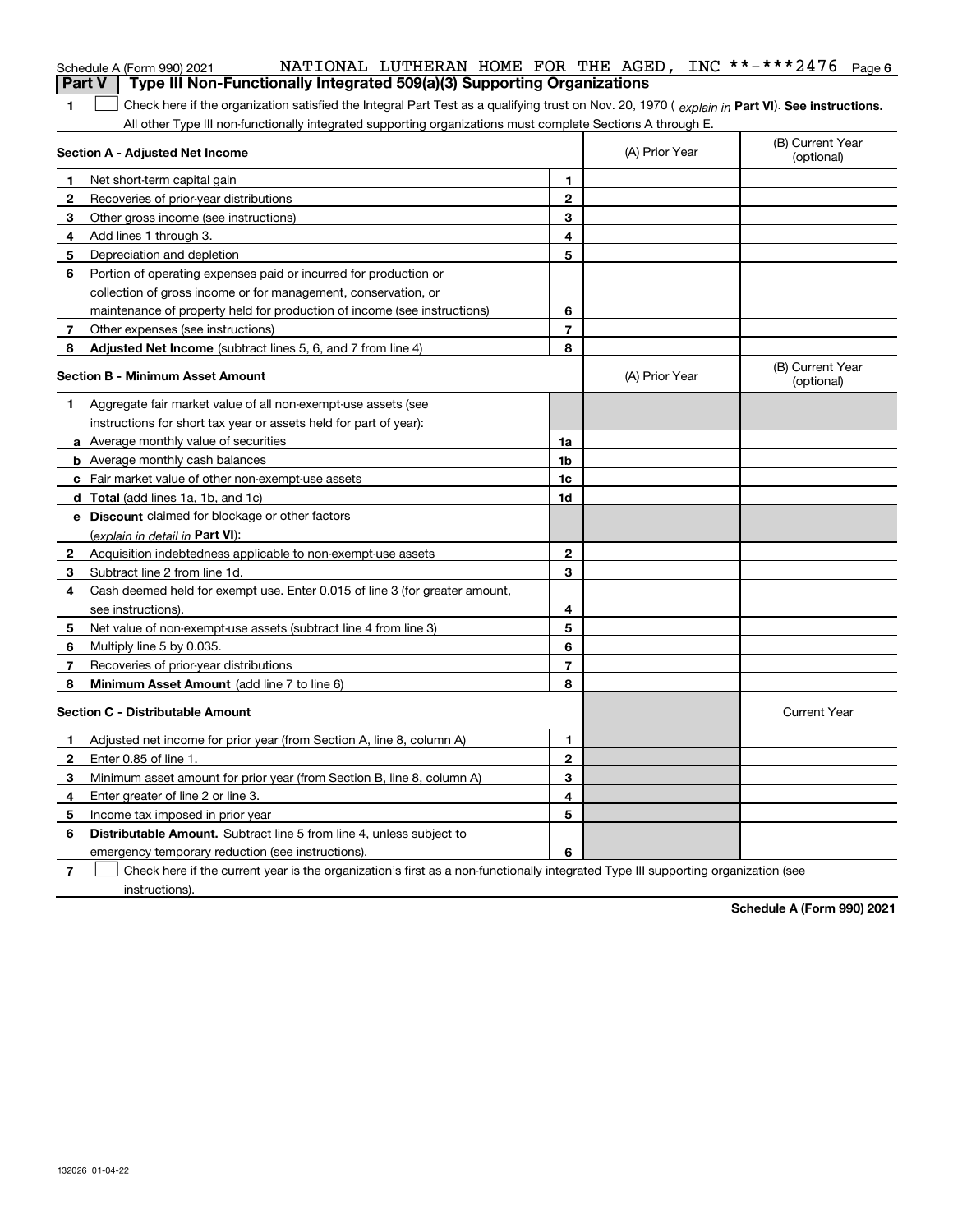| Schedule A (Form 990) 2021 |  |
|----------------------------|--|
|----------------------------|--|

#### **7** Schedule A (Form 990) 2021 NATIONAL LUTHERAN HOME FOR THE AGED, INC \* \* ~ \* \* \* 2 4 / 6 Page NATIONAL LUTHERAN HOME FOR THE AGED, INC \*\*-\*\*\*2476

|    | Type III Non-Functionally Integrated 509(a)(3) Supporting Organizations<br>  Part V        |                                    | (continued)                                   |                                                  |
|----|--------------------------------------------------------------------------------------------|------------------------------------|-----------------------------------------------|--------------------------------------------------|
|    | Section D - Distributions                                                                  |                                    |                                               | <b>Current Year</b>                              |
| 1  | Amounts paid to supported organizations to accomplish exempt purposes                      |                                    | 1                                             |                                                  |
| 2  | Amounts paid to perform activity that directly furthers exempt purposes of supported       |                                    |                                               |                                                  |
|    | organizations, in excess of income from activity                                           |                                    | $\mathbf{2}$                                  |                                                  |
| 3  | Administrative expenses paid to accomplish exempt purposes of supported organizations      |                                    | 3                                             |                                                  |
| 4  | Amounts paid to acquire exempt-use assets                                                  |                                    | 4                                             |                                                  |
| 5  | Qualified set aside amounts (prior IRS approval required - provide details in Part VI)     |                                    | 5                                             |                                                  |
| 6  | Other distributions ( <i>describe in</i> Part VI). See instructions.                       |                                    | 6                                             |                                                  |
| 7  | Total annual distributions. Add lines 1 through 6.                                         |                                    | $\overline{7}$                                |                                                  |
| 8  | Distributions to attentive supported organizations to which the organization is responsive |                                    |                                               |                                                  |
|    | (provide details in Part VI). See instructions.                                            |                                    | 8                                             |                                                  |
| 9  | Distributable amount for 2021 from Section C, line 6                                       |                                    | 9                                             |                                                  |
| 10 | Line 8 amount divided by line 9 amount                                                     |                                    | 10                                            |                                                  |
|    | <b>Section E - Distribution Allocations</b> (see instructions)                             | (i)<br><b>Excess Distributions</b> | (ii)<br><b>Underdistributions</b><br>Pre-2021 | (iii)<br><b>Distributable</b><br>Amount for 2021 |
| 1  | Distributable amount for 2021 from Section C, line 6                                       |                                    |                                               |                                                  |
| 2  | Underdistributions, if any, for years prior to 2021 (reason-                               |                                    |                                               |                                                  |
|    | able cause required - explain in Part VI). See instructions.                               |                                    |                                               |                                                  |
| 3  | Excess distributions carryover, if any, to 2021                                            |                                    |                                               |                                                  |
|    | a From 2016                                                                                |                                    |                                               |                                                  |
|    | <b>b</b> From 2017                                                                         |                                    |                                               |                                                  |
|    | <b>c</b> From 2018                                                                         |                                    |                                               |                                                  |
|    | d From 2019                                                                                |                                    |                                               |                                                  |
|    | e From 2020                                                                                |                                    |                                               |                                                  |
|    | f Total of lines 3a through 3e                                                             |                                    |                                               |                                                  |
|    | g Applied to underdistributions of prior years                                             |                                    |                                               |                                                  |
|    | <b>h</b> Applied to 2021 distributable amount                                              |                                    |                                               |                                                  |
|    | Carryover from 2016 not applied (see instructions)                                         |                                    |                                               |                                                  |
|    | Remainder. Subtract lines 3g, 3h, and 3i from line 3f.                                     |                                    |                                               |                                                  |
| 4  | Distributions for 2021 from Section D.                                                     |                                    |                                               |                                                  |
|    | line $7:$                                                                                  |                                    |                                               |                                                  |
|    | a Applied to underdistributions of prior years                                             |                                    |                                               |                                                  |
|    | <b>b</b> Applied to 2021 distributable amount                                              |                                    |                                               |                                                  |
|    | c Remainder. Subtract lines 4a and 4b from line 4.                                         |                                    |                                               |                                                  |
| 5. | Remaining underdistributions for years prior to 2021, if                                   |                                    |                                               |                                                  |
|    | any. Subtract lines 3g and 4a from line 2. For result greater                              |                                    |                                               |                                                  |
|    | than zero, explain in Part VI. See instructions.                                           |                                    |                                               |                                                  |
| 6  | Remaining underdistributions for 2021. Subtract lines 3h                                   |                                    |                                               |                                                  |
|    | and 4b from line 1. For result greater than zero, explain in                               |                                    |                                               |                                                  |
|    | Part VI. See instructions.                                                                 |                                    |                                               |                                                  |
| 7  | Excess distributions carryover to 2022. Add lines 3j                                       |                                    |                                               |                                                  |
|    | and 4c.                                                                                    |                                    |                                               |                                                  |
| 8  | Breakdown of line 7:                                                                       |                                    |                                               |                                                  |
|    | a Excess from 2017                                                                         |                                    |                                               |                                                  |
|    | <b>b</b> Excess from 2018                                                                  |                                    |                                               |                                                  |
|    | c Excess from 2019                                                                         |                                    |                                               |                                                  |
|    | d Excess from 2020                                                                         |                                    |                                               |                                                  |
|    | e Excess from 2021                                                                         |                                    |                                               |                                                  |

**Schedule A (Form 990) 2021**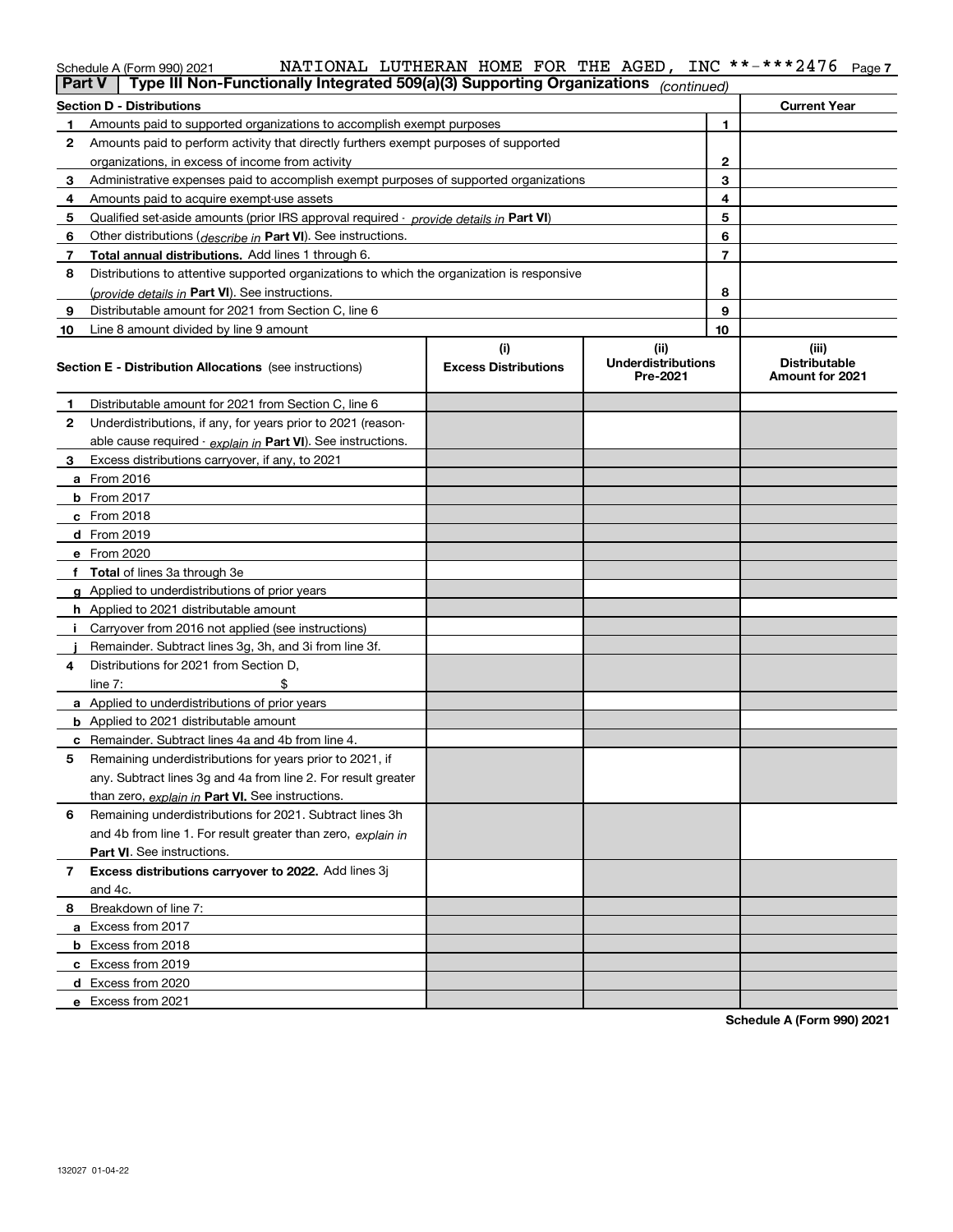**8**\*\*-\*\*\*2476Schedule A (Form 990) 2021 NATIONAL LUTHERAN HOME FOR THE AGED, INC \* \*-\* \* \* 2476 Page Part VI | Supplemental Information. Provide the explanations required by Part II, line 10; Part II, line 17a or 17b; Part III, line 12; Part IV, Section A, lines 1, 2, 3b, 3c, 4b, 4c, 5a, 6, 9a, 9b, 9c, 11a, 11b, and 11c; Part IV, Section B, lines 1 and 2; Part IV, Section C, line 1; Part IV, Section D, lines 2 and 3; Part IV, Section E, lines 1c, 2a, 2b, 3a, and 3b; Part V, line 1; Part V, Section B, line 1e; Part V, Section D, lines 5, 6, and 8; and Part V, Section E, lines 2, 5, and 6. Also complete this part for any additional information. (See instructions.)

PART IV, SECTION A, LINE 1:

THE BYLAWS FOR NATIONAL LUTHERAN HOME FOR THE AGED, INC. (NLHA) ONLY

MENTION ITS PARENT, NATIONAL LUTHERAN, INC. THE BYLAWS DO NOT MENTION

NLHA'S AFFILIATES BY NAME; HOWEVER, EACH AFFILIATE MENTIONS NATIONAL

LUTHERAN, INC. AS THE SOLE MEMBER OF ITS ORGANIZATION. THE DAY-TO-DAY

OPERATIONS OF THE GROUP, ALL MANAGED BY THE SAME EXECUTIVE TEAM,

CLEARLY INDICATE THAT NLHA IS THE SUPPORTING ORGANIZATION FOR THE

ENTITIES LISTED ON PART I, LINE 11G (I). NLHA'S NEWLY AMENDED BYLAWS

INDICATE THAT NATIONAL LUTHERAN, INC. HAS THE POWER TO ELECT NLHA'S

BOARD OF TRUSTEES.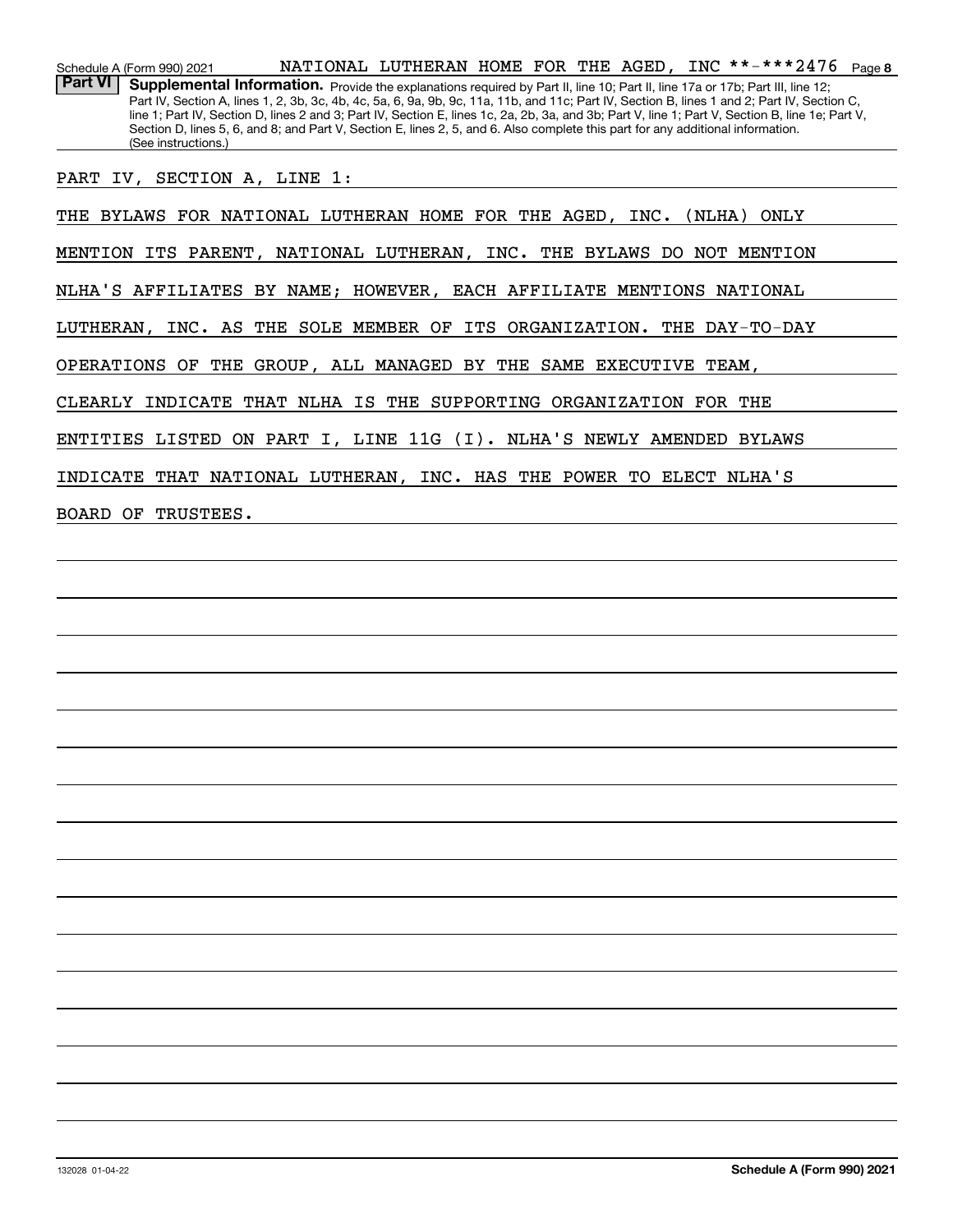|                                                                                                                                                                                                                                      |              |                            |     |    |                                                                                          | NATIONAL LUTHERAN HOME FOR THE AGED, INC **-***2476 Page 8 |
|--------------------------------------------------------------------------------------------------------------------------------------------------------------------------------------------------------------------------------------|--------------|----------------------------|-----|----|------------------------------------------------------------------------------------------|------------------------------------------------------------|
| Schedule A (Form 990) <b>MATIONAL LUTHERAN HOME FOR THE AGED, INC.</b> THE AGED <b>INC.</b> THE PORT <b>VI</b>   Supplemental Information (Schedule A, Part I, Line 12g Information regarding supported organizations (continuation) |              |                            |     |    |                                                                                          |                                                            |
| (i) Name of supported                                                                                                                                                                                                                | $(ii)$ EIN   | (iii) Type of organization |     |    | (iv) Is the organization<br>listed in your<br>governing document?<br>governing document? | (vi) Amount of                                             |
| organization                                                                                                                                                                                                                         |              | (described on lines 1-10   |     |    |                                                                                          | other support                                              |
|                                                                                                                                                                                                                                      |              | above)                     | Yes | No |                                                                                          |                                                            |
| <b>AUGSBURG LUTHERAN</b>                                                                                                                                                                                                             |              |                            |     |    |                                                                                          |                                                            |
| HOME OF MD, INC.                                                                                                                                                                                                                     | $******6196$ | 7                          |     | X  | $\mathbf 0$ .                                                                            |                                                            |
|                                                                                                                                                                                                                                      |              |                            |     |    |                                                                                          |                                                            |
|                                                                                                                                                                                                                                      |              |                            |     |    |                                                                                          |                                                            |
|                                                                                                                                                                                                                                      |              |                            |     |    |                                                                                          |                                                            |
|                                                                                                                                                                                                                                      |              |                            |     |    |                                                                                          |                                                            |
|                                                                                                                                                                                                                                      |              |                            |     |    |                                                                                          |                                                            |
|                                                                                                                                                                                                                                      |              |                            |     |    |                                                                                          |                                                            |
|                                                                                                                                                                                                                                      |              |                            |     |    |                                                                                          |                                                            |
|                                                                                                                                                                                                                                      |              |                            |     |    |                                                                                          |                                                            |
|                                                                                                                                                                                                                                      |              |                            |     |    |                                                                                          |                                                            |
|                                                                                                                                                                                                                                      |              |                            |     |    |                                                                                          |                                                            |
|                                                                                                                                                                                                                                      |              |                            |     |    |                                                                                          |                                                            |
|                                                                                                                                                                                                                                      |              |                            |     |    |                                                                                          |                                                            |
|                                                                                                                                                                                                                                      |              |                            |     |    |                                                                                          |                                                            |
|                                                                                                                                                                                                                                      |              |                            |     |    |                                                                                          |                                                            |
|                                                                                                                                                                                                                                      |              |                            |     |    |                                                                                          |                                                            |
|                                                                                                                                                                                                                                      |              |                            |     |    |                                                                                          |                                                            |
|                                                                                                                                                                                                                                      |              |                            |     |    |                                                                                          |                                                            |
|                                                                                                                                                                                                                                      |              |                            |     |    |                                                                                          |                                                            |
|                                                                                                                                                                                                                                      |              |                            |     |    |                                                                                          |                                                            |
|                                                                                                                                                                                                                                      |              |                            |     |    |                                                                                          |                                                            |
|                                                                                                                                                                                                                                      |              |                            |     |    |                                                                                          |                                                            |
|                                                                                                                                                                                                                                      |              |                            |     |    |                                                                                          |                                                            |
|                                                                                                                                                                                                                                      |              |                            |     |    |                                                                                          |                                                            |
|                                                                                                                                                                                                                                      |              |                            |     |    |                                                                                          |                                                            |
|                                                                                                                                                                                                                                      |              |                            |     |    |                                                                                          |                                                            |
|                                                                                                                                                                                                                                      |              |                            |     |    |                                                                                          |                                                            |
|                                                                                                                                                                                                                                      |              |                            |     |    |                                                                                          |                                                            |
|                                                                                                                                                                                                                                      |              |                            |     |    |                                                                                          |                                                            |
|                                                                                                                                                                                                                                      |              |                            |     |    |                                                                                          |                                                            |
|                                                                                                                                                                                                                                      |              |                            |     |    |                                                                                          |                                                            |
|                                                                                                                                                                                                                                      |              |                            |     |    |                                                                                          |                                                            |
|                                                                                                                                                                                                                                      |              |                            |     |    |                                                                                          |                                                            |
|                                                                                                                                                                                                                                      |              |                            |     |    |                                                                                          |                                                            |
|                                                                                                                                                                                                                                      |              |                            |     |    |                                                                                          |                                                            |
|                                                                                                                                                                                                                                      |              |                            |     |    |                                                                                          |                                                            |
|                                                                                                                                                                                                                                      |              |                            |     |    |                                                                                          |                                                            |
|                                                                                                                                                                                                                                      |              |                            |     |    |                                                                                          |                                                            |
|                                                                                                                                                                                                                                      |              |                            |     |    |                                                                                          |                                                            |
|                                                                                                                                                                                                                                      |              |                            |     |    |                                                                                          |                                                            |
|                                                                                                                                                                                                                                      |              |                            |     |    |                                                                                          |                                                            |
|                                                                                                                                                                                                                                      |              |                            |     |    |                                                                                          |                                                            |
|                                                                                                                                                                                                                                      |              |                            |     |    |                                                                                          |                                                            |
|                                                                                                                                                                                                                                      |              |                            |     |    |                                                                                          |                                                            |
|                                                                                                                                                                                                                                      |              |                            |     |    |                                                                                          |                                                            |
|                                                                                                                                                                                                                                      |              |                            |     |    |                                                                                          |                                                            |
|                                                                                                                                                                                                                                      |              |                            |     |    |                                                                                          |                                                            |
|                                                                                                                                                                                                                                      |              |                            |     |    |                                                                                          |                                                            |
|                                                                                                                                                                                                                                      |              |                            |     |    |                                                                                          |                                                            |
|                                                                                                                                                                                                                                      |              |                            |     |    |                                                                                          |                                                            |
|                                                                                                                                                                                                                                      |              |                            |     |    |                                                                                          |                                                            |
|                                                                                                                                                                                                                                      |              |                            |     |    |                                                                                          |                                                            |
|                                                                                                                                                                                                                                      |              |                            |     |    |                                                                                          |                                                            |
|                                                                                                                                                                                                                                      |              |                            |     |    |                                                                                          |                                                            |
|                                                                                                                                                                                                                                      |              |                            |     |    |                                                                                          |                                                            |
| <b>Continuation Totals</b>                                                                                                                                                                                                           |              |                            |     |    |                                                                                          |                                                            |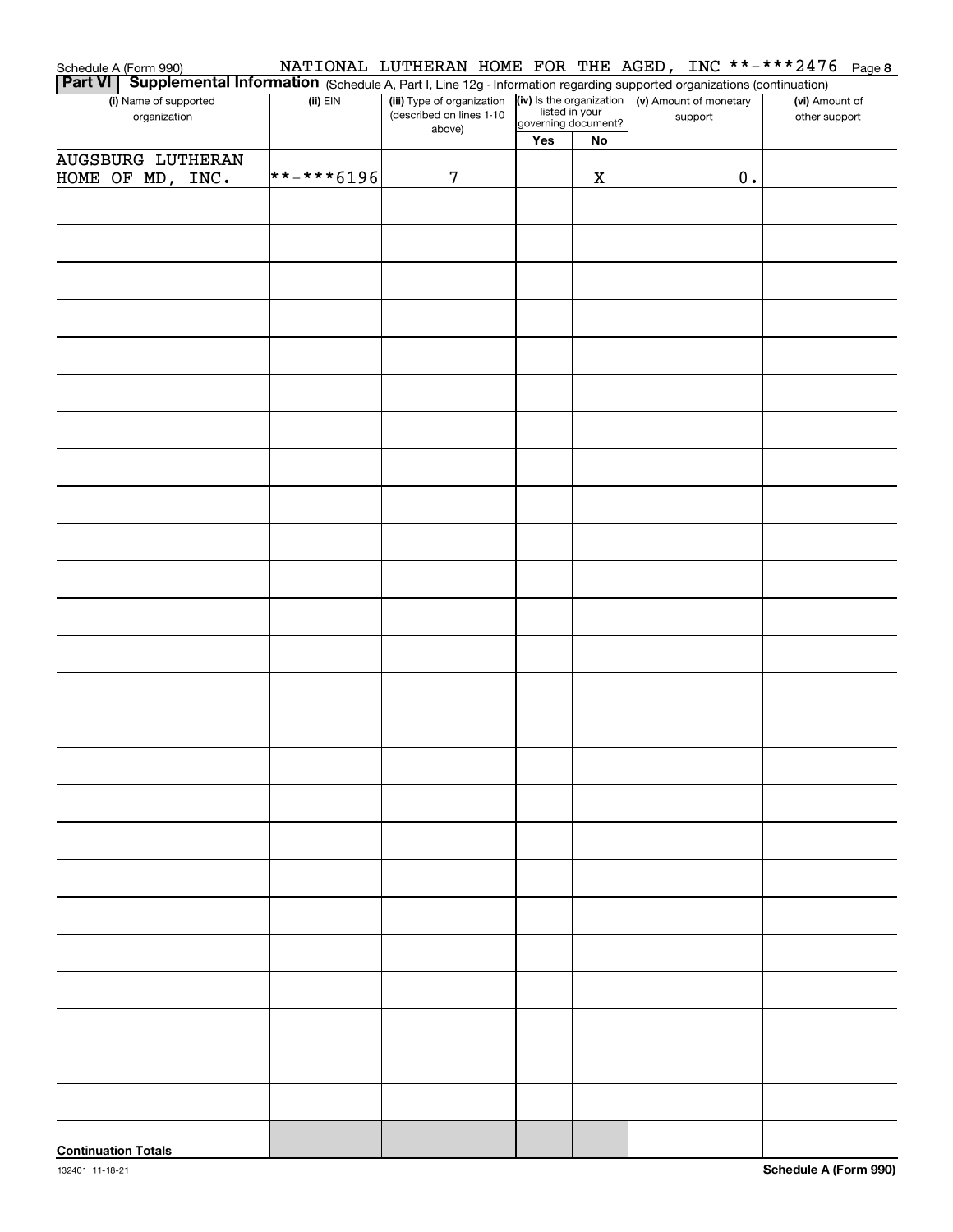| <b>SCHEDULE D</b> |  |
|-------------------|--|
|-------------------|--|

| (Form 990) |
|------------|
|            |

# **Supplemental Financial Statements**

**| Complete if the organization answered "Yes" on Form 990, Part IV, line 6, 7, 8, 9, 10, 11a, 11b, 11c, 11d, 11e, 11f, 12a, or 12b. | Attach to Form 990.**



Department of the Treasury Internal Revenue Service

**|Go to www.irs.gov/Form990 for instructions and the latest information.**

**Name of the organization Employer identification number**

|         |                                                                                                                                                                                                                               | NATIONAL LUTHERAN HOME FOR THE AGED, INC | **-***2476                                         |
|---------|-------------------------------------------------------------------------------------------------------------------------------------------------------------------------------------------------------------------------------|------------------------------------------|----------------------------------------------------|
| Part I  | Organizations Maintaining Donor Advised Funds or Other Similar Funds or Accounts. Complete if the                                                                                                                             |                                          |                                                    |
|         | organization answered "Yes" on Form 990, Part IV, line 6.                                                                                                                                                                     |                                          |                                                    |
|         |                                                                                                                                                                                                                               | (a) Donor advised funds                  | (b) Funds and other accounts                       |
| 1       |                                                                                                                                                                                                                               |                                          |                                                    |
| 2       | Aggregate value of contributions to (during year)                                                                                                                                                                             |                                          |                                                    |
| 3       | Aggregate value of grants from (during year)                                                                                                                                                                                  |                                          |                                                    |
| 4       |                                                                                                                                                                                                                               |                                          |                                                    |
| 5       | Did the organization inform all donors and donor advisors in writing that the assets held in donor advised funds                                                                                                              |                                          |                                                    |
|         |                                                                                                                                                                                                                               |                                          | Yes<br>No                                          |
| 6       | Did the organization inform all grantees, donors, and donor advisors in writing that grant funds can be used only                                                                                                             |                                          |                                                    |
|         | for charitable purposes and not for the benefit of the donor or donor advisor, or for any other purpose conferring                                                                                                            |                                          |                                                    |
|         | impermissible private benefit?                                                                                                                                                                                                |                                          | Yes<br>No.                                         |
| Part II | Conservation Easements. Complete if the organization answered "Yes" on Form 990, Part IV, line 7.                                                                                                                             |                                          |                                                    |
| 1.      | Purpose(s) of conservation easements held by the organization (check all that apply).                                                                                                                                         |                                          |                                                    |
|         | Preservation of land for public use (for example, recreation or education)                                                                                                                                                    |                                          | Preservation of a historically important land area |
|         | Protection of natural habitat                                                                                                                                                                                                 |                                          | Preservation of a certified historic structure     |
|         | Preservation of open space                                                                                                                                                                                                    |                                          |                                                    |
| 2       | Complete lines 2a through 2d if the organization held a qualified conservation contribution in the form of a conservation easement on the last                                                                                |                                          |                                                    |
|         | day of the tax year.                                                                                                                                                                                                          |                                          | Held at the End of the Tax Year                    |
| а       |                                                                                                                                                                                                                               |                                          | 2a                                                 |
| b       | Total acreage restricted by conservation easements                                                                                                                                                                            |                                          | 2b                                                 |
| c       |                                                                                                                                                                                                                               |                                          | 2c                                                 |
| d       | Number of conservation easements included in (c) acquired after 7/25/06, and not on a historic structure                                                                                                                      |                                          |                                                    |
|         | listed in the National Register [111] [12] The National Register [11] All also resonance in the National Register [11] [12] All also resonance in the National Register [11] All also resonance in the National Register [11] |                                          | 2d                                                 |
| 3       | Number of conservation easements modified, transferred, released, extinguished, or terminated by the organization during the tax                                                                                              |                                          |                                                    |
|         | year                                                                                                                                                                                                                          |                                          |                                                    |
| 4       | Number of states where property subject to conservation easement is located $\blacktriangleright$                                                                                                                             |                                          |                                                    |
| 5       | Does the organization have a written policy regarding the periodic monitoring, inspection, handling of                                                                                                                        |                                          |                                                    |
|         | violations, and enforcement of the conservation easements it holds?                                                                                                                                                           |                                          | Yes<br>No                                          |
| 6       | Staff and volunteer hours devoted to monitoring, inspecting, handling of violations, and enforcing conservation easements during the year                                                                                     |                                          |                                                    |
|         |                                                                                                                                                                                                                               |                                          |                                                    |
| 7       | Amount of expenses incurred in monitoring, inspecting, handling of violations, and enforcing conservation easements during the year                                                                                           |                                          |                                                    |
|         | $\blacktriangleright$ s                                                                                                                                                                                                       |                                          |                                                    |
| 8       | Does each conservation easement reported on line 2(d) above satisfy the requirements of section 170(h)(4)(B)(i)                                                                                                               |                                          |                                                    |
|         |                                                                                                                                                                                                                               |                                          | Yes<br>No                                          |
| 9       | In Part XIII, describe how the organization reports conservation easements in its revenue and expense statement and                                                                                                           |                                          |                                                    |
|         | balance sheet, and include, if applicable, the text of the footnote to the organization's financial statements that describes the                                                                                             |                                          |                                                    |
|         | organization's accounting for conservation easements.                                                                                                                                                                         |                                          |                                                    |
|         | Organizations Maintaining Collections of Art, Historical Treasures, or Other Similar Assets.<br>Part III                                                                                                                      |                                          |                                                    |
|         | Complete if the organization answered "Yes" on Form 990, Part IV, line 8.                                                                                                                                                     |                                          |                                                    |
|         | 1a If the organization elected, as permitted under FASB ASC 958, not to report in its revenue statement and balance sheet works                                                                                               |                                          |                                                    |
|         | of art, historical treasures, or other similar assets held for public exhibition, education, or research in furtherance of public                                                                                             |                                          |                                                    |
|         | service, provide in Part XIII the text of the footnote to its financial statements that describes these items.                                                                                                                |                                          |                                                    |
|         | <b>b</b> If the organization elected, as permitted under FASB ASC 958, to report in its revenue statement and balance sheet works of                                                                                          |                                          |                                                    |
|         | art, historical treasures, or other similar assets held for public exhibition, education, or research in furtherance of public service,                                                                                       |                                          |                                                    |
|         | provide the following amounts relating to these items:                                                                                                                                                                        |                                          |                                                    |
|         | (i)                                                                                                                                                                                                                           |                                          | \$                                                 |
|         | (ii) Assets included in Form 990, Part X                                                                                                                                                                                      |                                          | -\$                                                |
| 2       | If the organization received or held works of art, historical treasures, or other similar assets for financial gain, provide                                                                                                  |                                          |                                                    |
|         | the following amounts required to be reported under FASB ASC 958 relating to these items:                                                                                                                                     |                                          |                                                    |
| а       |                                                                                                                                                                                                                               |                                          | $\blacktriangleright$ \$                           |

**For Paperwork Reduction Act Notice, see the Instructions for Form 990. Schedule D (Form 990) 2021** LHA

 $\blacktriangleright$  \$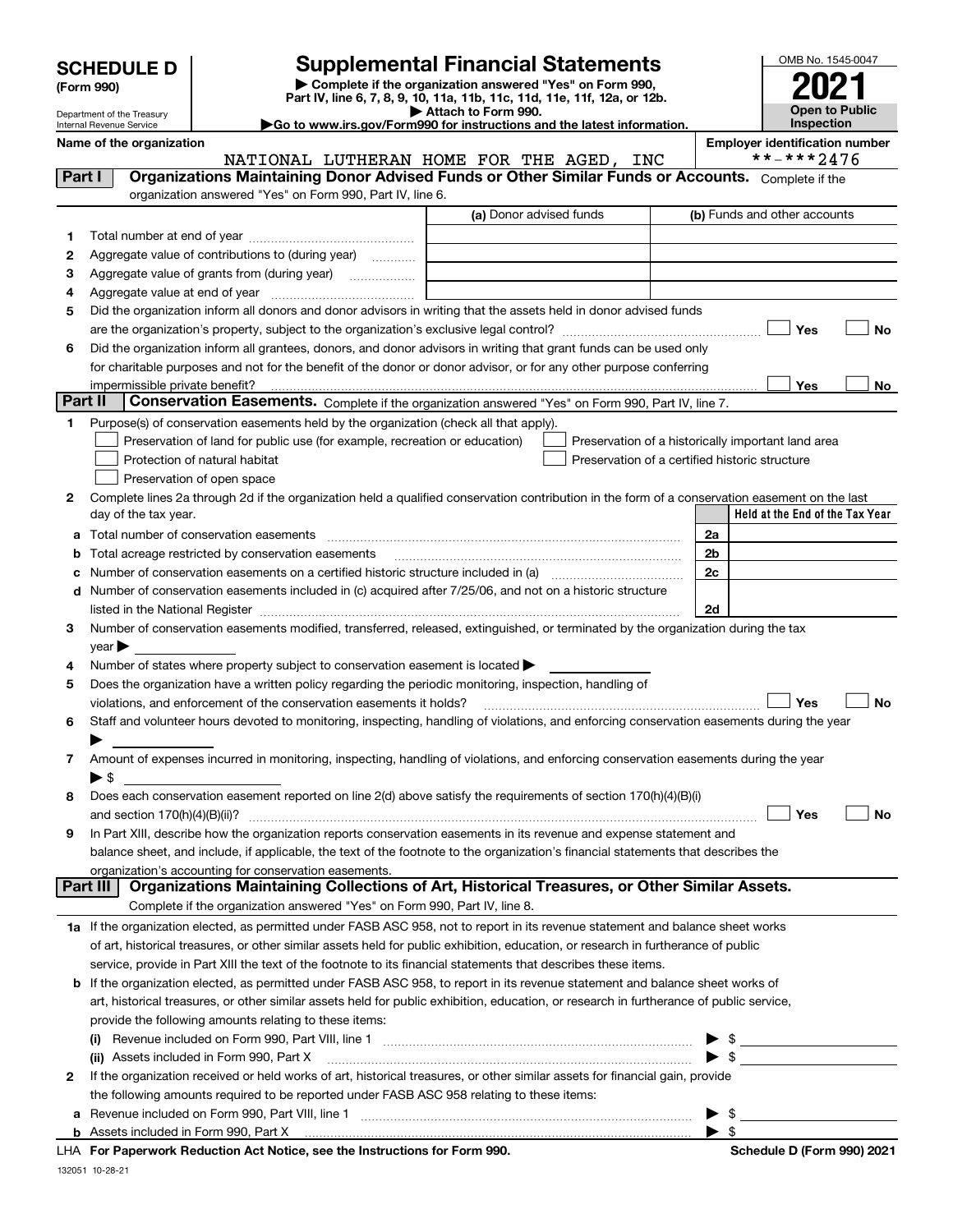|                | Schedule D (Form 990) 2021<br>Organizations Maintaining Collections of Art, Historical Treasures, or Other Similar Assets (continued)<br>Part III                                                                              | NATIONAL LUTHERAN HOME FOR THE AGED, INC |                |                                                                                                                                                                                                                                |                            |              |                 | **-***2476           |                     |     | Page 2 |
|----------------|--------------------------------------------------------------------------------------------------------------------------------------------------------------------------------------------------------------------------------|------------------------------------------|----------------|--------------------------------------------------------------------------------------------------------------------------------------------------------------------------------------------------------------------------------|----------------------------|--------------|-----------------|----------------------|---------------------|-----|--------|
|                |                                                                                                                                                                                                                                |                                          |                |                                                                                                                                                                                                                                |                            |              |                 |                      |                     |     |        |
| 3              | Using the organization's acquisition, accession, and other records, check any of the following that make significant use of its                                                                                                |                                          |                |                                                                                                                                                                                                                                |                            |              |                 |                      |                     |     |        |
|                | collection items (check all that apply):                                                                                                                                                                                       |                                          |                |                                                                                                                                                                                                                                |                            |              |                 |                      |                     |     |        |
| a              | Public exhibition<br>Loan or exchange program<br>d                                                                                                                                                                             |                                          |                |                                                                                                                                                                                                                                |                            |              |                 |                      |                     |     |        |
| b              | Scholarly research                                                                                                                                                                                                             | e                                        |                | Other and the control of the control of the control of the control of the control of the control of the control of the control of the control of the control of the control of the control of the control of the control of th |                            |              |                 |                      |                     |     |        |
| c              | Preservation for future generations                                                                                                                                                                                            |                                          |                |                                                                                                                                                                                                                                |                            |              |                 |                      |                     |     |        |
| 4              | Provide a description of the organization's collections and explain how they further the organization's exempt purpose in Part XIII.                                                                                           |                                          |                |                                                                                                                                                                                                                                |                            |              |                 |                      |                     |     |        |
| 5              | During the year, did the organization solicit or receive donations of art, historical treasures, or other similar assets                                                                                                       |                                          |                |                                                                                                                                                                                                                                |                            |              |                 |                      |                     |     |        |
|                |                                                                                                                                                                                                                                |                                          |                |                                                                                                                                                                                                                                |                            |              |                 |                      | Yes                 |     | No     |
|                | Part IV<br>Escrow and Custodial Arrangements. Complete if the organization answered "Yes" on Form 990, Part IV, line 9, or<br>reported an amount on Form 990, Part X, line 21.                                                 |                                          |                |                                                                                                                                                                                                                                |                            |              |                 |                      |                     |     |        |
|                | 1a Is the organization an agent, trustee, custodian or other intermediary for contributions or other assets not included                                                                                                       |                                          |                |                                                                                                                                                                                                                                |                            |              |                 |                      |                     |     |        |
|                |                                                                                                                                                                                                                                |                                          |                |                                                                                                                                                                                                                                |                            |              |                 |                      | Yes                 |     | No     |
|                | b If "Yes," explain the arrangement in Part XIII and complete the following table:                                                                                                                                             |                                          |                |                                                                                                                                                                                                                                |                            |              |                 |                      |                     |     |        |
|                |                                                                                                                                                                                                                                |                                          |                |                                                                                                                                                                                                                                |                            |              |                 |                      | Amount              |     |        |
|                | c Beginning balance measurements and the contract of the contract of the contract of the contract of the contract of the contract of the contract of the contract of the contract of the contract of the contract of the contr |                                          |                |                                                                                                                                                                                                                                |                            |              | 1c              |                      |                     |     |        |
|                | d Additions during the year measurements are all an according to the year measurement of the year measurement of the state of the state of the state of the state of the state of the state of the state of the state of the s |                                          |                |                                                                                                                                                                                                                                |                            |              | 1d              |                      |                     |     |        |
|                | e Distributions during the year manufactured and continuum and contact the year manufactured and contact the year manufactured and contact the year manufactured and contact the year manufactured and contact the year manufa |                                          |                |                                                                                                                                                                                                                                |                            |              | 1e              |                      |                     |     |        |
| f              |                                                                                                                                                                                                                                |                                          |                |                                                                                                                                                                                                                                |                            |              | 1f              |                      |                     |     |        |
|                | 2a Did the organization include an amount on Form 990, Part X, line 21, for escrow or custodial account liability?                                                                                                             |                                          |                |                                                                                                                                                                                                                                |                            |              | .               |                      | <b>Yes</b>          |     | No     |
|                | <b>b</b> If "Yes," explain the arrangement in Part XIII. Check here if the explanation has been provided on Part XIII                                                                                                          |                                          |                |                                                                                                                                                                                                                                |                            |              |                 |                      |                     |     |        |
| <b>Part V</b>  | Endowment Funds. Complete if the organization answered "Yes" on Form 990, Part IV, line 10.                                                                                                                                    |                                          |                |                                                                                                                                                                                                                                |                            |              |                 |                      |                     |     |        |
|                |                                                                                                                                                                                                                                | (a) Current year                         | (b) Prior year |                                                                                                                                                                                                                                | (c) Two years back $\vert$ |              |                 | (d) Three years back | (e) Four years back |     |        |
| 1a             | Beginning of year balance                                                                                                                                                                                                      |                                          |                |                                                                                                                                                                                                                                |                            |              |                 |                      |                     |     |        |
|                |                                                                                                                                                                                                                                |                                          |                |                                                                                                                                                                                                                                |                            |              |                 |                      |                     |     |        |
|                | c Net investment earnings, gains, and losses                                                                                                                                                                                   |                                          |                |                                                                                                                                                                                                                                |                            |              |                 |                      |                     |     |        |
|                |                                                                                                                                                                                                                                |                                          |                |                                                                                                                                                                                                                                |                            |              |                 |                      |                     |     |        |
|                | d Grants or scholarships                                                                                                                                                                                                       |                                          |                |                                                                                                                                                                                                                                |                            |              |                 |                      |                     |     |        |
|                | <b>e</b> Other expenditures for facilities                                                                                                                                                                                     |                                          |                |                                                                                                                                                                                                                                |                            |              |                 |                      |                     |     |        |
|                | and programs                                                                                                                                                                                                                   |                                          |                |                                                                                                                                                                                                                                |                            |              |                 |                      |                     |     |        |
|                |                                                                                                                                                                                                                                |                                          |                |                                                                                                                                                                                                                                |                            |              |                 |                      |                     |     |        |
| g              | End of year balance                                                                                                                                                                                                            |                                          |                |                                                                                                                                                                                                                                |                            |              |                 |                      |                     |     |        |
| 2              | Provide the estimated percentage of the current year end balance (line 1g, column (a)) held as:                                                                                                                                |                                          |                |                                                                                                                                                                                                                                |                            |              |                 |                      |                     |     |        |
| a              | Board designated or quasi-endowment                                                                                                                                                                                            |                                          | ℅              |                                                                                                                                                                                                                                |                            |              |                 |                      |                     |     |        |
|                | <b>b</b> Permanent endowment                                                                                                                                                                                                   | %                                        |                |                                                                                                                                                                                                                                |                            |              |                 |                      |                     |     |        |
|                | $\mathbf c$ Term endowment $\blacktriangleright$                                                                                                                                                                               | %                                        |                |                                                                                                                                                                                                                                |                            |              |                 |                      |                     |     |        |
|                | The percentages on lines 2a, 2b, and 2c should equal 100%.                                                                                                                                                                     |                                          |                |                                                                                                                                                                                                                                |                            |              |                 |                      |                     |     |        |
|                | 3a Are there endowment funds not in the possession of the organization that are held and administered for the organization                                                                                                     |                                          |                |                                                                                                                                                                                                                                |                            |              |                 |                      |                     |     |        |
|                | by:                                                                                                                                                                                                                            |                                          |                |                                                                                                                                                                                                                                |                            |              |                 |                      |                     | Yes | No     |
|                | (i)                                                                                                                                                                                                                            |                                          |                |                                                                                                                                                                                                                                |                            |              |                 |                      | 3a(i)               |     |        |
|                |                                                                                                                                                                                                                                |                                          |                |                                                                                                                                                                                                                                |                            |              |                 |                      | 3a(ii)              |     |        |
|                |                                                                                                                                                                                                                                |                                          |                |                                                                                                                                                                                                                                |                            |              |                 |                      | 3b                  |     |        |
| 4              | Describe in Part XIII the intended uses of the organization's endowment funds.                                                                                                                                                 |                                          |                |                                                                                                                                                                                                                                |                            |              |                 |                      |                     |     |        |
| <b>Part VI</b> | Land, Buildings, and Equipment.                                                                                                                                                                                                |                                          |                |                                                                                                                                                                                                                                |                            |              |                 |                      |                     |     |        |
|                | Complete if the organization answered "Yes" on Form 990, Part IV, line 11a. See Form 990, Part X, line 10.                                                                                                                     |                                          |                |                                                                                                                                                                                                                                |                            |              |                 |                      |                     |     |        |
|                | Description of property                                                                                                                                                                                                        | (a) Cost or other<br>basis (investment)  |                | (b) Cost or other<br>basis (other)                                                                                                                                                                                             |                            | depreciation | (c) Accumulated |                      | (d) Book value      |     |        |
|                |                                                                                                                                                                                                                                |                                          |                |                                                                                                                                                                                                                                |                            |              |                 |                      |                     |     |        |
|                |                                                                                                                                                                                                                                |                                          |                |                                                                                                                                                                                                                                |                            |              |                 |                      |                     |     |        |
|                |                                                                                                                                                                                                                                |                                          |                |                                                                                                                                                                                                                                |                            |              |                 |                      |                     |     |        |
|                |                                                                                                                                                                                                                                |                                          |                |                                                                                                                                                                                                                                |                            |              |                 |                      |                     |     |        |
|                |                                                                                                                                                                                                                                |                                          |                |                                                                                                                                                                                                                                |                            |              |                 |                      |                     |     |        |
|                |                                                                                                                                                                                                                                |                                          |                |                                                                                                                                                                                                                                |                            |              |                 | ▶                    |                     |     | 0.     |
|                |                                                                                                                                                                                                                                |                                          |                |                                                                                                                                                                                                                                |                            |              |                 |                      |                     |     |        |

**Schedule D (Form 990) 2021**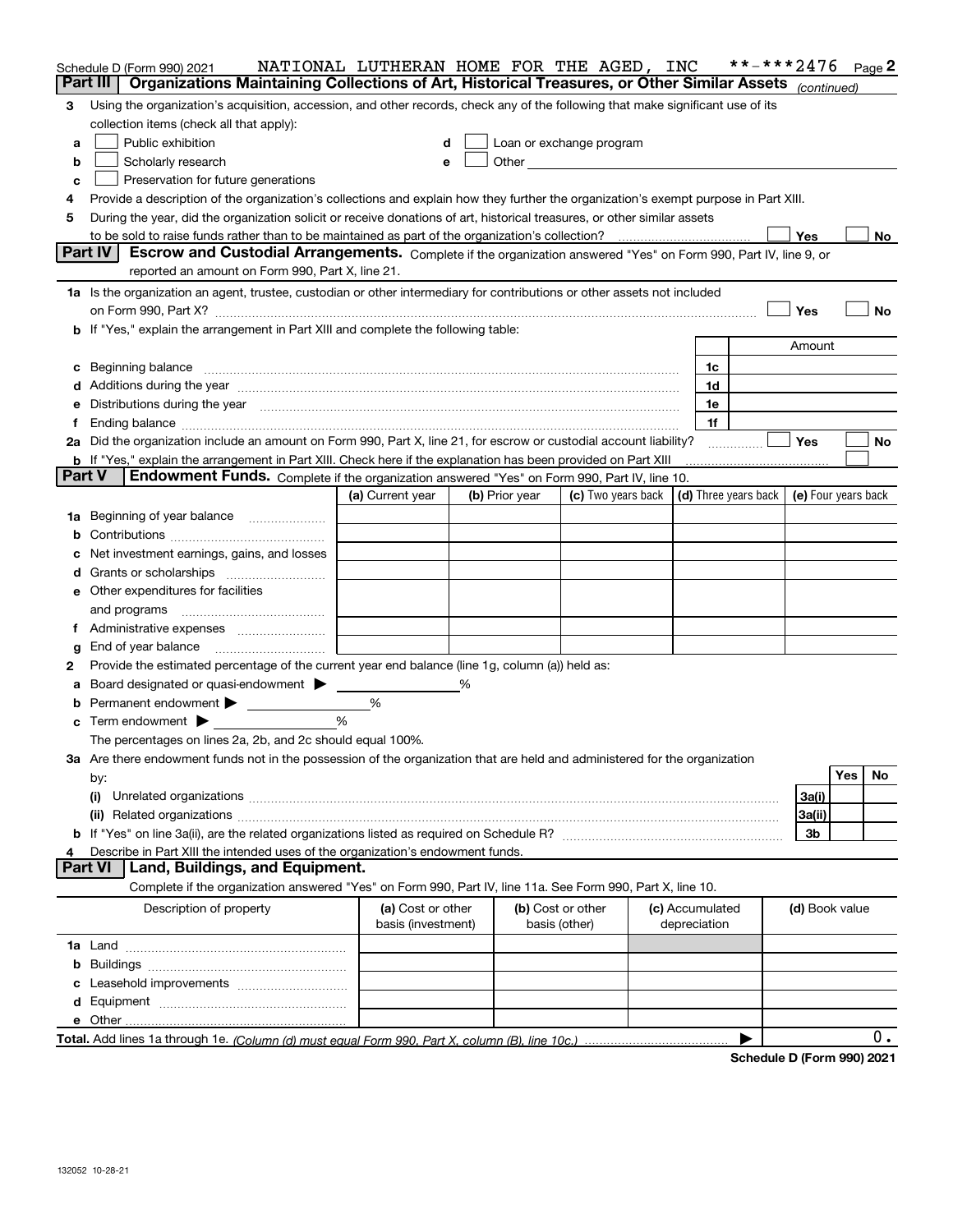### Schedule D (Form 990) 2021 NATIONAL LUTHERAN HOME FOR THE AGED,INC \*\*-\*\*\*2476 <sub>Page</sub> 3<br>| **Part VII** | Investments - Other Securities. \*\*-\*\*\*2476  $_{Page}$ 3

Complete if the organization answered "Yes" on Form 990, Part IV, line 11b. See Form 990, Part X, line 12.

| (a) Description of security or category (including name of security) | (b) Book value | (c) Method of valuation: Cost or end-of-year market value |
|----------------------------------------------------------------------|----------------|-----------------------------------------------------------|
| (1) Financial derivatives                                            |                |                                                           |
| (2) Closely held equity interests                                    |                |                                                           |
| (3) Other                                                            |                |                                                           |
| (A)                                                                  |                |                                                           |
| (B)                                                                  |                |                                                           |
| (C)                                                                  |                |                                                           |
| (D)                                                                  |                |                                                           |
| (E)                                                                  |                |                                                           |
| (E)                                                                  |                |                                                           |
| (G)                                                                  |                |                                                           |
| (H)                                                                  |                |                                                           |
| Total. (Col. (b) must equal Form 990, Part X, col. (B) line $12$ .)  |                |                                                           |

#### **Part VIII Investments - Program Related.**

Complete if the organization answered "Yes" on Form 990, Part IV, line 11c. See Form 990, Part X, line 13.

| (a) Description of investment                                    | (b) Book value | (c) Method of valuation: Cost or end-of-year market value |
|------------------------------------------------------------------|----------------|-----------------------------------------------------------|
| (1)                                                              |                |                                                           |
| (2)                                                              |                |                                                           |
| (3)                                                              |                |                                                           |
| (4)                                                              |                |                                                           |
| $\frac{1}{2}$                                                    |                |                                                           |
| (6)                                                              |                |                                                           |
| (7)                                                              |                |                                                           |
| (8)                                                              |                |                                                           |
| (9)                                                              |                |                                                           |
| Total. (Col. (b) must equal Form 990, Part X, col. (B) line 13.) |                |                                                           |

### **Part IX Other Assets.**

Complete if the organization answered "Yes" on Form 990, Part IV, line 11d. See Form 990, Part X, line 15.

|        | (a) Description                                                                                                   | (b) Book value |
|--------|-------------------------------------------------------------------------------------------------------------------|----------------|
| (1)    | FROM AFFILIATES<br>DUE                                                                                            | 66,828,090.    |
| (2)    |                                                                                                                   |                |
| (3)    |                                                                                                                   |                |
| (4)    |                                                                                                                   |                |
| (5)    |                                                                                                                   |                |
| (6)    |                                                                                                                   |                |
| (7)    |                                                                                                                   |                |
| (8)    |                                                                                                                   |                |
| (9)    |                                                                                                                   |                |
|        |                                                                                                                   | 66,828,090.    |
| Part X | <b>Other Liabilities.</b>                                                                                         |                |
|        | Complete if the organization answered "Yes" on Form 990, Part IV, line 11e or 11f. See Form 990, Part X, line 25. |                |
| 1.     | (a) Description of liability                                                                                      | (b) Book value |
| (1)    | Federal income taxes                                                                                              |                |
| (2)    |                                                                                                                   |                |
| (3)    |                                                                                                                   |                |
| (4)    |                                                                                                                   |                |
| (5)    |                                                                                                                   |                |
| (6)    |                                                                                                                   |                |
|        |                                                                                                                   |                |
| (7)    |                                                                                                                   |                |
| (8)    |                                                                                                                   |                |
| (9)    |                                                                                                                   |                |

**Total.**  *(Column (b) must equal Form 990, Part X, col. (B) line 25.)* 

**2.** Liability for uncertain tax positions. In Part XIII, provide the text of the footnote to the organization's financial statements that reports the

organization's liability for uncertain tax positions under FASB ASC 740. Check here if the text of the footnote has been provided in Part XIII  $\mathcal{L}^{\text{max}}$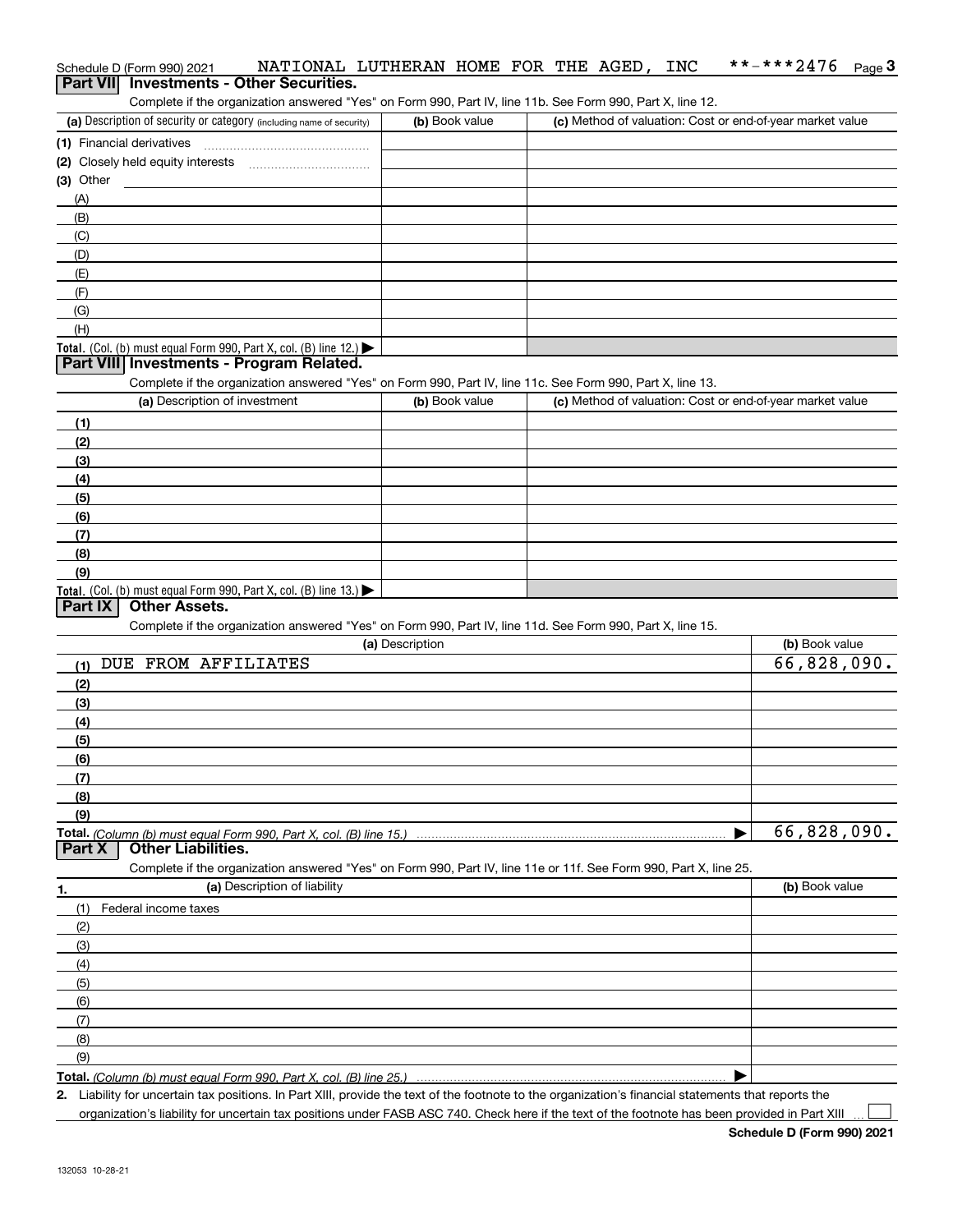|    | Schedule D (Form 990) 2021                                                                                                                                                                                                     | NATIONAL LUTHERAN HOME FOR THE AGED, INC |                |                      |                | **-***2476 Page 4         |                         |
|----|--------------------------------------------------------------------------------------------------------------------------------------------------------------------------------------------------------------------------------|------------------------------------------|----------------|----------------------|----------------|---------------------------|-------------------------|
|    | Part XI<br>Reconciliation of Revenue per Audited Financial Statements With Revenue per Return.                                                                                                                                 |                                          |                |                      |                |                           |                         |
|    | Complete if the organization answered "Yes" on Form 990, Part IV, line 12a.                                                                                                                                                    |                                          |                |                      |                |                           |                         |
| 1  | Total revenue, gains, and other support per audited financial statements                                                                                                                                                       |                                          |                |                      | 1 <sup>1</sup> | 3, 143, 126.              |                         |
| 2  | Amounts included on line 1 but not on Form 990, Part VIII, line 12:                                                                                                                                                            |                                          |                |                      |                |                           |                         |
| a  | Net unrealized gains (losses) on investments [11] matter contracts and the unrealized gains (losses) on investments                                                                                                            |                                          |                | $2a \mid 1,421,823.$ |                |                           |                         |
| b  | Donated services and use of facilities <b>EXAMPLE 2008</b>                                                                                                                                                                     |                                          | 2 <sub>b</sub> |                      |                |                           |                         |
| c  |                                                                                                                                                                                                                                |                                          | 2c             |                      |                |                           |                         |
| d  | Other (Describe in Part XIII.)                                                                                                                                                                                                 |                                          | 2d             |                      |                |                           |                         |
| е  | Add lines 2a through 2d                                                                                                                                                                                                        |                                          |                |                      | 2e             | 1,421,823.                |                         |
| з  |                                                                                                                                                                                                                                |                                          |                |                      | 3              | $\overline{1,721}$ , 303. |                         |
| 4  | Amounts included on Form 990, Part VIII, line 12, but not on line 1:                                                                                                                                                           |                                          |                |                      |                |                           |                         |
| a  | Investment expenses not included on Form 990, Part VIII, line 7b [1000000000000000000000000000000000                                                                                                                           |                                          | 4a             |                      |                |                           |                         |
| b  | Other (Describe in Part XIII.) <b>Construction Contract Construction</b> Chemistry Chemistry Chemistry Chemistry Chemistry                                                                                                     |                                          | 4 <sub>b</sub> | 273, 200.            |                |                           |                         |
| C. | Add lines 4a and 4b                                                                                                                                                                                                            |                                          |                |                      | 4с             |                           | 273, 200.               |
|    |                                                                                                                                                                                                                                |                                          |                |                      | $5^{\circ}$    | $\overline{1,994,503}$ .  |                         |
|    |                                                                                                                                                                                                                                |                                          |                |                      |                |                           |                         |
|    | Part XII   Reconciliation of Expenses per Audited Financial Statements With Expenses per Return.                                                                                                                               |                                          |                |                      |                |                           |                         |
|    | Complete if the organization answered "Yes" on Form 990, Part IV, line 12a.                                                                                                                                                    |                                          |                |                      |                |                           |                         |
| 1  | Total expenses and losses per audited financial statements [111] [12] contraction controller and contract the statements [13] [13] [13] contract expenses and losses per audited financial statements [13] [13] [13] [13] [13] |                                          |                |                      | $\mathbf 1$    |                           | 0.                      |
| 2  | Amounts included on line 1 but not on Form 990, Part IX, line 25:                                                                                                                                                              |                                          |                |                      |                |                           |                         |
| a  |                                                                                                                                                                                                                                |                                          | 2a             |                      |                |                           |                         |
| b  | Prior year adjustments <i>www.www.www.www.www.www.www.www.www.</i> ww.                                                                                                                                                         |                                          | 2 <sub>b</sub> |                      |                |                           |                         |
|    |                                                                                                                                                                                                                                |                                          | 2c             |                      |                |                           |                         |
| d  |                                                                                                                                                                                                                                |                                          | 2d             |                      |                |                           |                         |
| е  | Add lines 2a through 2d                                                                                                                                                                                                        |                                          |                |                      | 2e             |                           | $0$ .                   |
| з  |                                                                                                                                                                                                                                |                                          |                |                      | 3              |                           | 0.                      |
| 4  | Amounts included on Form 990, Part IX, line 25, but not on line 1:                                                                                                                                                             |                                          |                |                      |                |                           |                         |
| a  |                                                                                                                                                                                                                                |                                          | 4a             |                      |                |                           |                         |
|    | Other (Describe in Part XIII.)                                                                                                                                                                                                 |                                          | 4 <sub>b</sub> | 273, 200.            |                |                           |                         |
|    | Add lines 4a and 4b                                                                                                                                                                                                            |                                          |                |                      | 4c             |                           | 273, 200.               |
| 5  | Part XIII Supplemental Information.                                                                                                                                                                                            |                                          |                |                      | 5              |                           | $\overline{273}$ , 200. |

Provide the descriptions required for Part II, lines 3, 5, and 9; Part III, lines 1a and 4; Part IV, lines 1b and 2b; Part V, line 4; Part X, line 2; Part XI, lines 2d and 4b; and Part XII, lines 2d and 4b. Also complete this part to provide any additional information.

# PART XI, LINE 4B - OTHER ADJUSTMENTS:

INVESTMENT FEES 273, 200.

PART XII, LINE 4B - OTHER ADJUSTMENTS:

## INVESTMENT FEES 273, 200.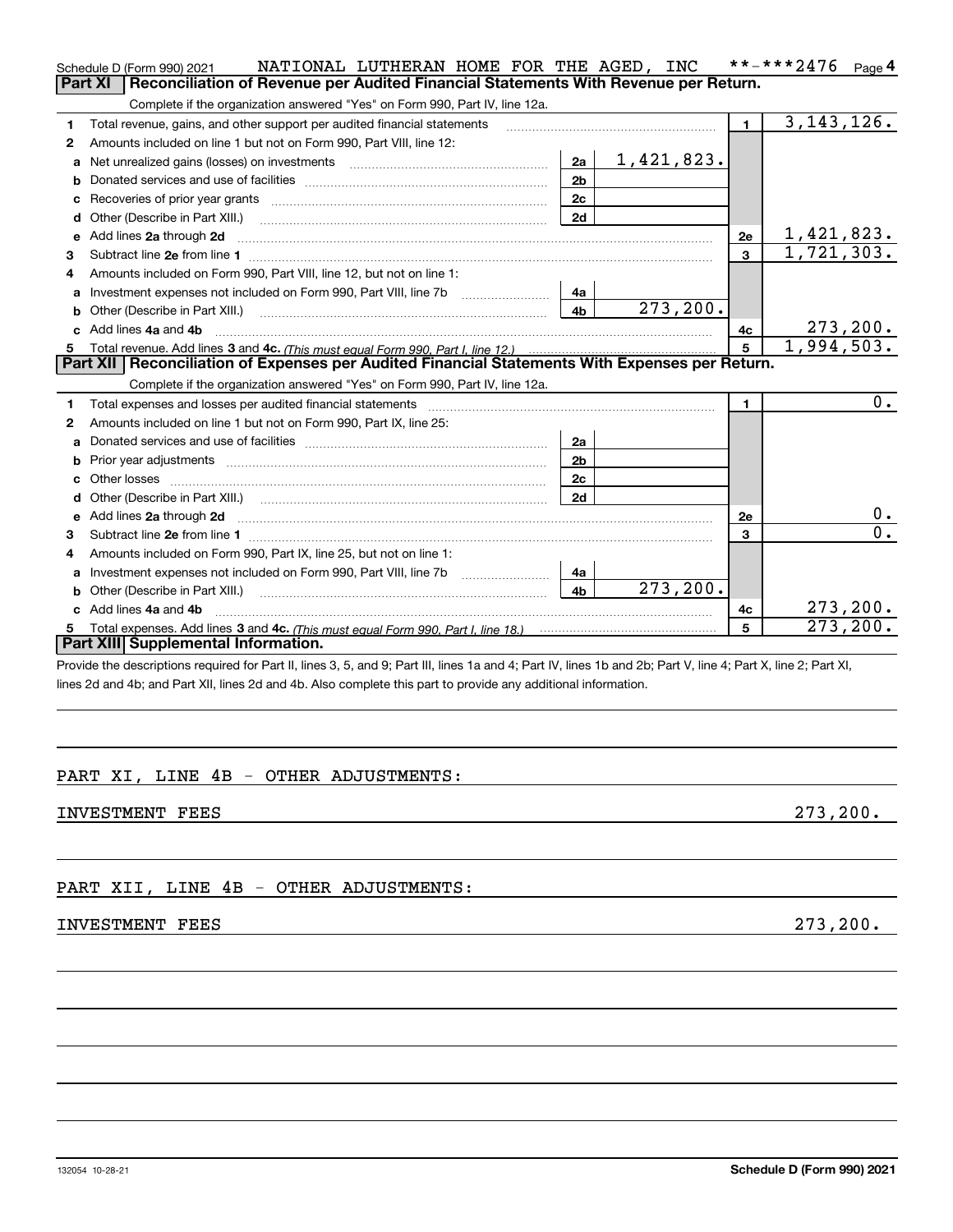|   | <b>Compensation Information</b><br><b>SCHEDULE J</b>                                                                             | OMB No. 1545-0047                     |            |             |
|---|----------------------------------------------------------------------------------------------------------------------------------|---------------------------------------|------------|-------------|
|   | (Form 990)<br>For certain Officers, Directors, Trustees, Key Employees, and Highest                                              |                                       |            |             |
|   | <b>Compensated Employees</b>                                                                                                     | 2021                                  |            |             |
|   | Complete if the organization answered "Yes" on Form 990, Part IV, line 23.<br>Attach to Form 990.                                | <b>Open to Public</b>                 |            |             |
|   | Department of the Treasury<br>Go to www.irs.gov/Form990 for instructions and the latest information.<br>Internal Revenue Service |                                       | Inspection |             |
|   | Name of the organization                                                                                                         | <b>Employer identification number</b> |            |             |
|   | NATIONAL LUTHERAN HOME FOR THE AGED,<br>INC                                                                                      | **-***2476                            |            |             |
|   | <b>Questions Regarding Compensation</b><br>Part I                                                                                |                                       |            |             |
|   |                                                                                                                                  |                                       | Yes        | No          |
|   | Check the appropriate box(es) if the organization provided any of the following to or for a person listed on Form 990,           |                                       |            |             |
|   | Part VII, Section A, line 1a. Complete Part III to provide any relevant information regarding these items.                       |                                       |            |             |
|   | First-class or charter travel<br>Housing allowance or residence for personal use                                                 |                                       |            |             |
|   | Travel for companions<br>Payments for business use of personal residence                                                         |                                       |            |             |
|   | Health or social club dues or initiation fees<br>Tax indemnification and gross-up payments                                       |                                       |            |             |
|   | Discretionary spending account<br>Personal services (such as maid, chauffeur, chef)                                              |                                       |            |             |
|   |                                                                                                                                  |                                       |            |             |
| b | If any of the boxes on line 1a are checked, did the organization follow a written policy regarding payment or                    |                                       |            |             |
|   | reimbursement or provision of all of the expenses described above? If "No," complete Part III to explain                         | 1b                                    |            |             |
| 2 | Did the organization require substantiation prior to reimbursing or allowing expenses incurred by all directors,                 |                                       |            |             |
|   |                                                                                                                                  | $\mathbf{2}$                          |            |             |
|   |                                                                                                                                  |                                       |            |             |
| з | Indicate which, if any, of the following the organization used to establish the compensation of the organization's               |                                       |            |             |
|   | CEO/Executive Director. Check all that apply. Do not check any boxes for methods used by a related organization to               |                                       |            |             |
|   | establish compensation of the CEO/Executive Director, but explain in Part III.                                                   |                                       |            |             |
|   | Compensation committee<br>Written employment contract                                                                            |                                       |            |             |
|   | Compensation survey or study<br>Independent compensation consultant                                                              |                                       |            |             |
|   | Form 990 of other organizations<br>Approval by the board or compensation committee                                               |                                       |            |             |
|   |                                                                                                                                  |                                       |            |             |
| 4 | During the year, did any person listed on Form 990, Part VII, Section A, line 1a, with respect to the filing                     |                                       |            |             |
|   | organization or a related organization:                                                                                          |                                       |            |             |
| а | Receive a severance payment or change-of-control payment?                                                                        | 4a                                    |            | х           |
|   | Participate in or receive payment from a supplemental nonqualified retirement plan?                                              | 4b                                    |            | $\mathbf X$ |
| с | Participate in or receive payment from an equity-based compensation arrangement?                                                 | 4c                                    |            | X           |
|   | If "Yes" to any of lines 4a-c, list the persons and provide the applicable amounts for each item in Part III.                    |                                       |            |             |
|   |                                                                                                                                  |                                       |            |             |
|   | Only section 501(c)(3), 501(c)(4), and 501(c)(29) organizations must complete lines 5-9.                                         |                                       |            |             |
|   | For persons listed on Form 990, Part VII, Section A, line 1a, did the organization pay or accrue any compensation                |                                       |            |             |
|   | contingent on the revenues of:                                                                                                   |                                       |            | х           |
| a |                                                                                                                                  | 5a                                    |            | X           |
|   |                                                                                                                                  | 5b                                    |            |             |
|   | If "Yes" on line 5a or 5b, describe in Part III.                                                                                 |                                       |            |             |
|   | 6 For persons listed on Form 990, Part VII, Section A, line 1a, did the organization pay or accrue any compensation              |                                       |            |             |
| a | contingent on the net earnings of:                                                                                               | 6a                                    |            | х           |
|   | The organization? <b>With the organization? Constitution of the organization</b> of the organization?                            | 6b                                    |            | X           |
|   | If "Yes" on line 6a or 6b, describe in Part III.                                                                                 |                                       |            |             |
|   | 7 For persons listed on Form 990, Part VII, Section A, line 1a, did the organization provide any nonfixed payments               |                                       |            |             |
|   |                                                                                                                                  | $\overline{7}$                        | X          |             |
| 8 | Were any amounts reported on Form 990, Part VII, paid or accrued pursuant to a contract that was subject to the                  |                                       |            |             |
|   | initial contract exception described in Regulations section 53.4958-4(a)(3)? If "Yes," describe in Part III                      | 8                                     |            | x           |
| 9 | If "Yes" on line 8, did the organization also follow the rebuttable presumption procedure described in                           |                                       |            |             |
|   |                                                                                                                                  | 9                                     |            |             |
|   | $\mathbf{r}$ $\mathbf{r}$ $\mathbf{r}$ $\mathbf{r}$ $\mathbf{r}$                                                                 |                                       |            |             |

LHA For Paperwork Reduction Act Notice, see the Instructions for Form 990. Schedule J (Form 990) 2021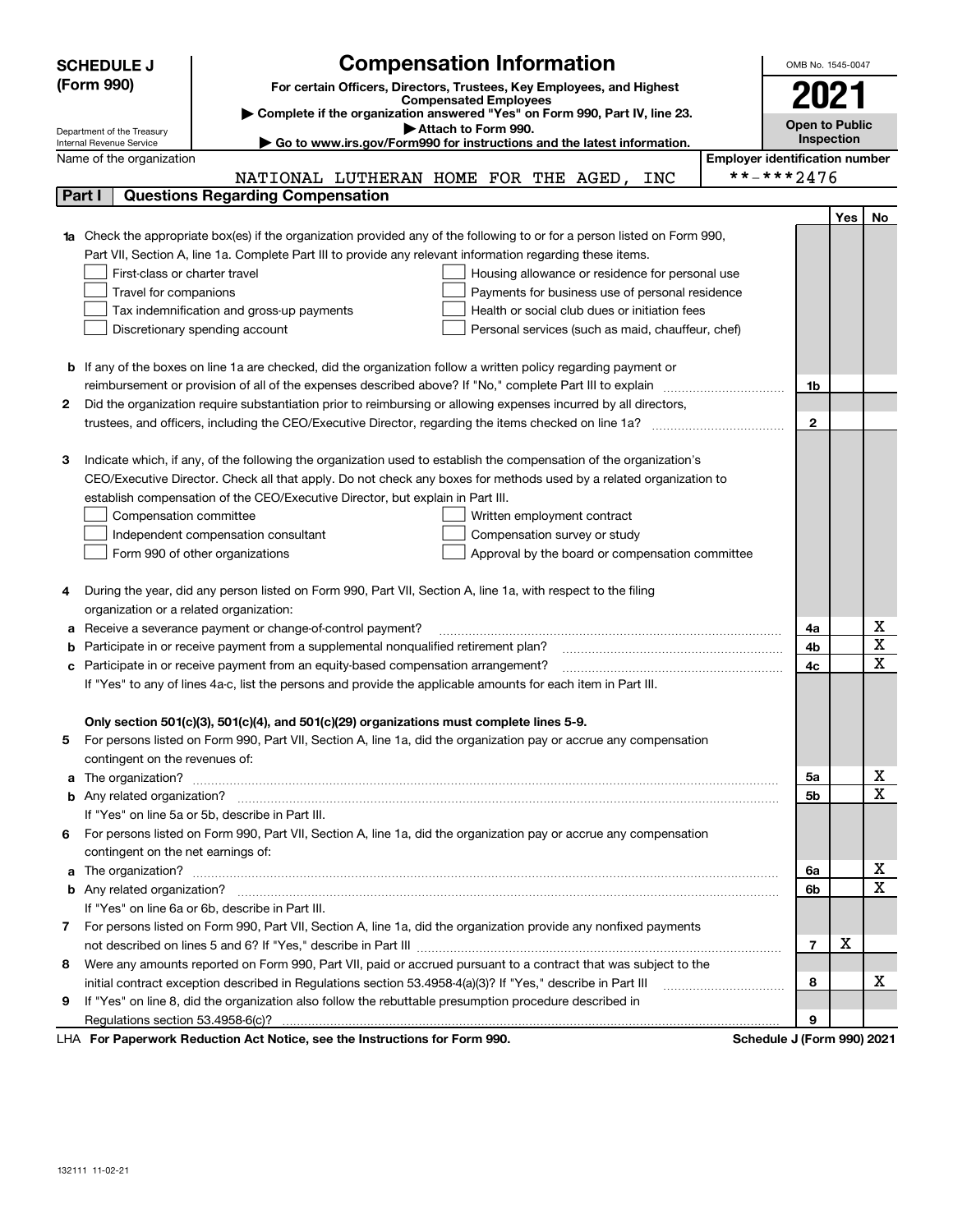### NATIONAL LUTHERAN HOME FOR THE AGED, INC \*\*-\*\*\*2476

# Schedule J (Form 990) 2021 NAT LONAL LUTHEKAN HOME F'OK THE AGED , INC \* \* – \* \* \* 24 / 6<br>| **Part II | Officers, Directors, Trustees, Key Employees, and Highest Compensated Employees**

For each individual whose compensation must be reported on Schedule J, report compensation from the organization on row (i) and from related organizations, described in the instructions, on row (ii). Do not list any individuals that aren't listed on Form 990, Part VII.

**Note:**  The sum of columns (B)(i)-(iii) for each listed individual must equal the total amount of Form 990, Part VII, Section A, line 1a, applicable column (D) and (E) amounts for that individual.

|                                 | (B) Breakdown of W-2 and/or 1099-MISC and/or 1099-NEC<br>compensation |                                           |                                           | (C) Retirement and<br>other deferred | (D) Nontaxable<br>benefits | (E) Total of columns<br>$(B)(i)-(D)$ | (F) Compensation<br>in column (B)         |
|---------------------------------|-----------------------------------------------------------------------|-------------------------------------------|-------------------------------------------|--------------------------------------|----------------------------|--------------------------------------|-------------------------------------------|
| (A) Name and Title              | (i) Base<br>compensation                                              | (ii) Bonus &<br>incentive<br>compensation | (iii) Other<br>reportable<br>compensation | compensation                         |                            |                                      | reported as deferred<br>on prior Form 990 |
| (1) LAWRENCE R. BRADSHAW<br>(i) | 0.                                                                    | 0.                                        | 0.                                        | 0.                                   | 0.                         | 0.                                   | 0.                                        |
| PRESIDENT/CEO<br>(ii)           | 433,805.                                                              | 83,817.                                   | 2,689.                                    | 11,600.                              | 11,408.                    | 543, 319.                            | $\overline{0}$ .                          |
| CYNTHIA WALTERS<br>(2)<br>(i)   | $0$ .                                                                 | 0.                                        | $\overline{0}$ .                          | 0.                                   | 0.                         | $\mathbf 0$ .                        | $\overline{0}$ .                          |
| PRESIDENT/CEO<br>(i)            | 334,171.                                                              | 43,836.                                   | 27, 215.                                  | 11,600.                              | 17,873.                    | 434,695.                             | $\overline{0}$ .                          |
| (3) RICHARD MAZZA<br>(i)        | $0$ .                                                                 | 0.                                        | $\overline{0}$ .                          | 0.                                   | 0.                         | $\mathbf 0$ .                        | $\overline{0}$ .                          |
| CHIEF FINANCIAL OFFICER<br>(ii) | 244,706.                                                              | 33,523.                                   | 18,373.                                   | 9,958.                               | 26,088.                    | 332,648.                             | $\overline{0}$ .                          |
| (i)                             |                                                                       |                                           |                                           |                                      |                            |                                      |                                           |
| (ii)                            |                                                                       |                                           |                                           |                                      |                            |                                      |                                           |
| (i)                             |                                                                       |                                           |                                           |                                      |                            |                                      |                                           |
| (ii)                            |                                                                       |                                           |                                           |                                      |                            |                                      |                                           |
| (i)                             |                                                                       |                                           |                                           |                                      |                            |                                      |                                           |
| (ii)                            |                                                                       |                                           |                                           |                                      |                            |                                      |                                           |
| (i)                             |                                                                       |                                           |                                           |                                      |                            |                                      |                                           |
| (ii)                            |                                                                       |                                           |                                           |                                      |                            |                                      |                                           |
| (i)                             |                                                                       |                                           |                                           |                                      |                            |                                      |                                           |
| (ii)                            |                                                                       |                                           |                                           |                                      |                            |                                      |                                           |
| (i)                             |                                                                       |                                           |                                           |                                      |                            |                                      |                                           |
| (ii)                            |                                                                       |                                           |                                           |                                      |                            |                                      |                                           |
| (i)                             |                                                                       |                                           |                                           |                                      |                            |                                      |                                           |
| (ii)                            |                                                                       |                                           |                                           |                                      |                            |                                      |                                           |
| (i)                             |                                                                       |                                           |                                           |                                      |                            |                                      |                                           |
| (ii)                            |                                                                       |                                           |                                           |                                      |                            |                                      |                                           |
| (i)                             |                                                                       |                                           |                                           |                                      |                            |                                      |                                           |
| (ii)                            |                                                                       |                                           |                                           |                                      |                            |                                      |                                           |
| (i)                             |                                                                       |                                           |                                           |                                      |                            |                                      |                                           |
| (ii)                            |                                                                       |                                           |                                           |                                      |                            |                                      |                                           |
| (i)                             |                                                                       |                                           |                                           |                                      |                            |                                      |                                           |
| (ii)                            |                                                                       |                                           |                                           |                                      |                            |                                      |                                           |
| (i)                             |                                                                       |                                           |                                           |                                      |                            |                                      |                                           |
| (ii)                            |                                                                       |                                           |                                           |                                      |                            |                                      |                                           |
| (i)                             |                                                                       |                                           |                                           |                                      |                            |                                      |                                           |
| (ii)                            |                                                                       |                                           |                                           |                                      |                            |                                      |                                           |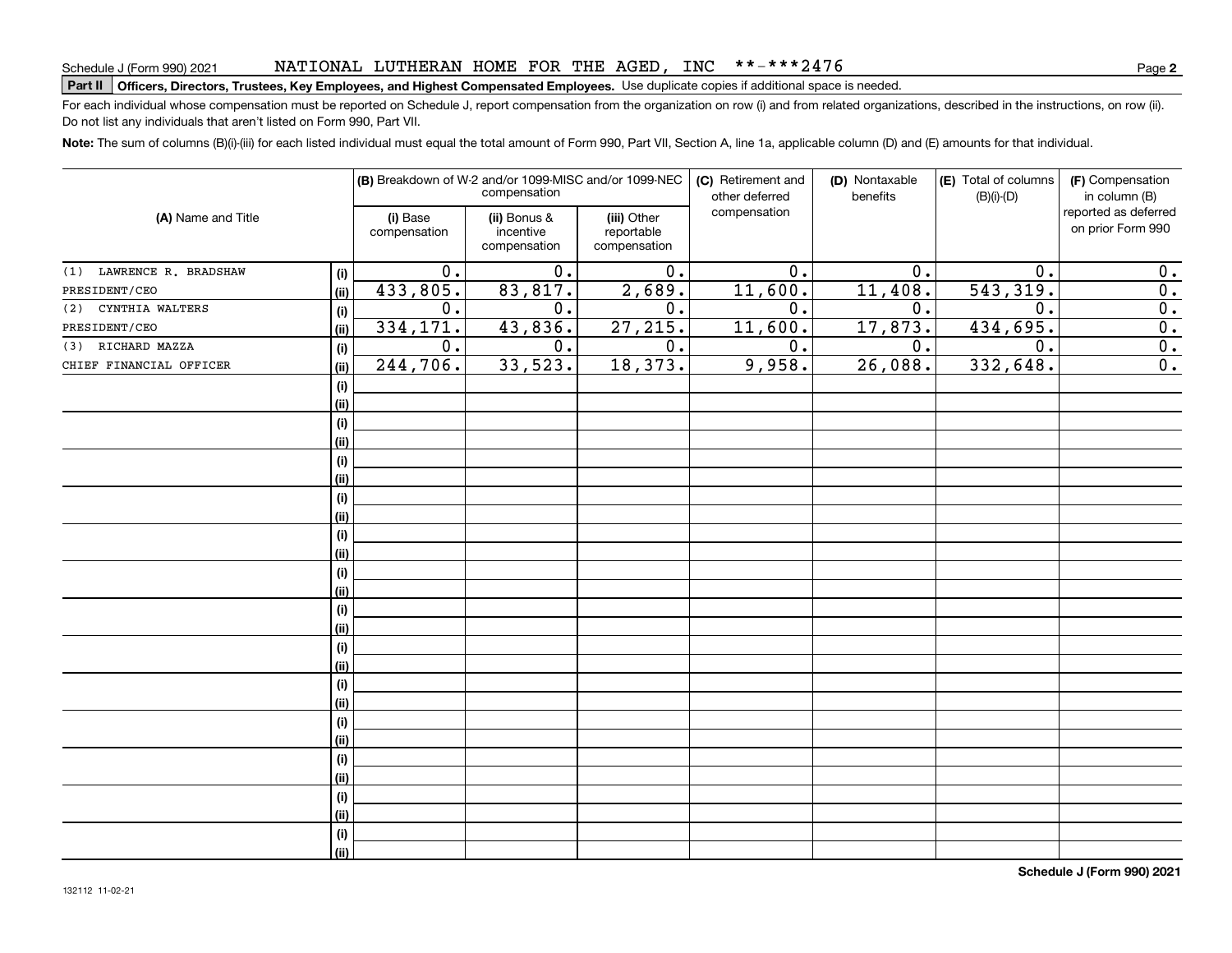#### **Part III Supplemental Information**

Schedule J (Form 990) 2021 **NATIONAL LUTHERAN HOME FOR THE AGED, INC**  $***-**2476$ <br>**Part III** Supplemental Information<br>Provide the information, explanation, or descriptions required for Part I, lines 1a, 1b, 3, 4a, 4b, 4c, 5

PART I, LINE 3:

THE ORGANIZATION'S CEO IS PAID BY NATIONAL LUTHERAN, INC. NATIONAL

LUTHERAN, INC. USES THE FOLLOWING METHODS TO ESTABLISH THE COMPENSATION OF

THE CEO:

- COMPENSATION COMMITTEE

- INDEPENDENT COMPENSATION CONSULTANT

- FORM 990 OF OTHER ORGANIZATIONS

COMPENSATION SURVEY OR STUDY

- APPROVAL BY THE BOARD OR COMPENSATION COMMITTEE

PART I, LINE 7:

BONUSES ARE DETERMINED AND APPROVED BY THE EXECUTIVE COMMITTEE OF THE BOARD

AND ARE BASED ON A VARIETY OF FACTORS SUCH AS WHETHER CAMPUS BUDGETS ARE

MET, HOW EACH CAMPUS DOES ON ITS RESPECTIVE NURSING/HEALTH CARE SURVEY AND

HOW EACH SENIOR LEADER DOES IN OBTAINING HIS OR HER GOALS FOR THE YEAR.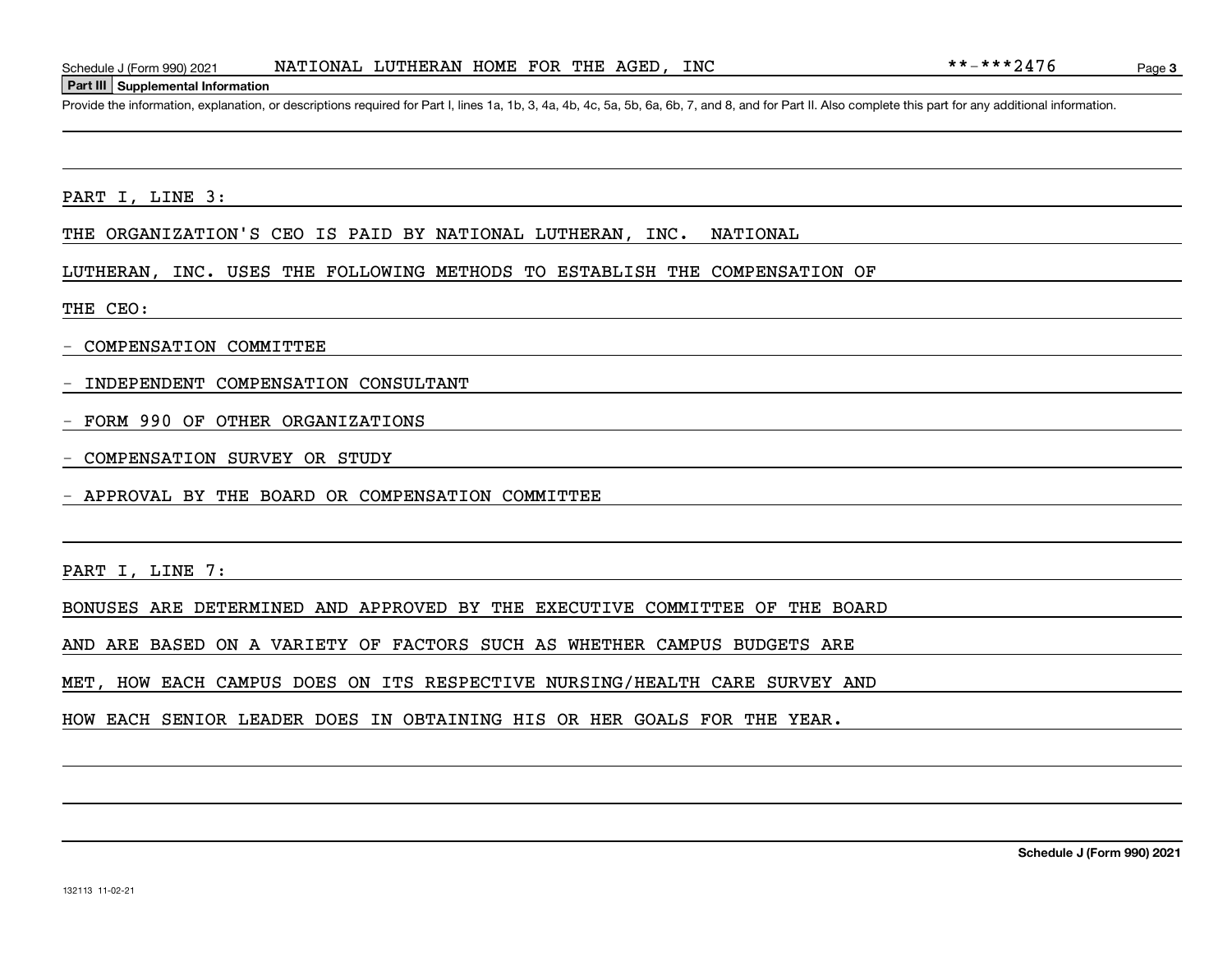**(Form 990)**

**Complete to provide information for responses to specific questions on Form 990 or 990-EZ or to provide any additional information. | Attach to Form 990 or Form 990-EZ. | Go to www.irs.gov/Form990 for the latest information. SCHEDULE O Supplemental Information to Form 990 or 990-EZ**



**Employer identification number**<br>\*\*-\*\*\*2476 NATIONAL LUTHERAN HOME FOR THE AGED, INC

## FORM 990, PART III, LINE 1, DESCRIPTION OF ORGANIZATION MISSION:

OF AGED PERSONS.

FORM 990, PART VI, SECTION A, LINE 3:

NATIONAL LUTHERAN, INC. (EIN 47-2584315), THE PARENT ENTITY, PROVIDES

FINANCIAL AND MANAGEMENT FUNCTIONS FOR THE ORGANIZATION.

FORM 990, PART VI, SECTION A, LINE 6:

NATIONAL LUTHERAN, INC. IS THE SOLE MEMBER OF THE FILING ORGANIZATION.

FORM 990, PART VI, SECTION A, LINE 7A:

NATIONAL LUTHERAN, INC., THE SOLE MEMBER OF NATIONAL LUTHERAN HOME FOR THE

AGED, INC., HAS THE RIGHT TO VOTE AND ELECT MEMBERS OF THE FILING

ORGANIZATION'S BOARD OF TRUSTEES. THE MEMBER ALSO RESERVES THE RIGHT TO

REMOVE ANY TRUSTEE WITH OR WITHOUT CAUSE.

FORM 990, PART VI, SECTION B, LINE 11B:

THE FINANCE DEPARTMENT STAFF OF THE PARENT, NATIONAL LUTHERAN, INC.

PERFORMS AN INITIAL REVIEW OF THE FORM 990. UPON APPROVAL, THE FORM 990 IS

MADE AVAILABLE TO EACH BOARD MEMBER FOR REVIEW AND APPROVAL AT A BOARD

MEETING PRIOR TO TRANSMISSION OF THE RETURN TO THE IRS. NATIONAL LUTHERAN,

INC.'S BOARD WILL RECEIVE A COPY OF THE RETURN PRIOR TO THE IRS FILING AS

WELL.

FORM 990, PART VI, SECTION B, LINE 12C:

BOARD MEMBERS AND KEY EMPLOYEES SIGN A CONFLICT OF INTEREST STATEMENT EACH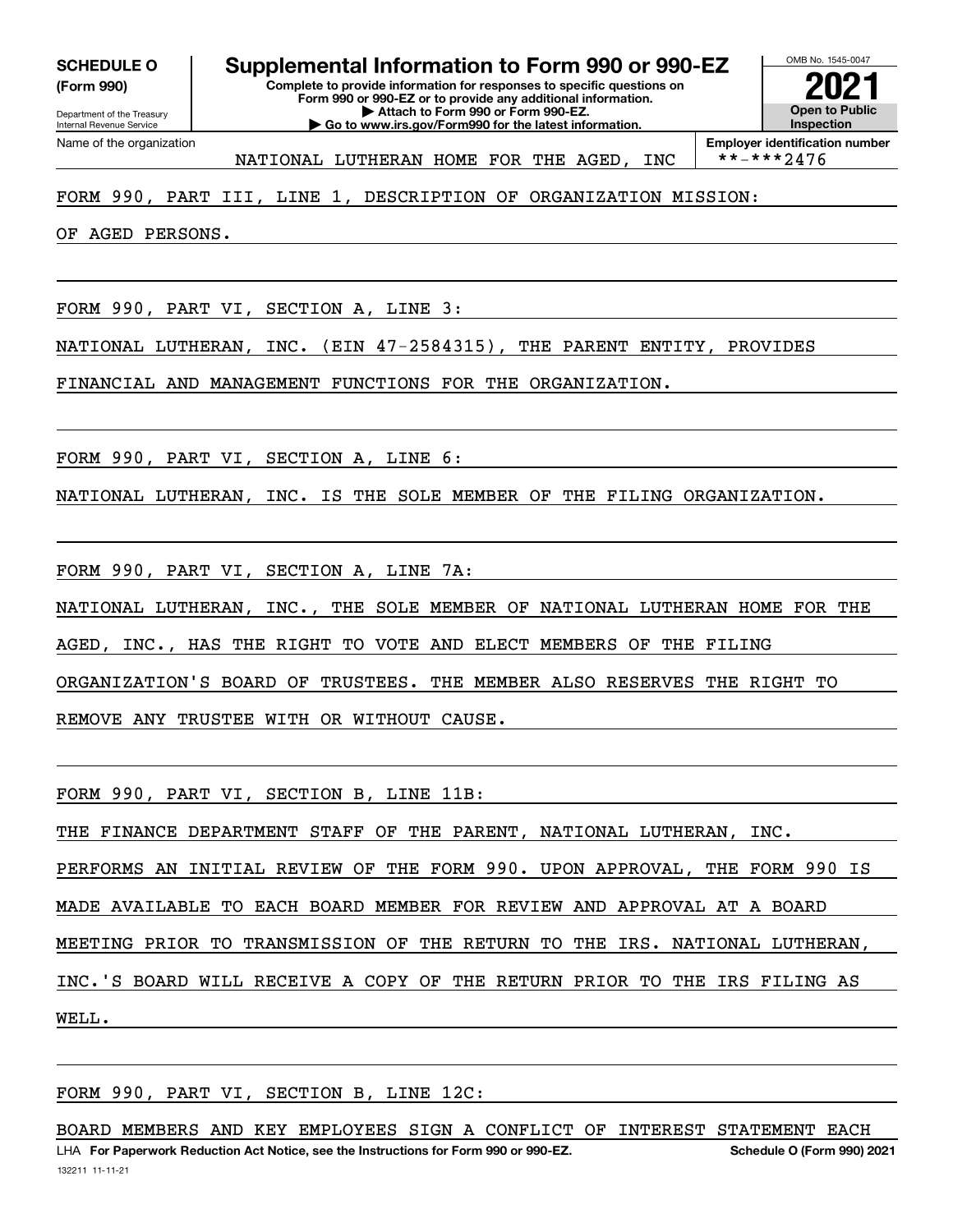| Schedule O (Form 990) 2021                                                 | Page 2                                              |
|----------------------------------------------------------------------------|-----------------------------------------------------|
| Name of the organization<br>NATIONAL LUTHERAN HOME FOR THE AGED, INC       | <b>Employer identification number</b><br>**-***2476 |
| A CONFLICT IS IDENTIFIED, IT IS 1) IDENTIFIED AND<br>YEAR.<br>IF           | DISCUSSED<br>WITH                                   |
| REVIEWED AND DOCUMENTED BY MANAGEMENT.<br>BOARD AND<br>2)<br>THE<br>IF     | AN ACTUAL OR                                        |
| POTENTIAL CONFLICT IS IDENTIFIED, THE BOARD MEMBER, OFFICER, OR EMPLOYEE   |                                                     |
| WILL RECUSE HIM OR HERSELF FROM ANY CONVERSATIONS, DECISIONS, OR OTHER     |                                                     |
| DISCUSSIONS INVOLVING THE CONFLICT.<br>ACTIVITIES AND                      | FAMILY AND BUSINESS                                 |
| EXPRESSLY MENTIONED<br>THE<br>CONFLICT<br>RELATIONSHIPS<br>ARE<br>ΙN<br>OF | INTEREST POLICY AS                                  |
| CONFLICTS WITH INTERESTED<br>POTENTIAL SOURCES OF<br>PERSONS.              |                                                     |
|                                                                            |                                                     |
| FORM 990, PART VI, SECTION B, LINE 15:                                     |                                                     |

THE ORGANIZATION'S CEO IS PAID BY NATIONAL LUTHERAN, INC. (NLI). NLI'S BOARD DETERMINES THE COMPENSATION FOR THE CEO THROUGH THE COMBINED USE OF SEVERAL METHODS. THE NLI EXECUTIVE COMMITTEE SERVES AS A COMPENSATION COMMITTEE WHICH OVERSEES THE PROCESS. COMPENSATION SURVEYS ARE PERFORMED BY AN OUTSIDE HR CONSULTING FIRM, PRM, USING LOCAL MARKET DATA. THE CEO, EXECUTIVE DIRECTOR, AND DIRECTOR OF HUMAN RESOURCES USE SALARY SURVEYS TO DETERMINE THE COMPENSATION FOR OTHER OFFICERS AND KEY EMPLOYEES TO ASSURE THEY ARE WITHIN THE LOCAL MARKET RANGE. THE SERVICES THE INDIVIDUAL PROVIDES TO THE ORGANIZATION AND THE TENURE OF THE OFFICER ARE ALSO FACTORS CONSIDERED IN SALARY DETERMINATIONS. ONCE THE EXECUTIVE COMMITTEE GIVES ITS APPROVAL, ITS DECISIONS ARE NOTED AT THE BOARD LEVEL.

FORM 990, PART VI, SECTION C, LINE 19:

THE ORGANIZATION MAKES ITS GOVERNING DOCUMENTS, CONFLICT OF INTEREST POLICY, AND FINANCIAL STATEMENTS AVAILABLE TO THE PUBLIC UPON REQUEST AND AT NO COST. THE DOCUMENTS WILL ALSO BE MADE AVAILABLE TO THE PUBLIC ON THE ORGANIZATION'S WEBSITE.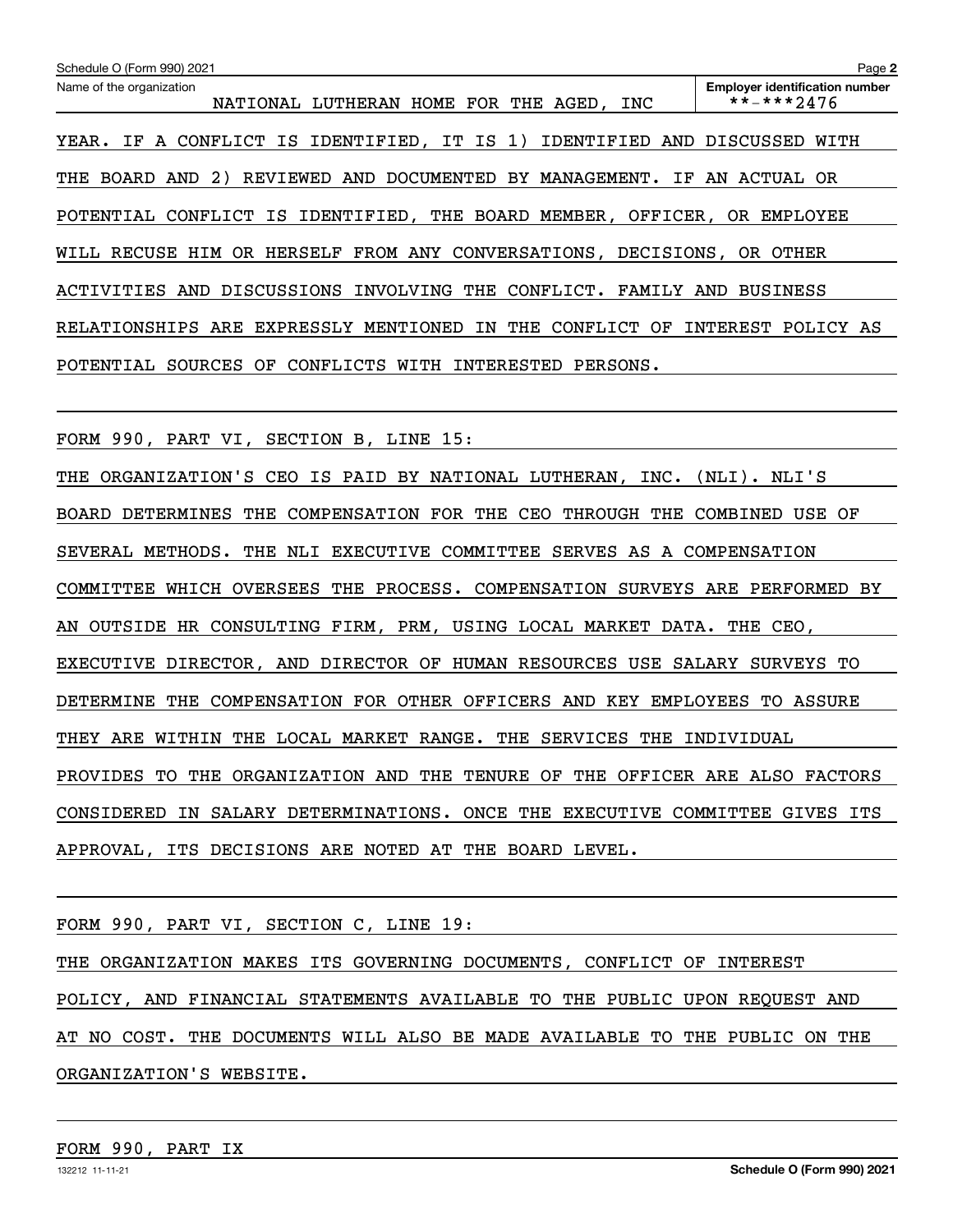| Schedule O (Form 990) 2021                                             | Page 2                                                      |
|------------------------------------------------------------------------|-------------------------------------------------------------|
| Name of the organization<br>NATIONAL LUTHERAN HOME FOR THE AGED, INC   | <b>Employer identification number</b><br>$***$ * * * * 2476 |
| NATIONAL LUTHERAN HOME FOR THE AGED, INC. DID NOT HAVE ANY FUNDRAISING |                                                             |
| EXPENSES AT THE COMMUNITY LEVEL, RATHER THESE EXPENSES ARE REMITTED    |                                                             |
| FROM INVESTMENT ASSETS HELD BY THE PARENT ORGANIZATION, NATIONAL       |                                                             |
| LUTHERAN, INC.                                                         |                                                             |
|                                                                        |                                                             |
|                                                                        |                                                             |
|                                                                        |                                                             |
|                                                                        |                                                             |
|                                                                        |                                                             |
|                                                                        |                                                             |
|                                                                        |                                                             |
|                                                                        |                                                             |
|                                                                        |                                                             |
|                                                                        |                                                             |
|                                                                        |                                                             |
|                                                                        |                                                             |
|                                                                        |                                                             |
|                                                                        |                                                             |
|                                                                        |                                                             |
|                                                                        |                                                             |
|                                                                        |                                                             |
|                                                                        |                                                             |
|                                                                        |                                                             |
|                                                                        |                                                             |
|                                                                        |                                                             |
|                                                                        |                                                             |
|                                                                        |                                                             |
|                                                                        |                                                             |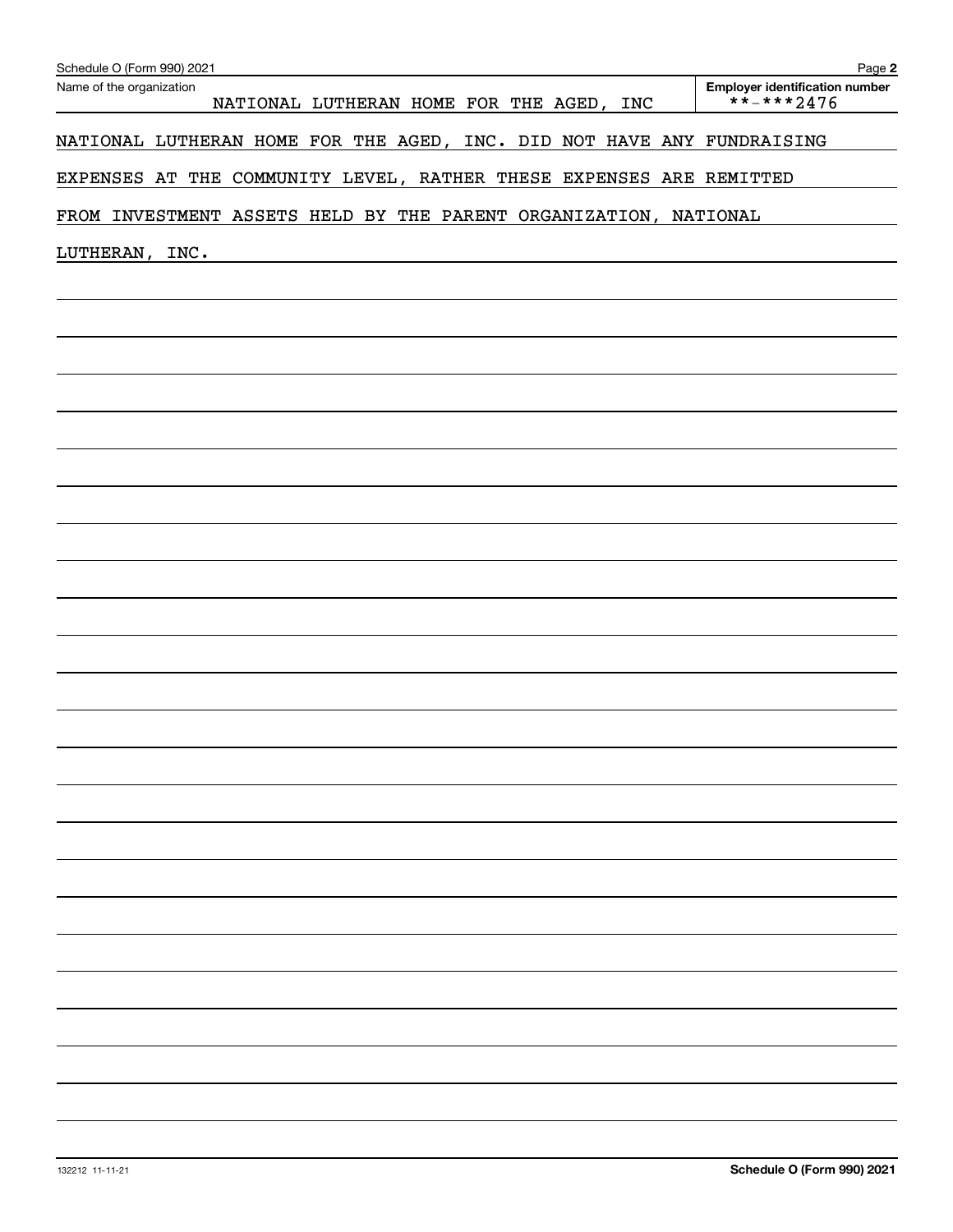| <b>SCHEDULE R</b> |  |
|-------------------|--|
| (Form 990)        |  |

#### **(Form 990)**

# **Related Organizations and Unrelated Partnerships**

**Complete if the organization answered "Yes" on Form 990, Part IV, line 33, 34, 35b, 36, or 37.** |

**Attach to Form 990.**  |

OMB No. 1545-0047

**Open to Public 2021**

**Employer identification number**

 $***$  \*\*\*\* 2476

Department of the Treasury Internal Revenue Service

# **| Go to www.irs.gov/Form990 for instructions and the latest information. Inspection**

Name of the organization

### NATIONAL LUTHERAN HOME FOR THE AGED, INC

**Part I Identification of Disregarded Entities.**  Complete if the organization answered "Yes" on Form 990, Part IV, line 33.

| (a)<br>Name, address, and EIN (if applicable)<br>of disregarded entity | (b)<br>Primary activity | (c)<br>Legal domicile (state or<br>foreign country) | (d)<br>Total income | (e)<br>End-of-year assets | (f)<br>Direct controlling<br>entity |
|------------------------------------------------------------------------|-------------------------|-----------------------------------------------------|---------------------|---------------------------|-------------------------------------|
|                                                                        |                         |                                                     |                     |                           |                                     |
|                                                                        |                         |                                                     |                     |                           |                                     |
|                                                                        |                         |                                                     |                     |                           |                                     |
|                                                                        |                         |                                                     |                     |                           |                                     |

#### **Identification of Related Tax-Exempt Organizations.** Complete if the organization answered "Yes" on Form 990, Part IV, line 34, because it had one or more related tax-exempt **Part II** organizations during the tax year.

| (a)<br>Name, address, and EIN<br>of related organization | (b)<br>Primary activity    | (c)<br>Legal domicile (state or<br>foreign country) | (d)<br>Exempt Code<br>section | (e)<br>Public charity<br>status (if section | (f)<br>Direct controlling<br>entity |     | $(g)$<br>Section 512(b)(13)<br>controlled<br>entity? |
|----------------------------------------------------------|----------------------------|-----------------------------------------------------|-------------------------------|---------------------------------------------|-------------------------------------|-----|------------------------------------------------------|
|                                                          |                            |                                                     |                               | 501(c)(3))                                  |                                     | Yes | No.                                                  |
| THE VILLAGE AT ORCHARD RIDGE, INC. -                     |                            |                                                     |                               |                                             |                                     |     |                                                      |
| 26-3445374, 400 CLOCKTOWER RIDGE DRIVE,                  | CONTINUING CARE RETIREMENT |                                                     |                               |                                             | NATIONAL                            |     |                                                      |
| WINCHESTER, VA 22603                                     | COMMUNITY                  | VIRGINIA                                            | 501(C)(3)                     | LINE 10                                     | LUTHERAN, INC.                      |     | A                                                    |
| THE VILLAGE AT ROCKVILLE, INC. - 53-0196624              |                            |                                                     |                               |                                             |                                     |     |                                                      |
| 9701 VEIRS DRIVE                                         | CONTINUING CARE RETIREMENT |                                                     |                               |                                             | NATIONAL                            |     |                                                      |
| ROCKVILLE, MD 20850                                      | COMMUNITY                  | MARYLAND                                            | 501(C)(3)                     | LINE 10                                     | LUTHERAN, INC.                      |     | х                                                    |
| THE LEGACY AT NORTH AUGUSTA, INC. -                      |                            |                                                     |                               |                                             |                                     |     |                                                      |
| 45-2857307, 1410 A NORTH AUGUSTA STREET,                 | RESIDENTAL CARE AND        |                                                     |                               |                                             | NATIONAL                            |     |                                                      |
| STAUNTON VA 24401                                        | ASSISTED LIVING FACILITY   | VIRGINIA                                            | 501(C)(3)                     | LINE 10                                     | LUTHERAN, INC.                      |     | х                                                    |
| THE VILLAGE AT PROVIDENCE POINT INC. -                   | CONTINUING CARE RETIREMENT |                                                     |                               |                                             |                                     |     |                                                      |
| 45-4024593, 5275 WESTVIEW DRIVE, SUITE 110,              | COMMUNITY IN DEVELOPMENT   |                                                     |                               |                                             | NATIONAL                            |     |                                                      |
| FREDERICK, MD 21703                                      | STAGES                     | MARYLAND                                            | 501(C)(3)                     | LINE 10                                     | LUTHERAN, INC.                      |     | x                                                    |

**For Paperwork Reduction Act Notice, see the Instructions for Form 990. Schedule R (Form 990) 2021**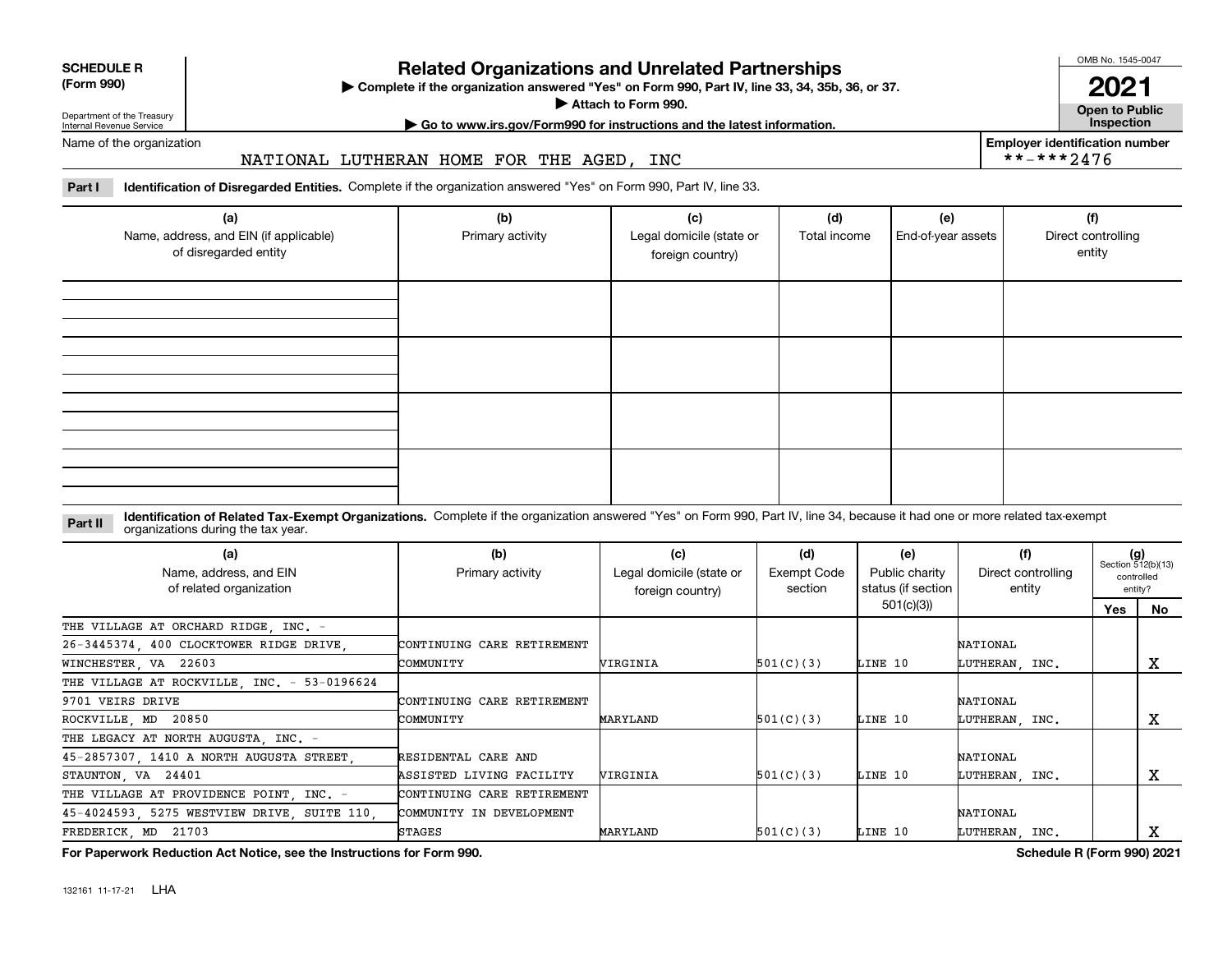**Part II Continuation of Identification of Related Tax-Exempt Organizations**

| (a)<br>Name, address, and EIN<br>of related organization | (b)<br>Primary activity    | (c)<br>Legal domicile (state or<br>foreign country) | (d)<br>Exempt Code<br>section | (e)<br>Public charity<br>status (if section | (f)<br>Direct controlling<br>entity |     | $(g)$<br>Section 512(b)(13)<br>controlled<br>organization? |
|----------------------------------------------------------|----------------------------|-----------------------------------------------------|-------------------------------|---------------------------------------------|-------------------------------------|-----|------------------------------------------------------------|
|                                                          |                            |                                                     |                               | 501(c)(3)                                   |                                     | Yes | <b>No</b>                                                  |
| NATIONAL LUTHERAN, INC. - 47-2584315                     |                            |                                                     |                               |                                             |                                     |     |                                                            |
| 5275 WESTVIEW DRIVE, SUITE 110                           |                            |                                                     |                               |                                             |                                     |     |                                                            |
| FREDERICK, MD 21703                                      | CORPORATE OVERSIGHT        | MARYLAND                                            | 501(C)(3)                     | LINE 10                                     | N/A                                 |     | X                                                          |
| AUGSBURG LUTHERAN HOME OF MD INC. -                      |                            |                                                     |                               |                                             |                                     |     |                                                            |
| 52-0696196, 6811 CAMPFIELD ROAD, BALTIMORE,              | CONTINUING CARE RETIREMENT |                                                     |                               |                                             | NATIONAL                            |     |                                                            |
| MD 21207                                                 | COMMUNITY                  | MARYLAND                                            | 501(C)(3)                     | LINE 7                                      | LUTHERAN, INC.                      |     | $\mathbf{x}$                                               |
|                                                          |                            |                                                     |                               |                                             |                                     |     |                                                            |
|                                                          |                            |                                                     |                               |                                             |                                     |     |                                                            |
|                                                          |                            |                                                     |                               |                                             |                                     |     |                                                            |
|                                                          |                            |                                                     |                               |                                             |                                     |     |                                                            |
|                                                          |                            |                                                     |                               |                                             |                                     |     |                                                            |
|                                                          |                            |                                                     |                               |                                             |                                     |     |                                                            |
|                                                          |                            |                                                     |                               |                                             |                                     |     |                                                            |
|                                                          |                            |                                                     |                               |                                             |                                     |     |                                                            |
|                                                          |                            |                                                     |                               |                                             |                                     |     |                                                            |
|                                                          |                            |                                                     |                               |                                             |                                     |     |                                                            |
|                                                          |                            |                                                     |                               |                                             |                                     |     |                                                            |
|                                                          |                            |                                                     |                               |                                             |                                     |     |                                                            |
|                                                          |                            |                                                     |                               |                                             |                                     |     |                                                            |
|                                                          |                            |                                                     |                               |                                             |                                     |     |                                                            |
|                                                          |                            |                                                     |                               |                                             |                                     |     |                                                            |
|                                                          |                            |                                                     |                               |                                             |                                     |     |                                                            |
|                                                          |                            |                                                     |                               |                                             |                                     |     |                                                            |
|                                                          |                            |                                                     |                               |                                             |                                     |     |                                                            |
|                                                          |                            |                                                     |                               |                                             |                                     |     |                                                            |
|                                                          |                            |                                                     |                               |                                             |                                     |     |                                                            |
|                                                          |                            |                                                     |                               |                                             |                                     |     |                                                            |
|                                                          |                            |                                                     |                               |                                             |                                     |     |                                                            |
|                                                          |                            |                                                     |                               |                                             |                                     |     |                                                            |
|                                                          |                            |                                                     |                               |                                             |                                     |     |                                                            |
|                                                          |                            |                                                     |                               |                                             |                                     |     |                                                            |
|                                                          |                            |                                                     |                               |                                             |                                     |     |                                                            |
|                                                          |                            |                                                     |                               |                                             |                                     |     |                                                            |
|                                                          |                            |                                                     |                               |                                             |                                     |     |                                                            |
|                                                          |                            |                                                     |                               |                                             |                                     |     |                                                            |
|                                                          |                            |                                                     |                               |                                             |                                     |     |                                                            |
|                                                          |                            |                                                     |                               |                                             |                                     |     |                                                            |
|                                                          |                            |                                                     |                               |                                             |                                     |     |                                                            |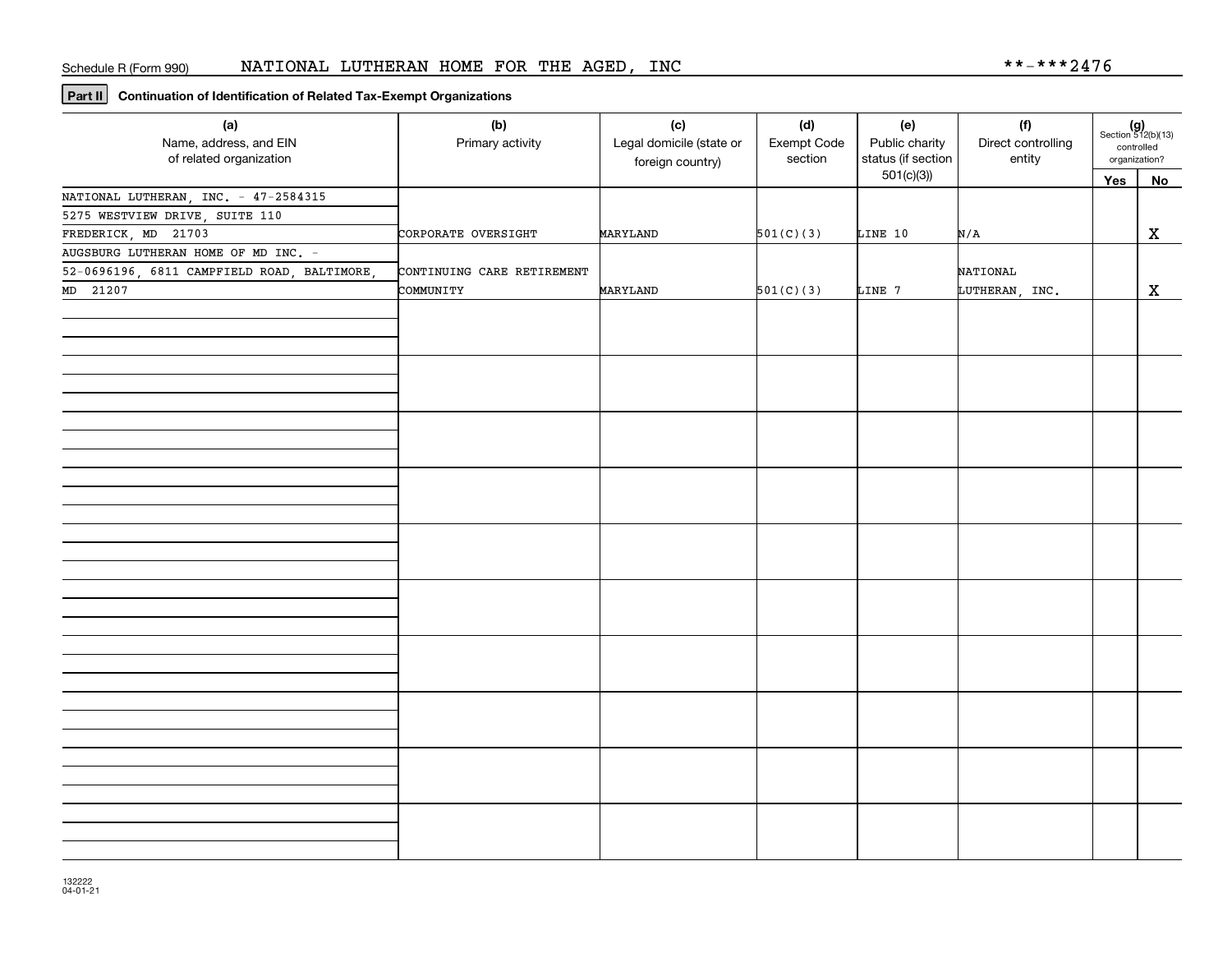#### Schedule R (Form 990) 2021 NATIONAL LUTHERAN HOME FOR THE AGED, INC \* \*-\* \* \* 2 4 7 6 <sub>Page</sub>

**2**

**Identification of Related Organizations Taxable as a Partnership.** Complete if the organization answered "Yes" on Form 990, Part IV, line 34, because it had one or more related **Part III** organizations treated as a partnership during the tax year.

| (a)<br>Name, address, and EIN<br>of related organization | (b)<br>Primary activity | (c)<br>Legal<br>domicile<br>(state or<br>foreign<br>country) | (d)<br>Direct controlling<br>entity | (e)<br>Predominant income<br>(related, unrelated,<br>excluded from tax under<br>sections 512-514) | (f)<br>Share of total<br>income | (g)<br>Share of<br>end-of-year<br>assets | (h)<br>Yes $ $ | Disproportionate<br>allocations?<br>No | (i)<br>Code V-UBI<br>amount in box<br>20 of Schedule<br>K-1 (Form 1065) Yes No | (j) | (k)<br>General or Percentage<br>managing<br>partner?<br>partner? |
|----------------------------------------------------------|-------------------------|--------------------------------------------------------------|-------------------------------------|---------------------------------------------------------------------------------------------------|---------------------------------|------------------------------------------|----------------|----------------------------------------|--------------------------------------------------------------------------------|-----|------------------------------------------------------------------|
|                                                          |                         |                                                              |                                     |                                                                                                   |                                 |                                          |                |                                        |                                                                                |     |                                                                  |
|                                                          |                         |                                                              |                                     |                                                                                                   |                                 |                                          |                |                                        |                                                                                |     |                                                                  |
|                                                          |                         |                                                              |                                     |                                                                                                   |                                 |                                          |                |                                        |                                                                                |     |                                                                  |
|                                                          |                         |                                                              |                                     |                                                                                                   |                                 |                                          |                |                                        |                                                                                |     |                                                                  |

**Identification of Related Organizations Taxable as a Corporation or Trust.** Complete if the organization answered "Yes" on Form 990, Part IV, line 34, because it had one or more related **Part IV** organizations treated as a corporation or trust during the tax year.

| (a)<br>Name, address, and EIN<br>of related organization | (b)<br>Primary activity | (c)<br>Legal domicile<br>(state or<br>foreign | (d)<br>Direct controlling<br>entity | (e)<br>Type of entity<br>(C corp, S corp,<br>or trust) | (f)<br>Share of total<br>income | (g)<br>Share of<br>end-of-year<br>assets | (h)<br>Percentage<br>ownership | $\begin{array}{c} \textbf{(i)}\\ \text{Section}\\ 512 \text{(b)} \text{(13)}\\ \text{controlled}\\ \text{entity?} \end{array}$ |        |
|----------------------------------------------------------|-------------------------|-----------------------------------------------|-------------------------------------|--------------------------------------------------------|---------------------------------|------------------------------------------|--------------------------------|--------------------------------------------------------------------------------------------------------------------------------|--------|
|                                                          |                         | country)                                      |                                     |                                                        |                                 |                                          |                                |                                                                                                                                | Yes No |
|                                                          |                         |                                               |                                     |                                                        |                                 |                                          |                                |                                                                                                                                |        |
|                                                          |                         |                                               |                                     |                                                        |                                 |                                          |                                |                                                                                                                                |        |
|                                                          |                         |                                               |                                     |                                                        |                                 |                                          |                                |                                                                                                                                |        |
|                                                          |                         |                                               |                                     |                                                        |                                 |                                          |                                |                                                                                                                                |        |
|                                                          |                         |                                               |                                     |                                                        |                                 |                                          |                                |                                                                                                                                |        |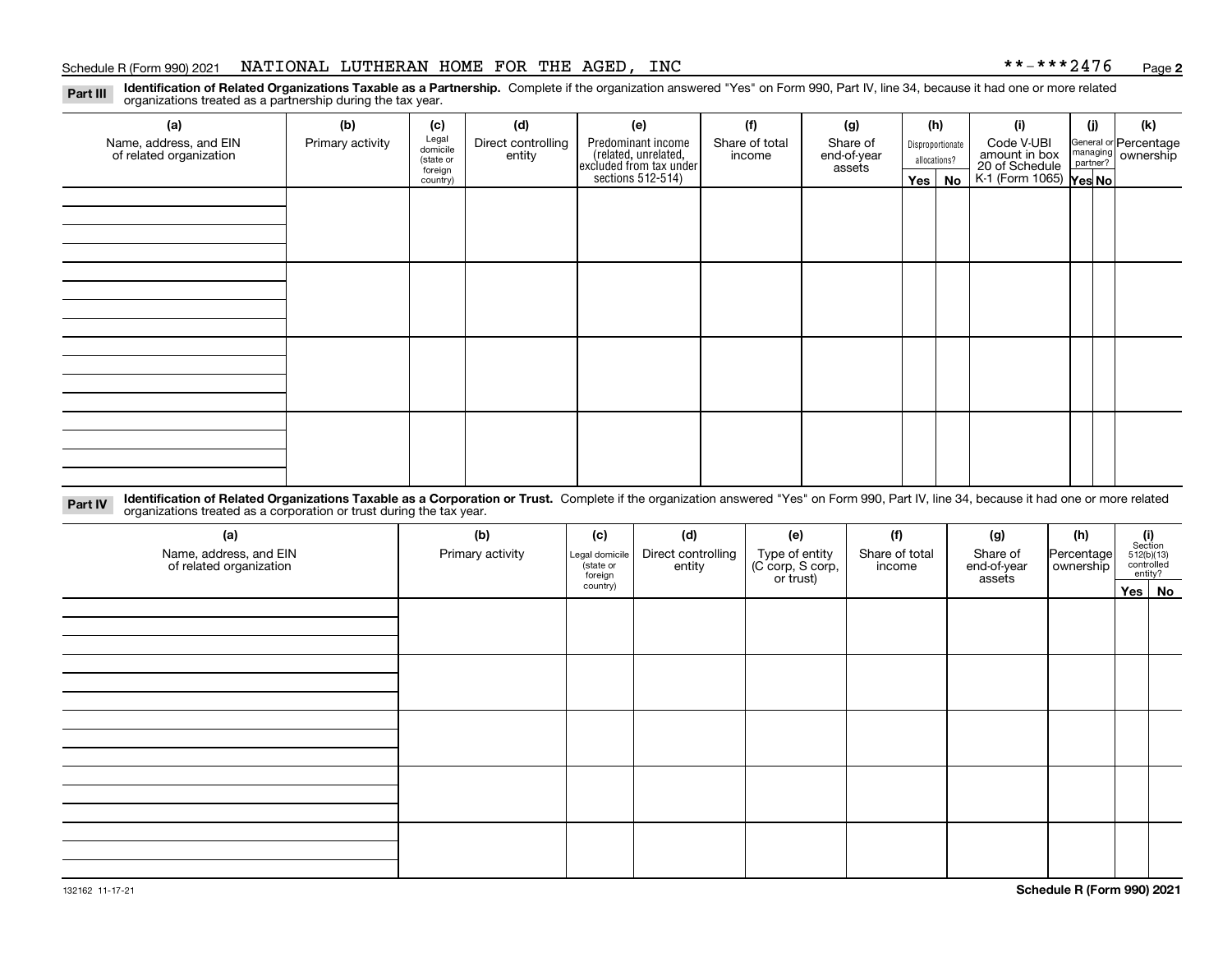#### Schedule R (Form 990) 2021 NATIONAL LUTHERAN HOME FOR THE AGED, INC \* \*-\* \* \* 2 4 7 6 <sub>Page</sub>

**Part V** T**ransactions With Related Organizations.** Complete if the organization answered "Yes" on Form 990, Part IV, line 34, 35b, or 36.

| Note: Complete line 1 if any entity is listed in Parts II, III, or IV of this schedule. |                                                                                                                                                                                                                                     |                 |   |                   |  |
|-----------------------------------------------------------------------------------------|-------------------------------------------------------------------------------------------------------------------------------------------------------------------------------------------------------------------------------------|-----------------|---|-------------------|--|
|                                                                                         | During the tax year, did the organization engage in any of the following transactions with one or more related organizations listed in Parts II-IV?                                                                                 |                 |   |                   |  |
|                                                                                         |                                                                                                                                                                                                                                     | 1a              |   | X                 |  |
|                                                                                         | b Gift, grant, or capital contribution to related organization(s) manufaction contracts and contribution to related organization(s) manufaction contribution to related organization(s)                                             | 1b              |   | X                 |  |
|                                                                                         |                                                                                                                                                                                                                                     | 1 <sub>c</sub>  |   | $\mathbf X$       |  |
|                                                                                         |                                                                                                                                                                                                                                     | 1 <sub>d</sub>  | х | $\mathbf X$       |  |
|                                                                                         |                                                                                                                                                                                                                                     |                 |   |                   |  |
|                                                                                         |                                                                                                                                                                                                                                     |                 |   |                   |  |
|                                                                                         |                                                                                                                                                                                                                                     | 1f              |   | X<br>$\mathbf X$  |  |
|                                                                                         | Sale of assets to related organization(s) material contents and content and content to the state of assets to related organization(s) material content of the set of assets to related organization(s) material content of the<br>a |                 |   |                   |  |
|                                                                                         | h Purchase of assets from related organization(s) manufactured content to content the content of the content of the content of the content of the content of the content of the content of the content of the content of the c      | 1 <sub>h</sub>  |   | X                 |  |
|                                                                                         |                                                                                                                                                                                                                                     | 1i              |   | $\mathbf x$       |  |
|                                                                                         | Lease of facilities, equipment, or other assets to related organization(s) manufactured content and content and content and content and content and content and content and content and content and content and content and co      | 1i.             |   | X                 |  |
|                                                                                         |                                                                                                                                                                                                                                     |                 |   |                   |  |
|                                                                                         |                                                                                                                                                                                                                                     | 1k              |   | X                 |  |
|                                                                                         |                                                                                                                                                                                                                                     | 11              | X |                   |  |
|                                                                                         |                                                                                                                                                                                                                                     | 1 <sub>m</sub>  | X |                   |  |
|                                                                                         |                                                                                                                                                                                                                                     | 1n              |   | $\mathbf{x}$      |  |
|                                                                                         | <b>o</b> Sharing of paid employees with related organization(s)                                                                                                                                                                     | 10 <sub>o</sub> | х |                   |  |
|                                                                                         |                                                                                                                                                                                                                                     |                 |   |                   |  |
|                                                                                         |                                                                                                                                                                                                                                     | 1p              | X |                   |  |
|                                                                                         |                                                                                                                                                                                                                                     | 1 <sub>q</sub>  | x |                   |  |
|                                                                                         |                                                                                                                                                                                                                                     |                 |   |                   |  |
|                                                                                         | r Other transfer of cash or property to related organization(s)                                                                                                                                                                     | 1r              |   | X<br>$\mathbf{x}$ |  |
|                                                                                         |                                                                                                                                                                                                                                     |                 |   |                   |  |
|                                                                                         | 2 If the answer to any of the above is "Yes," see the instructions for information on who must complete this line, including covered relationships and transaction thresholds.                                                      |                 |   |                   |  |

|     | (a)<br>Name of related organization | (b)<br>Transaction<br>type (a-s) | (c)<br>Amount involved | (d)<br>Method of determining amount involved |
|-----|-------------------------------------|----------------------------------|------------------------|----------------------------------------------|
| (1) |                                     |                                  |                        |                                              |
| (2) |                                     |                                  |                        |                                              |
| (3) |                                     |                                  |                        |                                              |
| (4) |                                     |                                  |                        |                                              |
| (5) |                                     |                                  |                        |                                              |
| (6) |                                     |                                  |                        |                                              |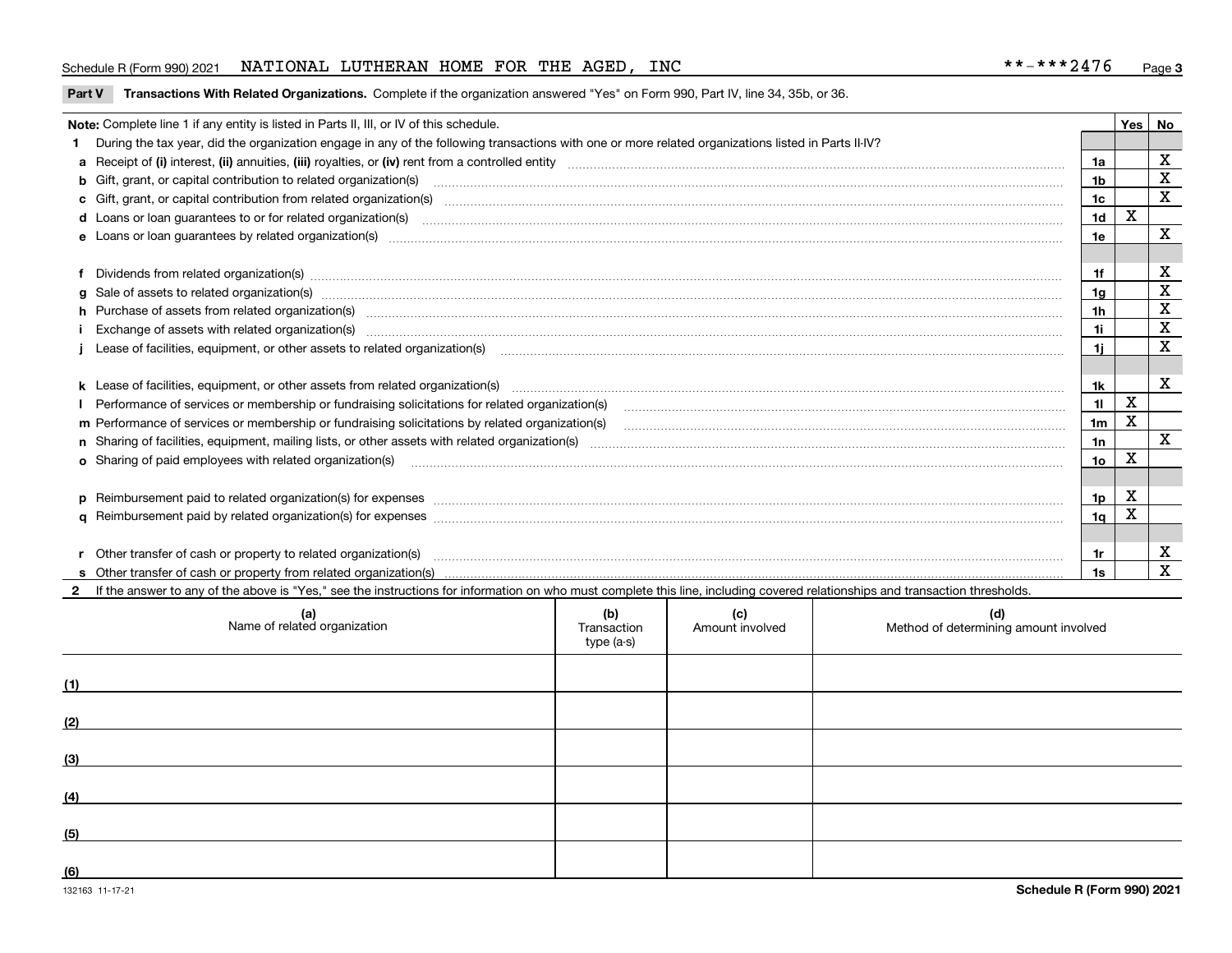#### Schedule R (Form 990) 2021 NATIONAL LUTHERAN HOME FOR THE AGED, INC \* \*-\* \* \* 2 4 7 6 <sub>Page</sub>

#### **Part VI Unrelated Organizations Taxable as a Partnership. Complete if the organization answered "Yes" on Form 990, Part IV, line 37.**

Provide the following information for each entity taxed as a partnership through which the organization conducted more than five percent of its activities (measured by total assets or gross revenue) that was not a related organization. See instructions regarding exclusion for certain investment partnerships.

| that was not a related erganization. See includitions regarding exclusion for collain investment partnerships.<br>(a) | (b)              | (c)               | (d)                                                                                        |                                                                                                                  | (f)      | (g)         | (h)                   | (i)                                                                     | (j)    |  | (k)                                                        |
|-----------------------------------------------------------------------------------------------------------------------|------------------|-------------------|--------------------------------------------------------------------------------------------|------------------------------------------------------------------------------------------------------------------|----------|-------------|-----------------------|-------------------------------------------------------------------------|--------|--|------------------------------------------------------------|
| Name, address, and EIN                                                                                                | Primary activity | Legal domicile    | Predominant income<br>(related, unrelated,<br>excluded from tax under<br>sections 512-514) | $\begin{array}{c} \textbf{(e)}\\ \text{Are all} \\ \text{partners sec.}\\ 501(c)(3)\\ \text{orgs.?} \end{array}$ | Share of | Share of    | Dispropor-<br>tionate | Code V-UBI<br>  amount in box 20<br> - of Schedule K-1<br>  (Form 1065) |        |  | General or Percentage<br>managing<br>partner?<br>ownership |
| of entity                                                                                                             |                  | (state or foreign |                                                                                            |                                                                                                                  | total    | end-of-year | allocations?          |                                                                         |        |  |                                                            |
|                                                                                                                       |                  | country)          |                                                                                            | Yes No                                                                                                           | income   | assets      | Yes No                |                                                                         | Yes No |  |                                                            |
|                                                                                                                       |                  |                   |                                                                                            |                                                                                                                  |          |             |                       |                                                                         |        |  |                                                            |
|                                                                                                                       |                  |                   |                                                                                            |                                                                                                                  |          |             |                       |                                                                         |        |  |                                                            |
|                                                                                                                       |                  |                   |                                                                                            |                                                                                                                  |          |             |                       |                                                                         |        |  |                                                            |
|                                                                                                                       |                  |                   |                                                                                            |                                                                                                                  |          |             |                       |                                                                         |        |  |                                                            |
|                                                                                                                       |                  |                   |                                                                                            |                                                                                                                  |          |             |                       |                                                                         |        |  |                                                            |
|                                                                                                                       |                  |                   |                                                                                            |                                                                                                                  |          |             |                       |                                                                         |        |  |                                                            |
|                                                                                                                       |                  |                   |                                                                                            |                                                                                                                  |          |             |                       |                                                                         |        |  |                                                            |
|                                                                                                                       |                  |                   |                                                                                            |                                                                                                                  |          |             |                       |                                                                         |        |  |                                                            |
|                                                                                                                       |                  |                   |                                                                                            |                                                                                                                  |          |             |                       |                                                                         |        |  |                                                            |
|                                                                                                                       |                  |                   |                                                                                            |                                                                                                                  |          |             |                       |                                                                         |        |  |                                                            |
|                                                                                                                       |                  |                   |                                                                                            |                                                                                                                  |          |             |                       |                                                                         |        |  |                                                            |
|                                                                                                                       |                  |                   |                                                                                            |                                                                                                                  |          |             |                       |                                                                         |        |  |                                                            |
|                                                                                                                       |                  |                   |                                                                                            |                                                                                                                  |          |             |                       |                                                                         |        |  |                                                            |
|                                                                                                                       |                  |                   |                                                                                            |                                                                                                                  |          |             |                       |                                                                         |        |  |                                                            |
|                                                                                                                       |                  |                   |                                                                                            |                                                                                                                  |          |             |                       |                                                                         |        |  |                                                            |
|                                                                                                                       |                  |                   |                                                                                            |                                                                                                                  |          |             |                       |                                                                         |        |  |                                                            |
|                                                                                                                       |                  |                   |                                                                                            |                                                                                                                  |          |             |                       |                                                                         |        |  |                                                            |
|                                                                                                                       |                  |                   |                                                                                            |                                                                                                                  |          |             |                       |                                                                         |        |  |                                                            |
|                                                                                                                       |                  |                   |                                                                                            |                                                                                                                  |          |             |                       |                                                                         |        |  |                                                            |
|                                                                                                                       |                  |                   |                                                                                            |                                                                                                                  |          |             |                       |                                                                         |        |  |                                                            |
|                                                                                                                       |                  |                   |                                                                                            |                                                                                                                  |          |             |                       |                                                                         |        |  |                                                            |
|                                                                                                                       |                  |                   |                                                                                            |                                                                                                                  |          |             |                       |                                                                         |        |  |                                                            |
|                                                                                                                       |                  |                   |                                                                                            |                                                                                                                  |          |             |                       |                                                                         |        |  |                                                            |
|                                                                                                                       |                  |                   |                                                                                            |                                                                                                                  |          |             |                       |                                                                         |        |  |                                                            |
|                                                                                                                       |                  |                   |                                                                                            |                                                                                                                  |          |             |                       |                                                                         |        |  |                                                            |
|                                                                                                                       |                  |                   |                                                                                            |                                                                                                                  |          |             |                       |                                                                         |        |  |                                                            |
|                                                                                                                       |                  |                   |                                                                                            |                                                                                                                  |          |             |                       |                                                                         |        |  |                                                            |
|                                                                                                                       |                  |                   |                                                                                            |                                                                                                                  |          |             |                       |                                                                         |        |  |                                                            |
|                                                                                                                       |                  |                   |                                                                                            |                                                                                                                  |          |             |                       |                                                                         |        |  |                                                            |

**Schedule R (Form 990) 2021**